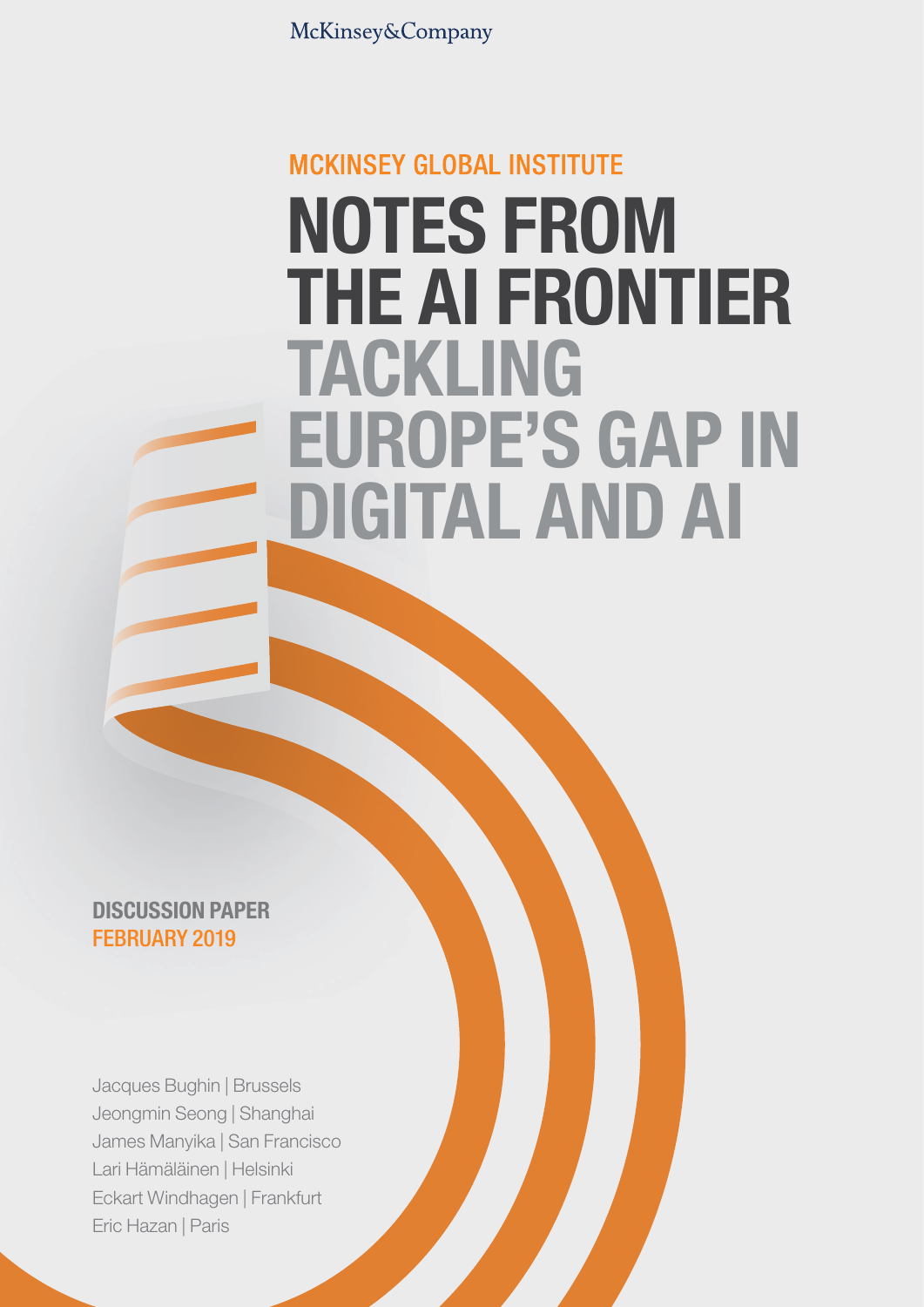# **MCKINSEY GLOBAL INSTITUTE**

Since its founding in 1990, the McKinsey Global Institute (MGI) has sought to develop a deeper understanding of the evolving global economy. As the business and economics research arm of McKinsey & Company, MGI aims to provide leaders in the commercial, public, and social sectors with the facts and insights on which to base management and policy decisions.

MGI research combines the disciplines of economics and management, employing the analytical tools of economics with the insights of business leaders. Our "micro-to-macro" methodology examines microeconomic industry trends to better understand the broad macroeconomic forces affecting business strategy and public policy. MGI's in-depth reports have covered more than 20 countries and 30 industries. Current research focuses on six themes: productivity and growth, natural resources, labour markets, the evolution of global financial markets, the economic impact of technology and innovation, and urbanisation. Recent reports have assessed the digital economy, the impact of AI and automation on employment, income inequality, the productivity puzzle, the economic benefits of tackling gender inequality, a new era of global competition, Chinese innovation, and digital and financial globalisation.

MGI is led by three McKinsey & Company senior partners: Jacques Bughin, Jonathan Woetzel, and James Manyika, who also serves as the chairman of MGI. Michael Chui, Susan Lund, Anu Madgavkar, Jan Mischke, Sree Ramaswamy, and Jaana Remes are MGI partners, and Mekala Krishnan and Jeongmin Seong are MGI senior fellows.

Project teams are led by the MGI partners and a group of senior fellows and include consultants from McKinsey offices around the world. These teams draw on McKinsey's global network of partners and industry and management experts. The MGI Council, which comprises leaders from McKinsey offices around the world and the firm's sector practices, includes Michael Birshan, Andrés Cadena, Sandrine Devillard, André Dua, Kweilin Ellingrud, Tarek Elmasry, Katy George, Rajat Gupta, Eric Hazan, Acha Leke, Scott Nyquist, Gary Pinkus, Sven Smit, Oliver Tonby, and Eckart Windhagen. In addition, leading economists, including Nobel laureates, advise MGI research.

The partners of McKinsey fund MGI's research; it is not commissioned by any business, government, or other institution. For further information about MGI and to download reports, please visit [www.mckinsey.com/mgi](http://www.mckinsey.com/mgi).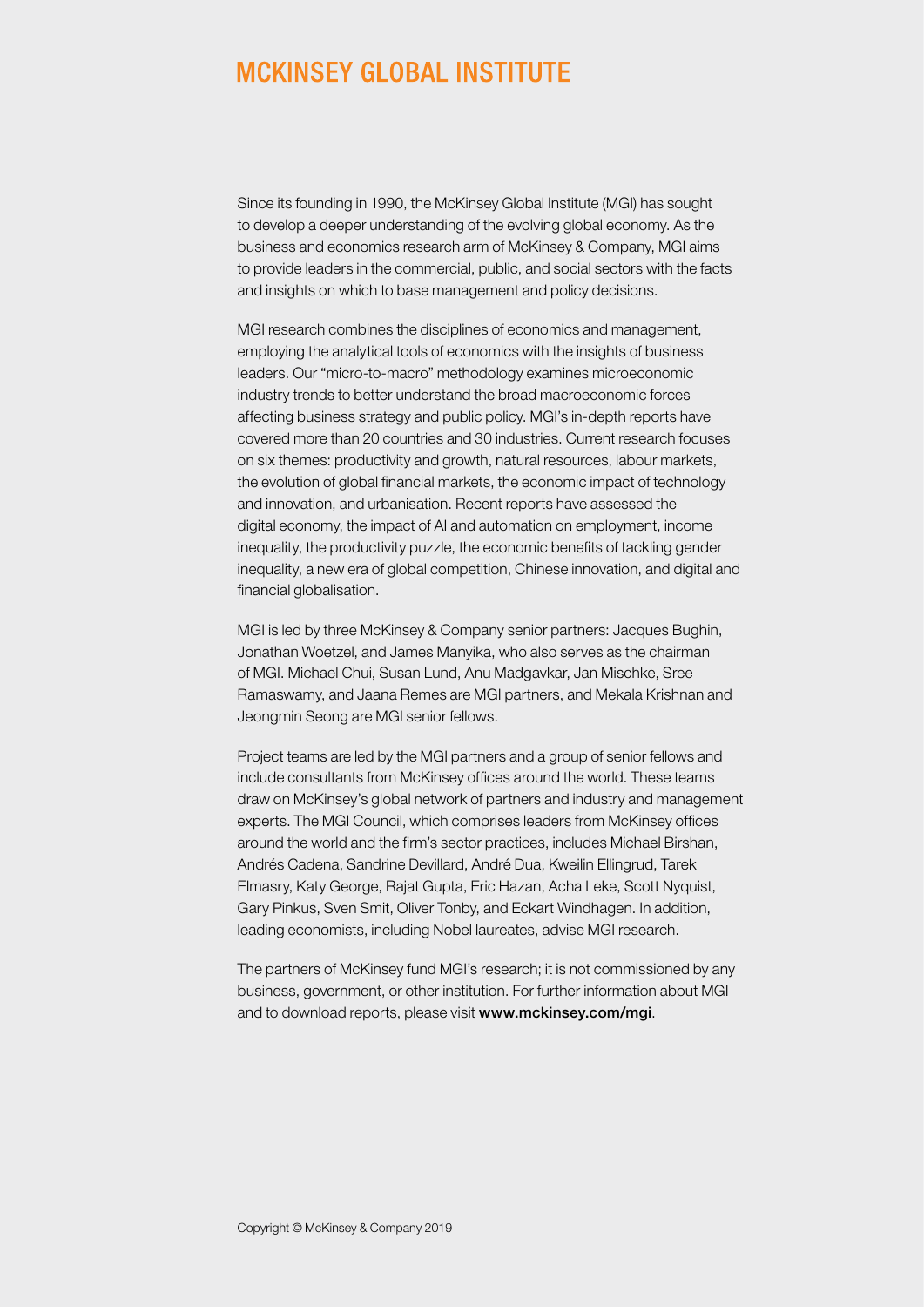# **CONTENTS**

[In brief](#page-3-0)

[Page 2](#page-3-0)

[Introduction](#page-4-0) [Page 3](#page-4-0)

[1. Europe is adding an AI gap to its digital gap](#page-7-0) [Page 6](#page-7-0)

[2. AI may scale up in a fast-paced game of competition, innovation, and](#page-16-0)  [new skills acquisition](#page-16-0) [Page 15](#page-16-0)

[3. AI could give EU economies a strong boost](#page-30-0) [Page 29](#page-30-0)

[4. AI performance is likely to vary among EU member states](#page-40-0) [Page 39](#page-40-0)

[5. Europe should consider prioritising action in five areas to accelerate](#page-43-0)  [its path to AI](#page-43-0) [Page 42](#page-43-0)

[Technical appendix](#page-52-0) [Page 51](#page-52-0)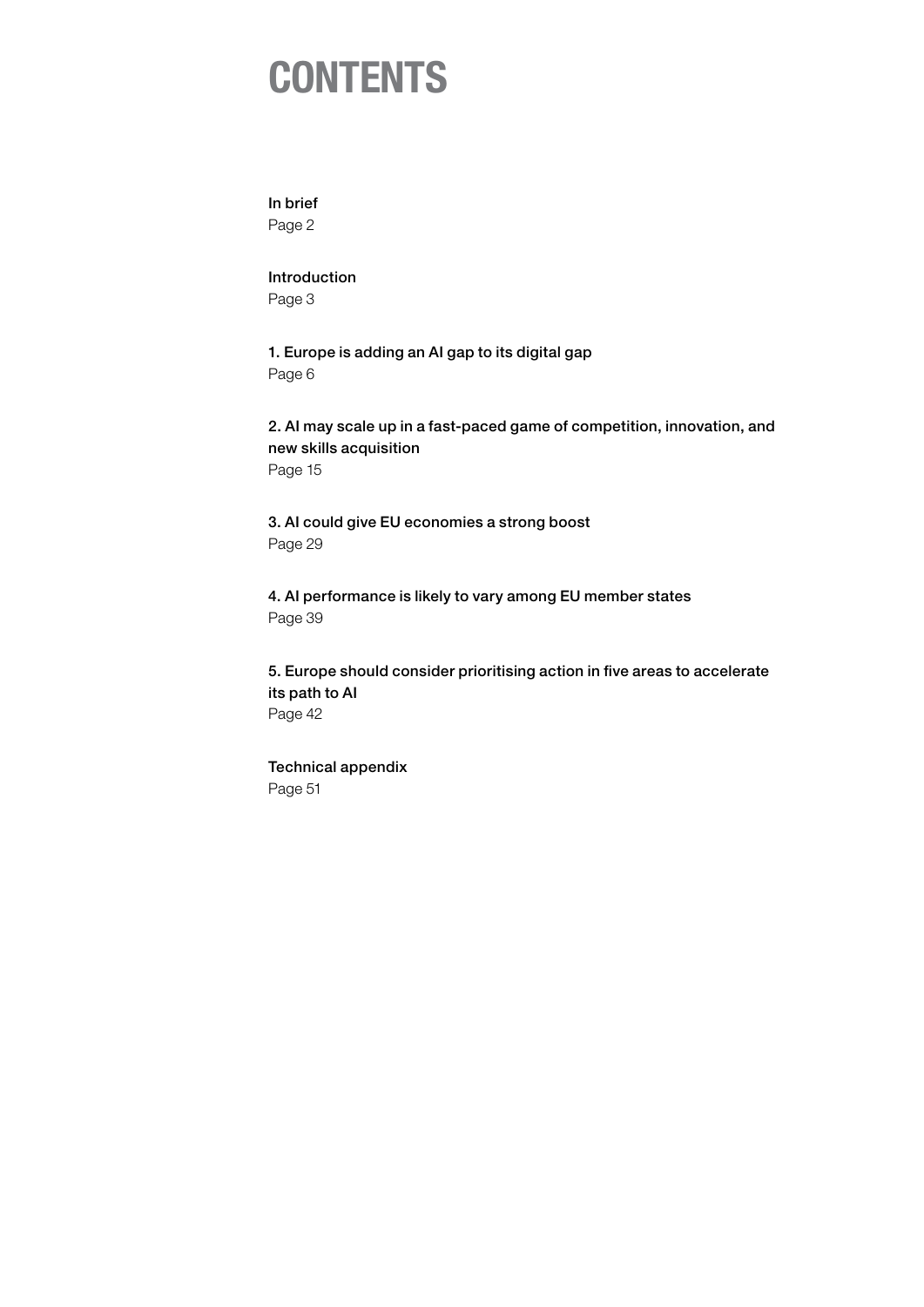# <span id="page-3-0"></span>IN BRIEF

# NOTES FROM THE AI FRONTIER: TACKLING EUROPE'S GAP IN DIGITAL AND ARTIFICIAL INTELLIGENCE

Europe's digital gap with the world's leaders is now being compounded by an emerging gap with the world's leaders in its development and adoption of artificial intelligence (AI) technologies. Without faster and more comprehensive engagement in AI, that gap could widen. Europe may not need to compete head to head but rather in areas where it has an edge (such as in business-to-business [B2B] and advanced robotics) and continue to scale up one of the world's largest bases of technology developers into a more connected Europe-wide web of AI-based innovation hubs.

- Digitisation is an important technical and organisational precondition for the spread of AI, yet Europe's digital gap—at about 35 percent with the United States—has not narrowed in recent years. Early digital companies have been the first to develop strong positions in AI, yet only two European companies are in the worldwide digital top 30, and Europe is home to only 10 percent of the world's digital unicorns.
- Europe has about 25 percent of AI startups, but its early-stage investment in AI lags behind that of the United States and China. Further, with the exception of smart robotics, Europe is not ahead of the United States in AI diffusion, and less than half of European firms have adopted one AI technology, with a majority of those still in the pilot stage.
- **If Europe develops and diffuses AI according to its current assets and digital position** relative to the world, it could add some some €2.7 trillion, or 19 percent, to output by 2030. Such an impact would be roughly double that of other general-purpose technologies adopted by developed countries in the past.
- **Europe's ability to capture the full potential of AI varies significantly among sectors and** countries. With the exception of some Scandinavian countries and the United Kingdom, Europe lags behind the United States in readiness for AI. If laggard European countries were to close the current readiness gap with the United States, Europe's GDP growth could accelerate by another 0.5 point a year, or an extra €900 billion, by 2030.
- Delay in AI diffusion could further erode Europe's digital position in favour of other geographies. Embracing AI is nonetheless likely to cause labour dislocation and potentially create new risks around potential misuse. Frictional unemployment and income wage inequality could increase as the skill shifts associated with AI adoption take time to implement. However, if the transition is dealt with effectively, firms and governments that leverage AI could create sufficient new opportunities that deliver new occupations and jobs to compensate for digital automation, especially if and when Europe chooses to innovate sufficiently to close its AI gap with the United States and to expand its local AI ecosystems.
- To scale up and close the gap with the world's AI leaders, Europe will need to focus on five priorities: (1) continued development of a Europe-wide, vibrant ecosystem of deep tech and AI startups; (2) acceleration of digital transformation and AI innovation among incumbent firms; (3) progress on the digital single market; (4) fundamental development of research, education, and practical skills; and (5) bold thinking about how to guide societies through the potential disruption.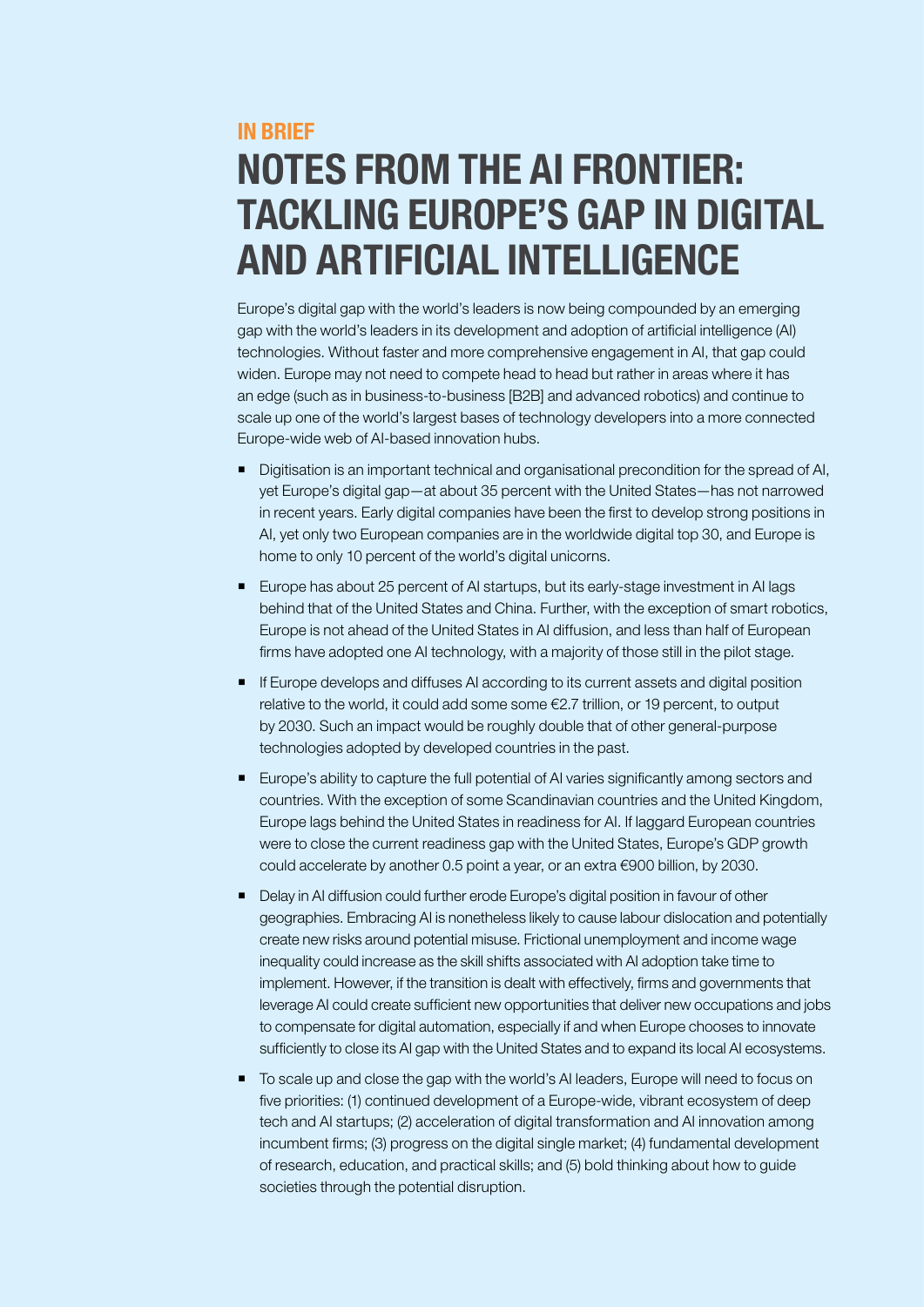# <span id="page-4-0"></span>INTRODUCTION

On many metrics, the European economy and its businesses have been grappling for years to capture the full potential of current and even previous generations of digital tools.<sup>1</sup> A successful digital transformation is more important for Europe at a time when new digital technologies, such as artificial intelligence (AI) are increasingly being adopted.

Recent advances in robotics and AI are pushing the frontier of what machines are capable of doing in all facets of business and the economy.<sup>2</sup> Although for smart machines to master more sophisticated tasks—let alone to acquire the dynamic intelligence of humans—might still take years, machine learning and analytics have already penetrated many industries, and the scope of that penetration is poised to grow rapidly in the years ahead.

European companies are not standing still on AI. They are slowly piloting and using those technologies, motivated by the judgement that automation and AI are likely to drive the largest growth opportunities in the region. In one recent survey, at least 55 percent of corporate respondents took this view.<sup>3</sup> Europe may risk falling further behind, however, as the world's AI leaders, the United States and China, continue to forge ahead aggressively on AI adoption and diffusion. Moreover, the field competing in the AI race is expanding, with countries including Canada, Japan, and South Korea making strides.4

Europe undeniably has many strengths, including an increasing number of thriving digital hubs, a large set of world-class research institutions, what could become the largest single digital market in the world, and what seems to be the largest and fastest-growing pool of professional developers.<sup>5</sup> Drawing on the best thinking on AI, and previous McKinsey Global Institute (MGI) analysis on AI that leverages its unique micro-to-macro approach to analyse AI ecosystems, we argue that Europe needs to tackle its fragmented AI ecosystem and support faster absorption of AI technologies by European companies to generate and internalise the productivity benefits they offer.<sup>6</sup>

Embracing AI is challenging for companies and the technology comes with both limitations and risks, as we have noted in prior research.<sup>7</sup> Policy makers and business leaders will need to think boldly about ways to mitigate the potential labour implications, including workplace disruption and new skills requirements, and the risk of exacerbating social inequality. Issues such as malicious use, abuse of data privacy, and cybersecurity will also require careful thought and targeted measures.<sup>8</sup>

<sup>1</sup> *Digital Europe: Pushing the frontier, capturing the benefits,* McKinsey Global Institute, June 2016.

<sup>2</sup> For an overview of AI technologies and use cases, see *The age of analytics: Competing in a data-driven world,* December 2016; and *What's now and next in analytics, AI, and automation,* McKinsey Global Institute, May 2017.

<sup>3</sup> See *European business: Overcoming uncertainty, strengthening recovery,* McKinsey Global Institute, May 2017; and *How digital reinventors are pulling away from the pack,* McKinsey & Company, survey, October 2017.

<sup>4</sup> See *AI Singapore,* National Research Foundation, Prime Minister's Office, Singapore (https://www.nrf.gov. sg/programmes/artificial-intelligence-r-d-programme); Artificial Intelligence Research Center, Government of Japan (https://www.airc.aist.go.jp/en/intro/Brochure\_en.pdf); Mark Zastrow, "South Korea's Nobel dream", *Nature,* Volume 534, 2016; and Pan-Canadian Artificial Intelligence Strategy, CIFAR (https://www.cifar.ca/ai/ pan-canadian-artificial-intelligence-strategy).

<sup>5</sup> *The state of European tech 2017,* Atomico (https://2017.stateofeuropeantech.com/).

<sup>&</sup>lt;sup>6</sup> See *The age of analytics: Competing in a data-driven world, McKinsey Global Institute, December 2016; Harnessing automation for a future that works,* McKinsey Global Institute, January 2017; and Jacques Bughin, Brian McCarthy, and Michael Chui, "A survey of 3,000 executives reveals how businesses succeed with AI", *Harvard Business Review,* August 28, 2017.

<sup>7</sup> *AI, automation, and the future of work: Ten things to solve for,* McKinsey Global Institute, June 2018; and Michael Chui, James Manyika and Mehdi Miremadi, "What AI can and can't do (yet) for your business," *McKinsey Quarterly,* January 2018.

<sup>8</sup> *Jobs lost, jobs gained: Workforce transitions in a time of automation,* McKinsey Global Institute, December 2017; *Skill shift: Automation and the future of the workforce,* McKinsey Global Institute, May 2018; and Miles Brundage et al., *The malicious use of artificial intelligence: Forecasting, prevention, and mitigation,* February 2018.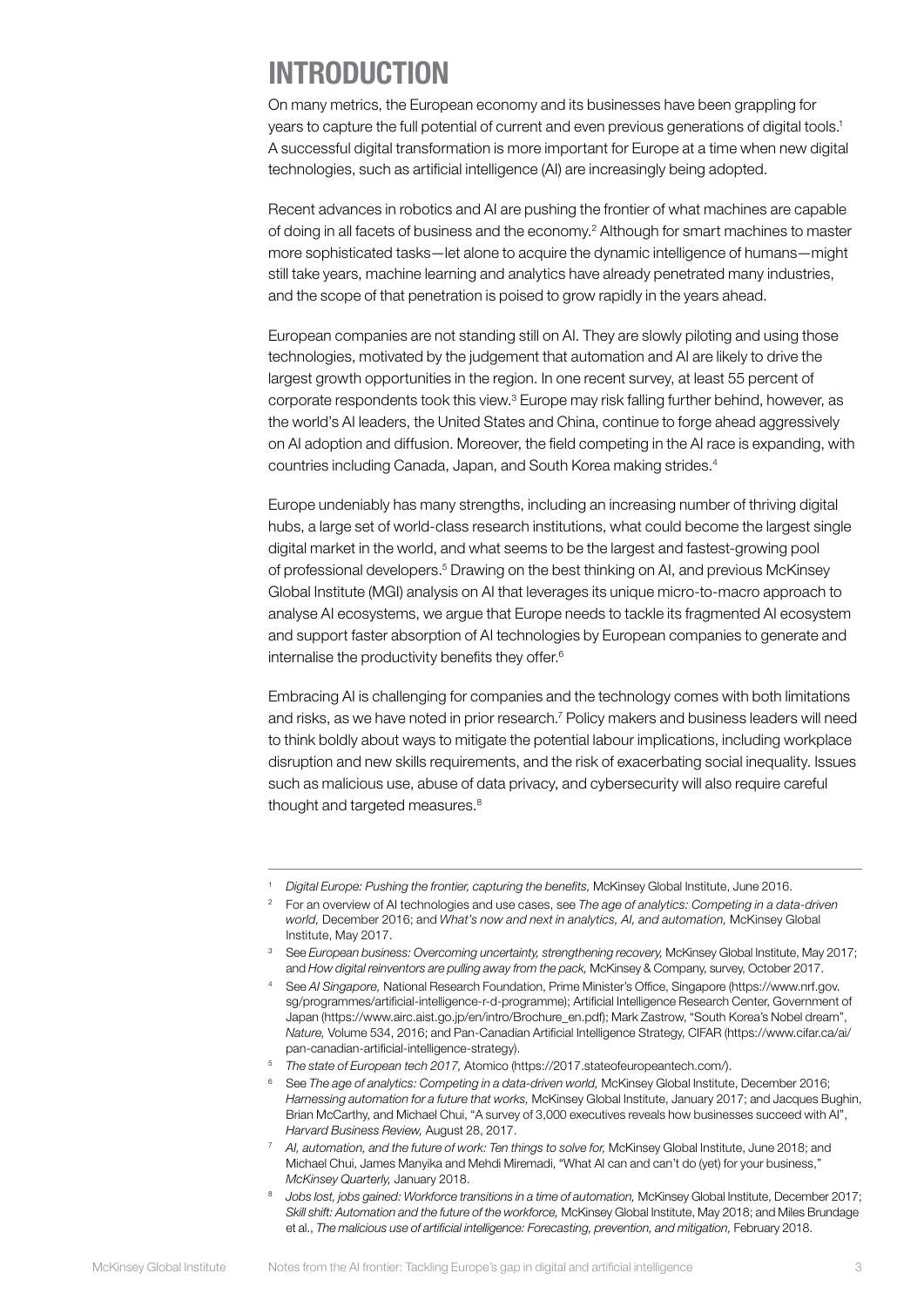This paper builds on two important new perspectives (see Box 1, "Two new perspectives to better gauge AI provision and use by European firms"). First, we blended the findings of authoritative secondary research sources with three primary independent global surveys at the corporate and sector levels conducted in 2017 and 2018 to better gauge how firms anticipate the way AI might unfold in Europe. Second, we updated MGI's comprehensive

# Box 1. Two new perspectives to better gauge AI provision and use by European firms

This paper is the latest publication in MGI's ongoing research on automation, AI, and the future of work.<sup>1</sup> It is the fourth in MGI's *Notes from the AI frontier* series. In 2018, we published three reports in the series. In December, we discussed AI's potential to help tackle some of the world's most challenging social problems. In September, we modelled the potential global impact of AI, and we use that model for this analysis of Europe. In April, we analysed more than 400 use cases across 19 industries and nine business functions, highlighting the broad use and significant economic potential of advanced AI technologies.<sup>2</sup>

A great deal of external research is devoted to the way AI is developing in economies around the world, but most of it either focuses on the universe of startups or presents only an aggregate view on the way AI can affect economic productivity. Here, we provide what we believe to be a more solid analysis on the likely effect of these technologies based on explicit modelling of that impact that uses econometrics to estimate the mechanisms of corporate diffusion of AI. We complement this modelling with secondary data sources and new research on how corporates may choose to adopt and use AI in Europe.

#### Data sources

We blended secondary data from three essential sources—the European Commission Directorate-General for Research and Innovation (which compiles data from Eurostat and other public sources), CB Insights, and Atomico (the latter two as authoritative sources on the state of AI-based deep tech in Europe)—to generate a deep dive into AI ecosystems and produce new results. We assess, for instance, how the production of AI startups by EU member states could be increased if Europe were to overcome current fragmentation and develop a network of connected AI innovation hubs.

We also build on three independent surveys of executives to develop a micro-to-macro approach on how corporate demand for AI is likely to develop economically in Europe (see the technical appendix at the end of this paper for details on those surveys).

The first survey that informs this work was conducted by MGI in 2017 and was published as part of research unveiled at the VivaTech 2017 conference.<sup>3</sup> The survey asked global companies about their adoption of AI technologies and the enablers and constraints the companies were encountering. The more than 3,000 respondents lived in ten countries around the world, including France, Germany, Poland, Sweden, and the United Kingdom. Respondents represented companies in 14 sectors of the economy that range in size from fewer than ten to more than 10,000 employees. The survey collected data on the business objectives behind technology adoption and the extent of AI use. That data enabled us to

<sup>1</sup> See, for instance, *Jobs lost, jobs gained: Workforce transitions in a time of automation,* McKinsey Global Institute, December 2017; and *Skill shift: Automation and the future of the workforce,* McKinsey Global Institute, May 2018.

<sup>2</sup> See *Notes from the AI frontier: Applying AI for social good,* December 2018; *Notes from the AI frontier: Modeling the impact of AI on the world economy,* September 2018; and *Notes from the AI frontier: Insights from hundreds of use cases,* April 2018. Also in April 2018, we published a data visualisation showing the potential value created by AI and other analytics techniques in 19 industries and nine business functions. See *Visualizing the uses and potential impact of AI and other analytics,* McKinsey Global Institute, April 2018.

<sup>3</sup> *Artificial intelligence: The next digital frontier?,* McKinsey Global Institute, June 2017.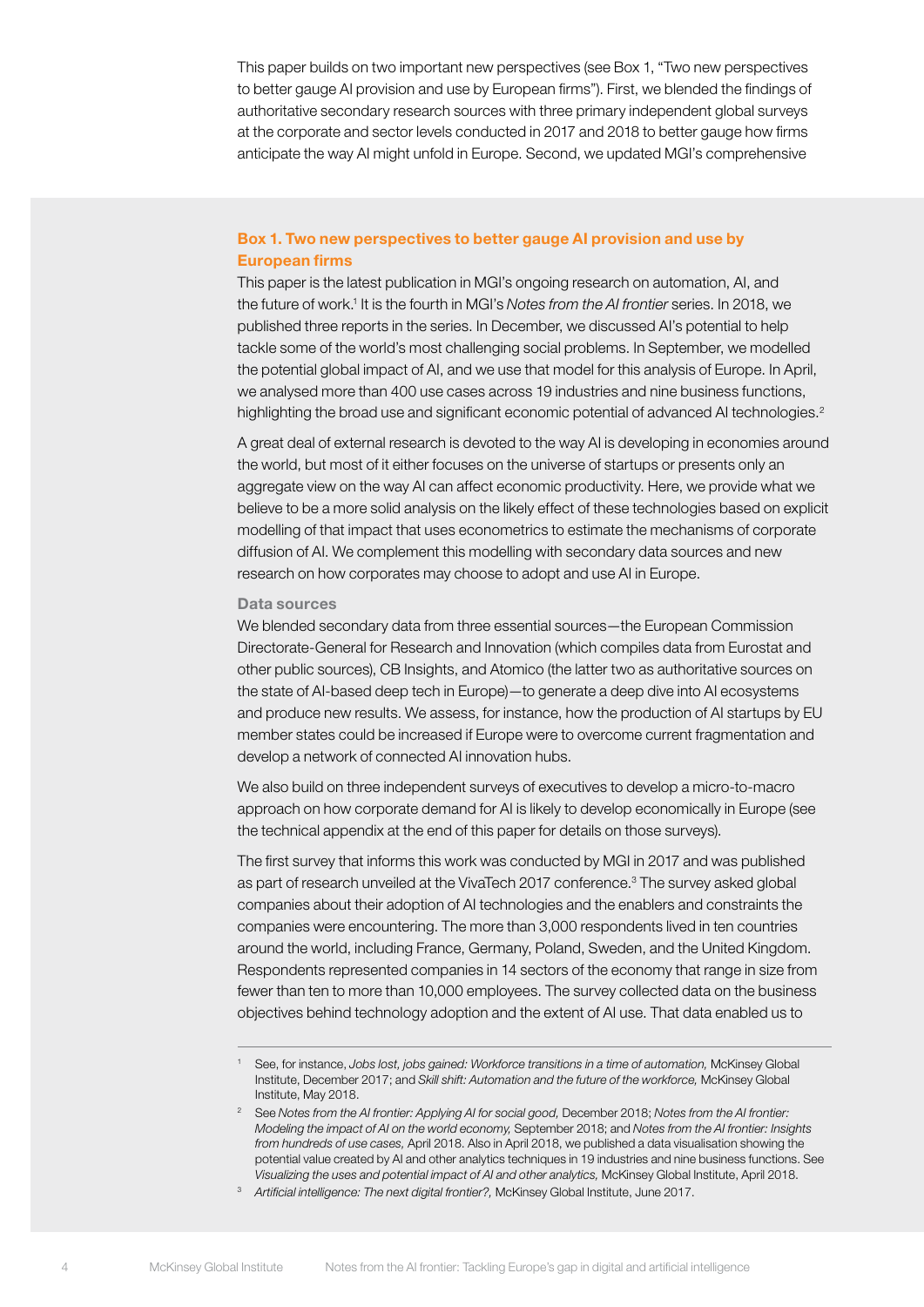<sup>9</sup> The EU-28 modelling is part of a global model whose results were published in September 2018. See *Notes from the frontier: Modeling the impact of AI on the world economy,* McKinsey Global Institute, September 2018.

separate early adopters from others to understand the effect of technology use on company performance (see the appendix for further details on methodology).

In 2018, we posed the same set of questions to a narrower list of companies that are members of the European Business Summit. That survey (sourced independently from a different provider than the survey used at VivaTech) added more questions relating to how AI adoption could affect each company's hiring, mix of skills, and capital investment. Posing those questions provided better visibility into whether AI will complement or substitute for workers and capital.

Finally, McKinsey conducts an online survey each year on digital trends and the use of digital technologies for business reinvention.<sup>4</sup> The most recent survey, undertaken in 2018, covers 20 of the EU-28 nations, China, and the United States. This survey focuses mostly on large companies. We added questions on the adoption and use of AI technologies so that we could assess the effect of each wave of digital technologies on business decisions and performance. The sample covers more than 1,600 corporations, of which 650 are headquartered in Europe.

To get a sense of sector readiness for AI, data have been merged to create subsamples of sufficient size for ten industries: manufacturing, transport and travel, telecoms and media, information and communications technology (ICT), utilities, financial services, professional services, retailing, construction, and primary resources.

#### Modelling

Leveraging early work, we updated a comprehensive model of how AI can affect each of the EU-28 economies.<sup>5</sup> The model's building blocks include important channels by which AI can affect profitability (from labour automation to new products and services) to assess global competition in AI. Channels include international flows between countries and between Europe and elsewhere and reinvestment of productivity gains into economies that is larger the more successful Europe is in building its own AI supply chain. The model is either calibrated directly with the survey data or induced from the data. For example, we use detailed econometrics at the firm level to estimate the likelihood of companies deciding to adopt AI. Emerging from the econometric results are statistically robust insights into the role AI dynamics play among firms in terms of profitability and employment. The dynamics and effect depend on why AI is being used—for instance, for pure efficiency or for launching new products and services.6

<sup>4</sup> See Jacques Bughin, Laura LaBerge, and Anette Mellbye, "The case for digital reinvention", *McKinsey Quarterly,* February 2017; and Jacques Bughin, Tanguy Catlin, Martin Hirt, and Paul Wilmott, "Why digital strategies fail", *McKinsey Quarterly,* January 2018.

<sup>5</sup> *Notes from the frontier: Modeling the impact of AI on the world economy,* McKinsey Global Institute, September 2018.

<sup>&</sup>lt;sup>6</sup> Some important relationships highlighted by econometric modelling are highlighted in, for instance, Jacques Bughin and Jeongmin Seong, "How competition is driving AI's rapid adoption", *Harvard Business Review,* October 17, 2018; and *Assessing the economic impact of artificial intelligence,* ITU Trends, International Telecommunication Union, Issue Paper number 1, September 2018.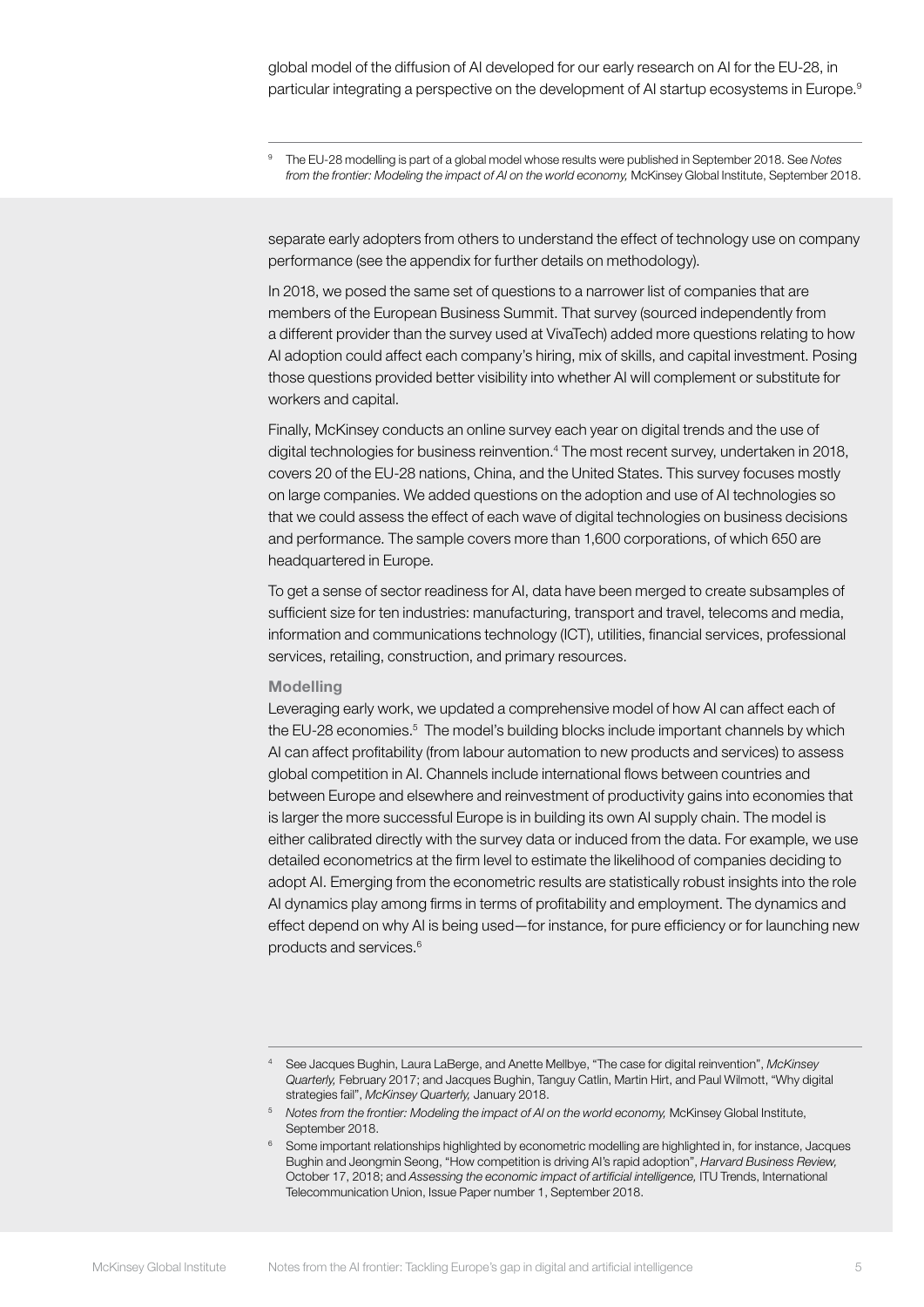# <span id="page-7-0"></span>1. EUROPE IS ADDING AN AI GAP TO ITS DIGITAL GAP

Europe already lags behind the world leader on the supply, as well as the adoption and diffusion, of digital technologies—the United States. Now that digital gap is spilling over into an AI gap. The way that companies are developing digital tools and using them in their organisations is arguably the most important precondition for the spread of AI; therefore, Europe's persistent digital gap affects its ability to leverage fully the promise of AI.<sup>10</sup>

# EUROPEAN ECONOMIES ARE DIFFUSING DIGITAL—THE FOUNDATION OF AI— AT A RELATIVELY SLOW PACE

Europe is not standing still on digital and AI. Some metrics suggest considerable momentum with, for instance, four times more capital invested than five years ago in tech, and with close to six million professional developers—more than in the United States.11 Nevertheless, Europe may need to accelerate efforts to develop digital technology and, therefore, AI. As is well documented, Europe is falling behind the United States and some Asian countries most notably China—in terms of developing digital technology leaders.

Although Europe's GDP is comparable to that of the United States and just ahead of China's, the digital- and AI-based portion of Europe's ICT sector today accounts for around 1.7 percent of GDP, rather lower than the share in China at 2.2 percent and only half the 3.3 percent share in the United States (Exhibit 1).12

#### **Exhibit 1**

#### **Europe lags behind the United States and China on digital ICT.**





1 Digital share of ICT value added is estimated by taking the share of revenue made through digital channels and by taking the portion of cost of all functions performed digitally.

SOURCE: Directorate-General for Research and Innovation, European Commission, 2018; McKinsey Digital Survey, 2018; McKinsey Global Institute analysis

- <sup>10</sup> For further discussion, see *Notes from the AI frontier: Modeling the impact of AI on the world economy,* McKinsey Global Institute, September 2018.
- <sup>11</sup> *The state of European tech 2017,* Atomico (https://2017.stateofeuropeantech.com/).
- <sup>12</sup> We use the share of sales and the online supply chain to compute the digital share of value added in the ICT sector. Data for online share are consistent between the Eurobarometer and the 2018 McKinsey survey used for digitisation in this paper. Statistics on the value-added share of ICT in Europe and other countries come from the European Commission Directorate-General for Research and Innovation.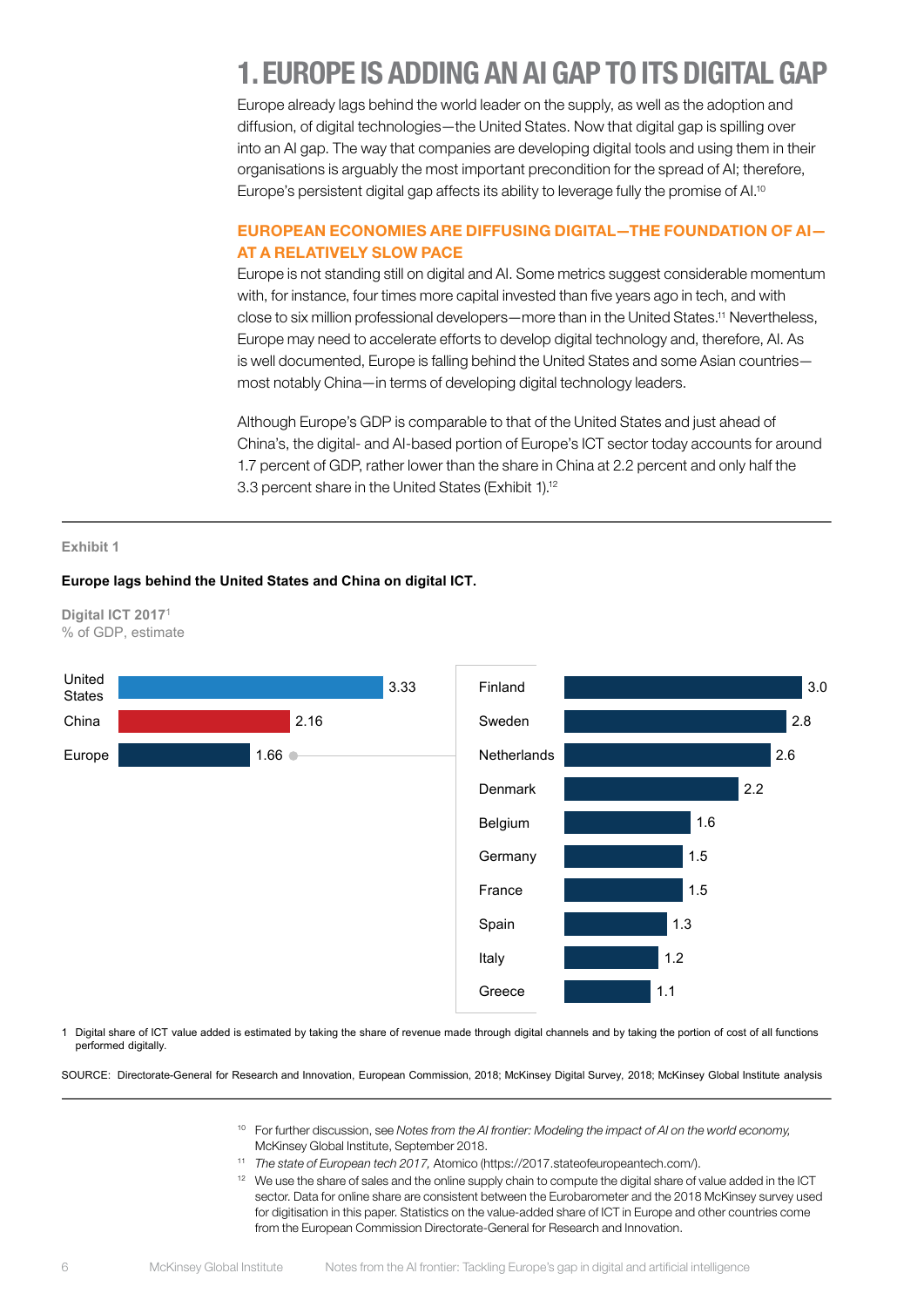At the end of 2017, Europe was not home to any of the ten largest internet companies worldwide. Looking at startup companies, in the United States the capital invested was about €220 per capita, whereas in Europe per capita investment was as low as €3 in Italy, €58 in Finland, and €123—the highest share in Europe—in Sweden. Europe had only 10 percent of the world's 185 "unicorns"—private startups with a value of at least \$1 billion compared with 54 percent in the United States. China had 23 percent (or 42 companies) of the world's unicorns in February 2017. Each of the EU-28 countries' balance of digital goods and services with the United States has been systematically negative, in complete contrast with the balance of traditional goods and services.<sup>13</sup> Europe has a large pool of developers; however, more of them seem to be moving from Europe to the United States (accounting for 32 percent of developers leaving Europe) than are US developers moving to Europe (16 percent of incomers, most of whom are moving to the United Kingdom).14

The US digital ecosystem—largely based in hubs such as Silicon Valley, Seattle, and Boston—is large, innovative, and diverse, encompassing research institutions, universities, and private companies. In 2015, the top ten Silicon Valley startups achieved turnover ICT of approximately \$600 billion.<sup>15</sup> Moreover, leading US digital platforms have achieved capitalmarket value similar to that of leading industrial companies such as Siemens.<sup>16</sup>

Possibly less known, large Western European companies are continuing to expand their use of early digital technologies, but the pace of diffusion remains low, with the share of fully digitised companies increasing by less than 10 percent a year between 2010 and 2016 (a finding consistent with data collected by the European Commission).17 Recent technological waves such as cloud-based technologies have only been adopted by a majority of large companies in Western European countries, such as Finland; other technologies, such as the Internet of Things, remain niche, as is the use of big data and the development of related big data infrastructure, such as data lakes (Exhibit 2).

MGI research in 2016 found that European countries were capturing only 12 percent of their full digital potential (defined as weighted deployment of digital assets, labour, and practices across all sectors, compared with the most digitised sector)—two-thirds of the captured potential in the United States.18 Using the most recent data from McKinsey's Digital Survey in 2017, the same gap remains (see Box 2, "An update on the digital gap between Europe and the United States").

<sup>13</sup> Estrella Gomez-Herrera, Bertin Martens, and Geomina Turlea, "The driver and impediments for cross-border e-commerce in the EU", *Information Economics and Policy,* Volume 28, Issue c, 2014.

<sup>14</sup> *The state of European tech 2017,* Atomico (https://2017.stateofeuropeantech.com/).

<sup>15</sup> Tobias Kollmann, *Digital leadership,* Bundestag der Immobilien- und Vermögenstreuhänder, Vienna, Austria, September 21–23, 2015, (http://bundestag.at/2015/wp-content/uploads/2015/09/kollmann-digitalleadership.pdf).

<sup>&</sup>lt;sup>16</sup> Despite experiencing a digital gap, Europe is not without some strong companies built on digital technology. It is home to some large digital companies, such as Spotify, Supercell, Karna, and Farfetch, and they are growing rapidly.

<sup>17</sup> See *Integration of digital technology by enterprises,* European Commission (https://ec.europa.eu/digitalsingle-market/en/integration-digital-technology). The data for Europe integrates small and medium-size businesses well and shows that the diffusion dynamics create a real gap between Western advanced countries such as in Scandinavia, and less advanced Eastern countries such as Romania where the pace of diffusion remains weak.

<sup>18</sup> *Digital Europe: Pushing the frontier, capturing the benefits,* McKinsey Global Institute, June 2016. For a full explanation of the methodology, see the technical appendix of *Digital America: A tale of the haves and havemores,* McKinsey Global Institute, December 2015. The European Commission's Digital Economy and Society Index (DESI) finds similar disparities. Denmark, for example, ranks at the top of the list, with a composite score nearly twice as high as that of Romania, which sits at the bottom. See The Digital Economy and Society Index (DESI), European Commission (https://ec.europa.eu/digital-single-market/en/desi).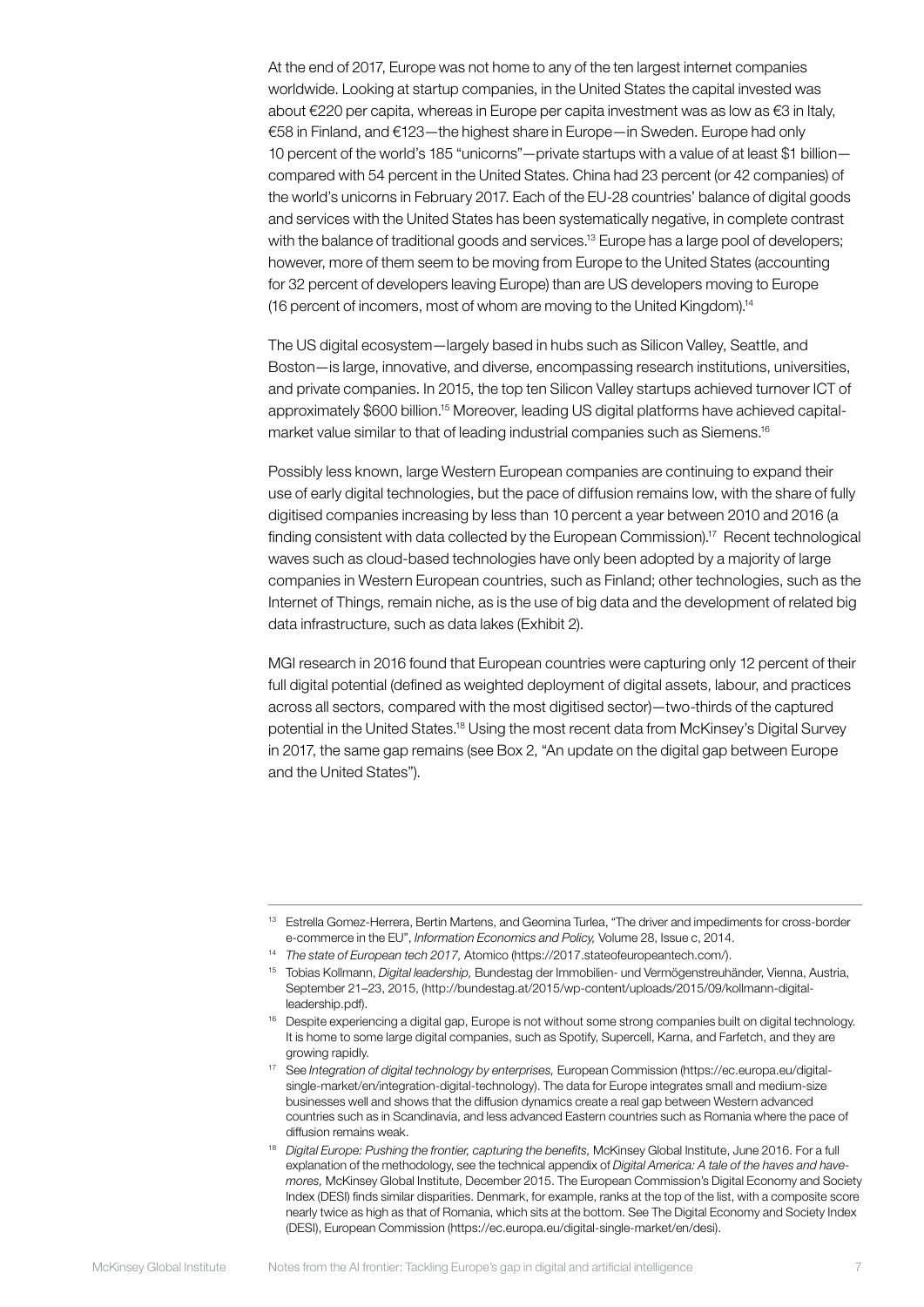#### **Europe is in the early stages of diffusion of AI technologies.**

% of European large companies adoption, 2017



NOTE: Figures may not sum to 100% because of rounding.

SOURCE: McKinsey Digital Survey, 2018; McKinsey Global Institute analysis

# NOW EUROPE IS ADDING AN AI GAP TO ITS DIGITAL GAP WITH THE WORLD'S LEADERS

AI is nascent—at a similar stage of diffusion as Enterprise 2.0 and mobile technologies 15 years ago. Although, as some argue, Europe has deep tech talent, and European leaders acknowledge the importance of these technologies, Europe's disadvantage in digital diffusion seems likely to spill over into AI, where a new gap is appearing. Europe is not standing still on AI but needs to move faster—and on a greater scale—or risk being left further behind the world's AI leaders.

#### Europe has some solid foundations for the diffusion of AI

Europe was a pioneer in testing and developing AI technologies. The first autonomous car—a German Mercedes—was the first autonomous car in the world. Germany's Konrad Zuse built Z1, the world's first programme-controlled computer, in the 1930s. Thirty-five percent of deep-learning models running in the world were invented in Europe.19

Europe today is also buoyant when it comes to developing new AI applications. Cities such as Copenhagen, Lisbon, Munich, and Zurich have emerged as entrepreneurial deep tech hubs at the frontier of computer science—where developers are making pioneering advances in what machines can do—taking their place alongside Berlin, London, and Paris. European AI startups more than tripled from 2011 to 2016. European venture-capital-backed companies such as Graphcore, Improbable, Lilium, and Unity are competing successfully against the best US ones and supporting major AI-based ecosystems in Europe.

<sup>19</sup> See Jürgen Schmidhuber's home page (http://people.idsia.ch/~juergen/).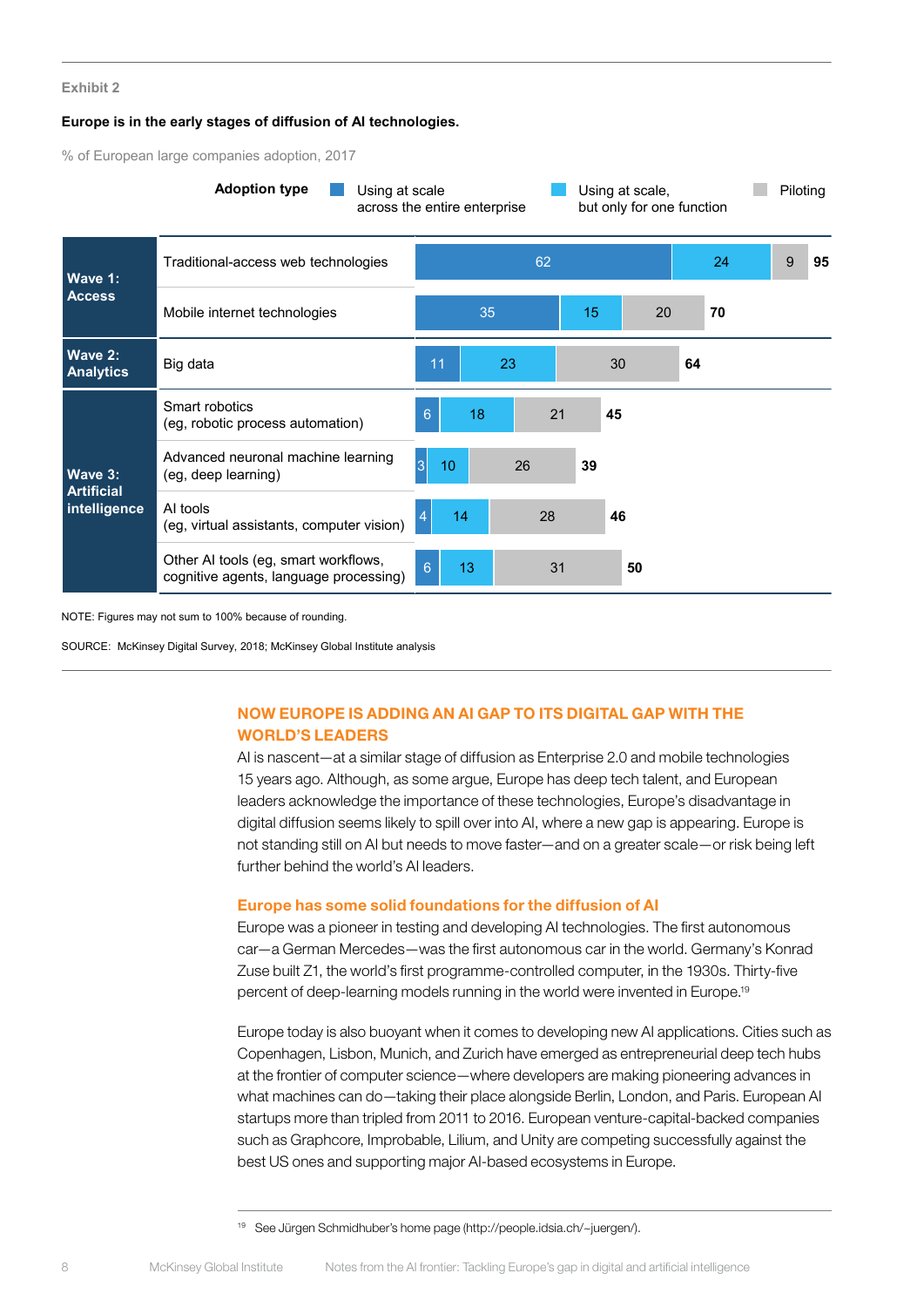Europe also has deep tech talent, with top university centers in AI and computer science, especially in France, Germany, Switzerland, and the United Kingdom. Europe is steadily adding science, technology, engineering, and mathematics (STEM) graduates to its workforce—and doing so at a slightly faster pace than the United States. The continent managed to increase the annual total of doctoral graduates in STEM fields by some 50 percent in only a decade. Looking specifically at software developers, Europe today has 5.7 million professionals (compared with 4.4 million in the United States), and the European number has been growing at a brisk clip of 10 percent annually (although, we should note, at only 4 to 5 percent in the past two years). Germany leads the way, with almost 850,000 developers, a number that jumped by 18 percent from 2016 to 2017. The United Kingdom is second, with 830,000.<sup>20</sup>

Moreover, policy makers are increasingly realising that ensuring Europe's place among global AI leaders must be a priority. French president Emmanuel Macron, for example, recently announced a €1.5 billion investment to support AI research and AI startups, and many other countries—including Germany, Finland, and the United Kingdom—have announced strategic AI plans.21 The European Commission announced that it is investing some €2.6 billion in AI and robotics development as part of its Horizon 2020 plan (and roughly the same amount in high-performance computing). The European Commission also estimates that another €2.1 billion in private investment will go into one of the world's biggest civilian research programmes on smart robots.22

As many of AI's previous technical challenges are overcome, European businesses are also entering the AI supply chain.23 For instance, Spotify, headquartered in Sweden, provides tens of millions of its digital subscribers with "Discover Weekly", internally developed, AI-curated, personalised playlists of new music based on insights into customers' tastes. UK-based online retailer Ocado has developed its own smart robotics platform to build its full retail logistics. It also uses AI applications to manage logistics flows, limit fraud, and personalise online offerings. Ocado is now delivering this platform-as-a-service for many high-street retailer brands. Connecterra in the Netherlands is using AI to make agriculture more efficient and therefore sustainably feed future generations. Volvo Car Group recently earmarked 4 to 5 percent of its annual revenue to deploying new electric car innovations, many of which are enabled by AI and connectivity.<sup>24</sup>

### Europe's investment in, and its use of, AI already lag behind that of the world's AI leaders

Nevertheless, AI initiatives remain fragmented in Europe, and investment in AI is nothing like the size of that in the United States or China. Consider, for instance, that the €2.6 billion investment in AI and robotics announced by the European Commission is only slightly larger than the amount that China is spending (\$2.1 billion) on a single AI technology park in a western suburb of Beijing.<sup>25</sup> It is notable that Europe does not have its own version of the United States' Defense Advanced Research Projects Agency (DARPA), which makes strategic investments in breakthrough technologies deemed to be vital to national security.<sup>26</sup> On the AI supply chain, Europe's competitive advantage lies more in aerospace and pharmaceuticals than in sectors that are the foundations of AI, such as the internet, chip manufacturing, and semiconductors.

- <sup>21</sup> Nicholas Thompson, "Emmanuel Macron talks to Wired about France's AI strategy", *Wired,* March 31, 2018.
- <sup>22</sup> Factsheet: Artificial intelligence for Europe, European Commission (https://ec.europa.eu/digital-single-market/ en/news/factsheet-artificial-intelligence-europe).

- <sup>24</sup> "Fueling the automotive revolution", *The Telegraph,* November 13, 2017.
- <sup>25</sup> Christina Larson, "China's massive investment in artificial intelligence has an insidious downside", *Science,* February 8, 2018.
- <sup>26</sup> AI spending numbers come from previous MGI research. See *Artificial intelligence: The next digital frontier?* McKinsey Global Institute, June 2017.

<sup>20</sup> Ibid.

<sup>23</sup> Jacques Bughin and Eric Hazan, "The new spring of AI", *The Global Dispatches,* September 12, 2017.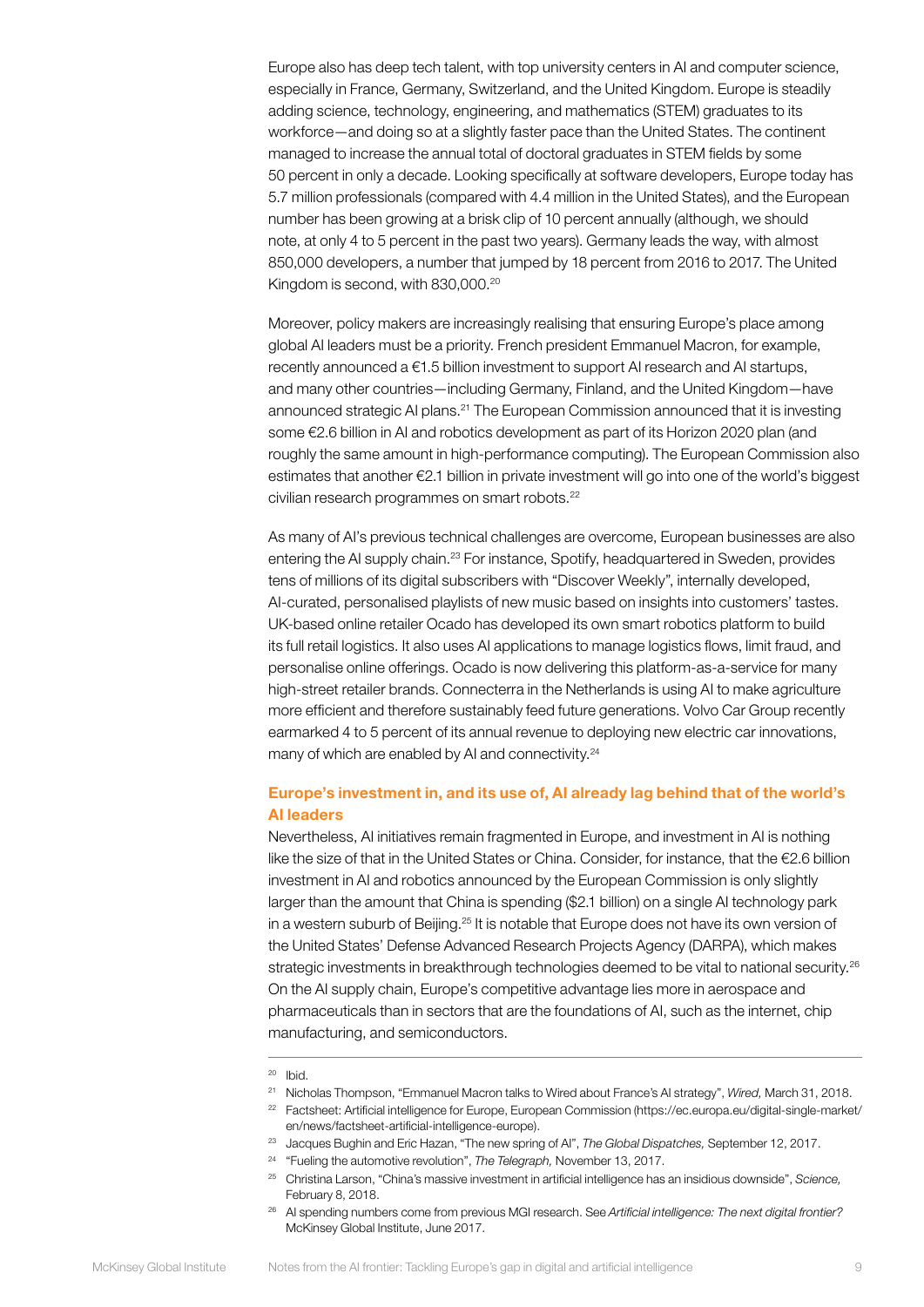#### Box 2. An update on the digital gap between Europe and the United States

We used McKinsey's 2018 Digital Survey, which was answered by just over 1,600 executives, to segment companies by state of absorption of technologies, in particular how broadly they were adopting digital technologies and, when they were, how far they were scaling up in new workflows, applications, and services to generate returns on their digital investment.

About 80 percent of European companies claim to have generated a positive return from their digital transformation, but only 50 percent have achieved a return of more than their weighted cost of capital; the average return was 14 percent.

We find that European companies are less mature both in their state of diffusion of digital technologies and in their use of those technologies for new services and business models. Europe's use of digital technologies is biased toward traditional incumbents, in contrast to the situation in the United States. We find that the gap between Western Europe and the United States has remained constant since MGI's previous research on Europe, at about two-thirds of the United States in terms of diffusion and use of digital. The gap has two components. First, use of digital technologies in enterprises in Europe is 23 percent lower than in enterprises in the United States.<sup>1</sup> Second, a significant gap exists in use of digital technologies. For the same level of diffusion, European companies' share of

investment in digital technologies was 28 percent lower than that of their US counterparts, and they hired 18 percent fewer full-time-equivalent (FTE) employees devoted to digitisation in the total workforce.<sup>2</sup> Although traditional incumbents in the United States generate 38 percent of sales through digital technologies, the share in Europe is 24 percent.

Industry digitisation still favours traditional incumbents in Europe, with 89 percent of total revenue still accruing to them compared with 86 percent in the United States by 2017. In Europe, new startups or players from adjacent sectors have seized 11 percent of revenue to date, but pure startup attackers have only 4 percent of total European corporate revenue—far lower than the share commanded by those companies in the United States, at about 7 percent (Exhibit 3).

We have tried to explain the gap in terms of digital intensity between US and European incumbent companies by deploying a battery of statistical analyses.<sup>3</sup> Three factors stand out. First, the intensity of cannibalisation is slightly higher in Europe (10 percent higher in sales share lost for European companies). Second, new attackers have yet to make the same inroads in industries as have those in the United States (remember that a large portion of digital native companies started first in the United States and rolled out only thereafter in Europe). Third, industry mix plays a role.

In the provision of AI, Europe attracted only 11 percent of global venture capital and corporate funding in 2016, with 50 percent of total funds devoted to US companies and the balance going to Asia (mostly China).<sup>27</sup> Two years later—in 2018—Europe may not have increased its share, according to data from CB Insights. China is now attracting almost 50 percent of global investment in AI startups, ahead of the United States, which has so far attracted 38 percent of total funding.

Europe could possibly deliver its fair share of AI startups, but they may lack scalability and success.<sup>28</sup> Only four European companies are in the top 100 global AI startups: Onfido and Tractable in the United Kingdom, Shift Technology in France, and Sherpa in Spain.<sup>29</sup>

<sup>28</sup> The European Commission published a report in 2018 that used machine learning techniques to scope the volume of AI startups. The report concluded that European startups account for roughly the same share of GDP as their counterparts in the United States. If determining the level of startups is based on entrepreneurial activity, a better comparison would be based on population; using that measurement, Europe lags behind the United States. Even if the comparison is made by normalising GDP, Europe's standing is inflated by the strong position of the United Kingdom, but continental Europe lags behind the United States. See European Commission, *Artificial intelligence: A European perspective,* European Commission, December 2018.

<sup>1</sup> The technology set is composed of traditional web access, mobile internet, cloud, and big data.

<sup>&</sup>lt;sup>2</sup> The sample is based on 350 firms in the United States and the top five Western European economies.

<sup>&</sup>lt;sup>3</sup> The analyses were based on looking for correlates with the digital share of incumbent revenue by industry (10 industries) and by country (15 European countries, the United States, China, India, and Australia).

<sup>27</sup> *Artificial intelligence: The next digital frontier?* McKinsey Global Institute, June 2017.

<sup>29</sup> *AI 100: The artificial intelligence startups redefining industries,* CB Insights, December 12, 2017.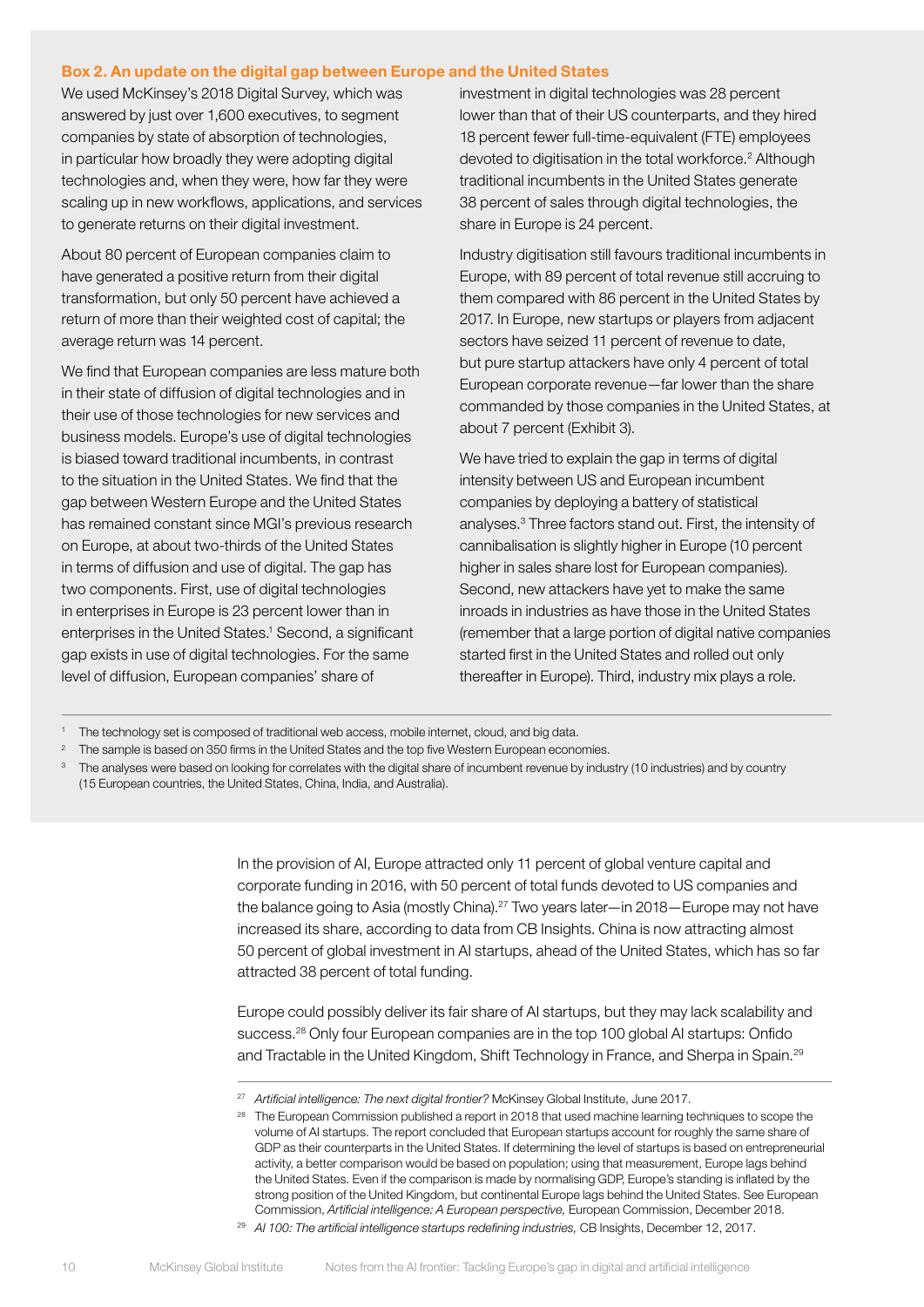The largest companies in Europe are industrial companies that have lower digitisation, whereas in the United States the largest companies are well represented in the hightech sector with high digitisation. Those three factors

explain only 30 percent of the difference in performance; we therefore conclude that a large part (70 percent) of the digital gap between the United States and Europe is the ability to scale up digital transformation.

#### **Exhibit 3**



#### **Europe's digitisation is less advanced than that of the United States.**

By contrast, the United States still leads the world in the overall number of global AI startups and total equity deals. Three-quarters of the top 100 global AI startups tracked by CB Insights at the end of 2017 were in the United States. US companies also have a strong position in the semiconductor industry, which builds the AI chips necessary for big data handling and deep machine learning.

The EU has a long tradition of excellence in quantum computing research, but, as is the case with AI, it lacks scale. At the same time, China, for instance, is rapidly ramping up its research in this area with a new \$10 billion national laboratory for quantum information science opening soon. European companies seem to fare comparatively well in robotics, too.30 European industrial robotics companies command around one-third of the world market. In the smaller professional service robot market, European manufacturers produce 63 percent of nonmilitary robots. Japan and South Korea, however, still have the highest numbers of robots per FTE job. China's robot numbers are still low but growing fast, and the United States is now ahead of Europe on this metric. The market share of Europe is also

<sup>30</sup> *World Robotics Report 2016,* International Federation of Robotics, September 2016. Employment data are provided by Eurostat.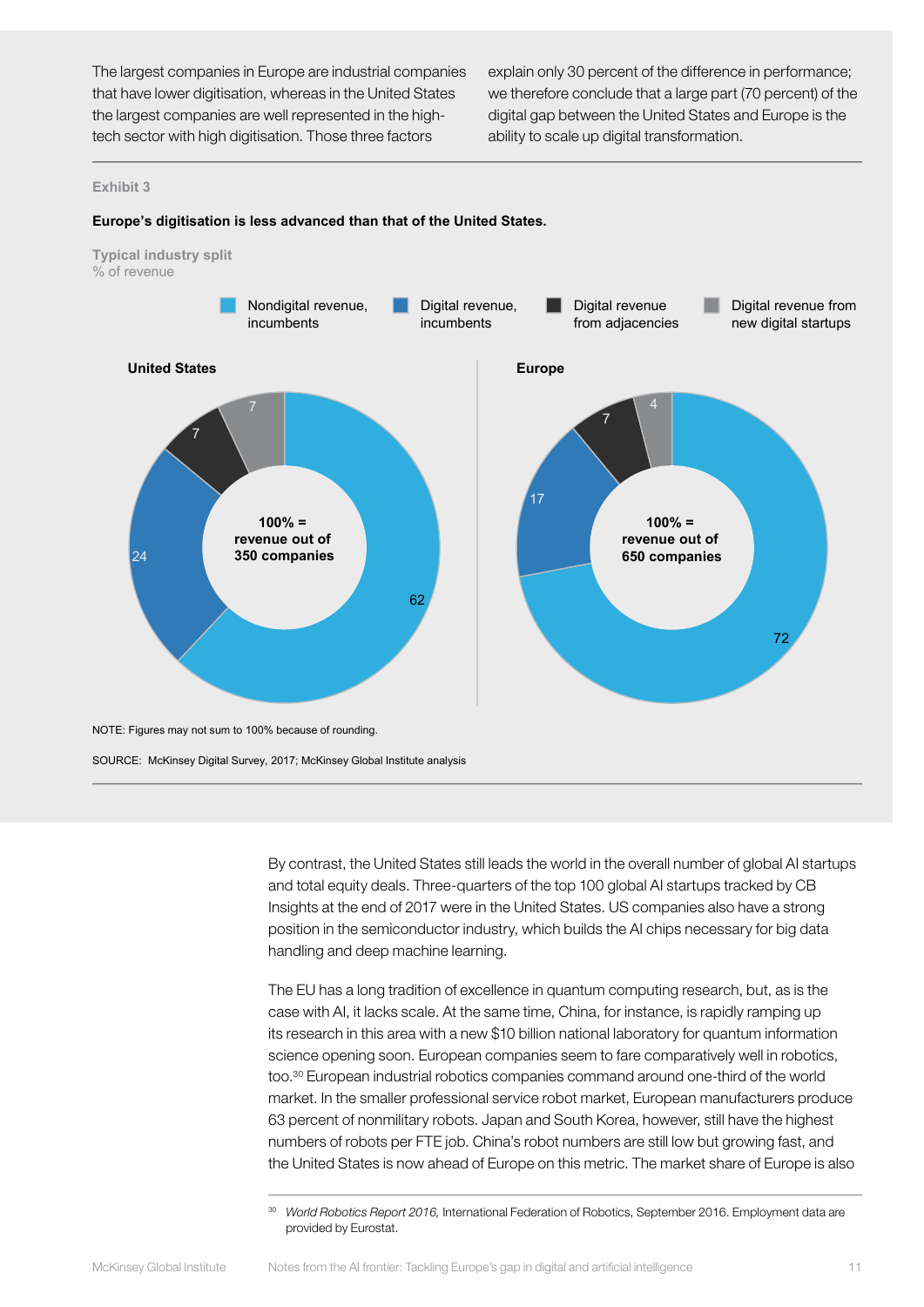skewed toward a few countries with heavy use of robotics, including Belgium, Denmark, Germany, and Sweden. Robotics systems are not as prevalent in many other European countries, particularly in Eastern Europe. Europe is nevertheless showing considerable promise for the next generation of robotics, with particularly strong R&D in, for instance, cooperating robots and ambient intelligence; speech- and haptics-based human-machine interface; safety; actuation (without gears); control of arms and vehicles; and cybernetics.<sup>31</sup>

Available data on diffusion are scarce, but our blend of survey research demonstrates that European companies may lag behind their US counterparts in their adoption of big data architecture and of the advanced machine learning techniques that are the foundations of AI—with 12 percent less use than in the United States. A gap exists between Europe and the United States on the use of AI tools such as smart workflows, cognitive agents, and language processing—a 16 percent gap to date (Exhibit 4). Looking deeper at our data, the performance gap with the United States is especially important in the case of Southern Europe, which has a 22 percent gap with the United States, whereas Scandinavian countries, broadly, are on a par on use and performance with the United States, and the United Kingdom is not far behind.

#### **Exhibit 4**

#### **Europe's AI diffusion lags behind that of the United States thus far, with the exception of smart robotics.**



% of firms using AI at scale, 2017

Moreover, European AI is yet to be deployed broadly in enterprises rather than in one or only a few functions. There is, of course, natural functional clustering of AI use cases by European companies. For instance, virtual assistance technologies are twice as prevalent in customer-facing functions as in other business functions. The same is true for smart robotics in supply chains and production. The most common areas of focus are marketing and sales, R&D, and supply-chain and production management. This finding is in line with MGI's global analysis, which found that AI's greatest potential value was in these key top-line and operational functions (Exhibit 5).<sup>32</sup>

<sup>31</sup> *Robotics in Europe—Why is robotics important?* The Partnership for Robotics in Europe (https://www.eurobotics.net/sparc/about/robotics-in-europe/index.html).

<sup>32</sup> *Notes from the AI frontier: Insights from hundreds of use cases,* McKinsey Global Institute, April 2018.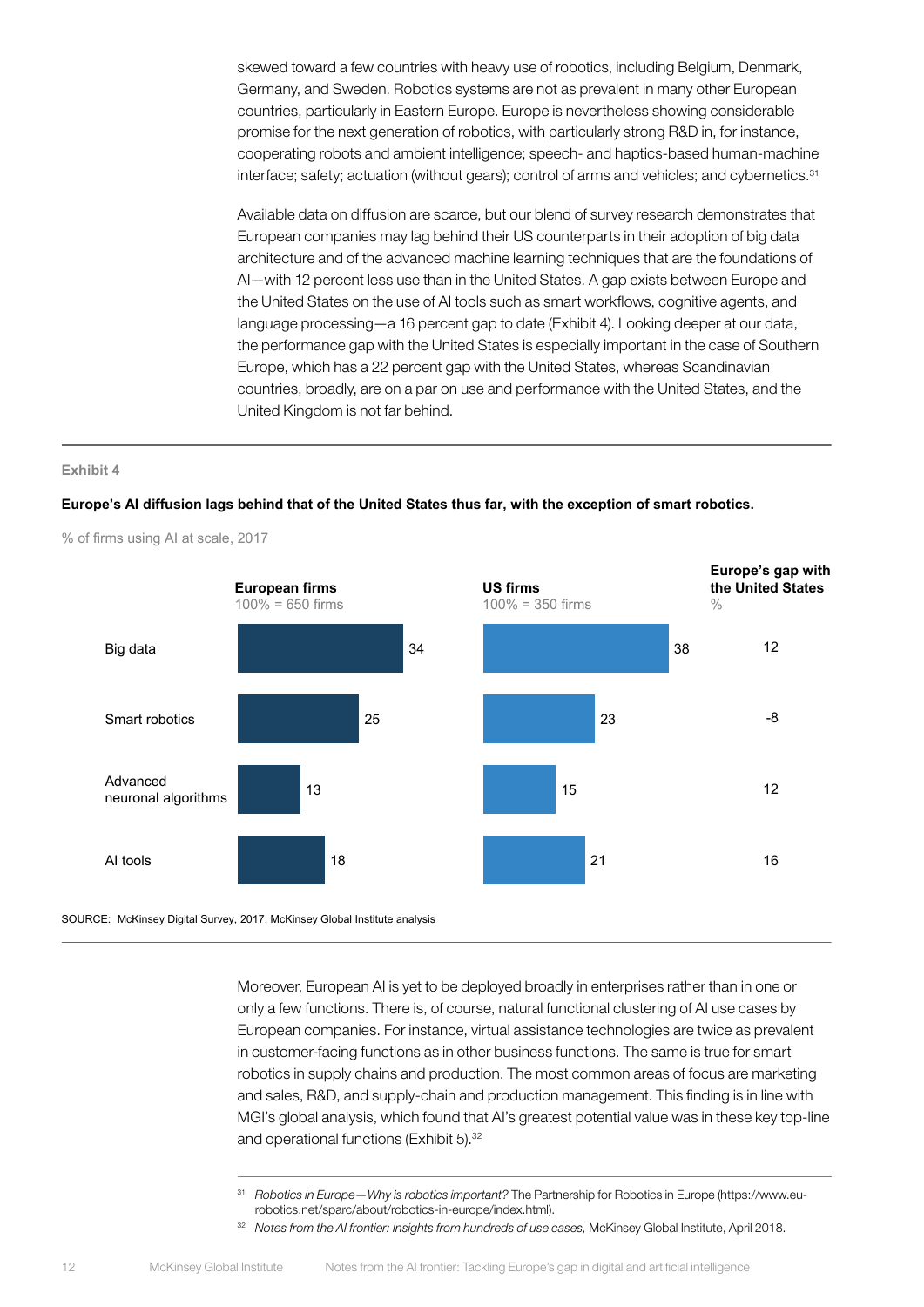#### **European AI focuses on robotics and language processing.**

% of European firms, 20181

 $\blacksquare$  >2 times average adoption  $\blacksquare$  >1.5 times average adoption

#### **AI technologies**

| <b>Functional</b><br>domains | <b>Virtual</b><br>assistant | Computer<br>vision | <b>Smart</b><br>robotics | Language<br>processing | <b>Advanced</b><br>neuronal<br>machine<br>learning | <b>Total</b> |
|------------------------------|-----------------------------|--------------------|--------------------------|------------------------|----------------------------------------------------|--------------|
| R&D                          |                             |                    |                          |                        |                                                    | 38           |
| Sales and<br>marketing       |                             |                    |                          |                        |                                                    | 35           |
| Customer                     |                             |                    |                          |                        |                                                    | 27           |
| Distribution                 |                             |                    |                          |                        |                                                    | 15           |
| Production                   |                             |                    |                          |                        |                                                    | 22           |
| Human<br>resources           |                             |                    |                          |                        |                                                    | $10\,$       |
| Procurement/<br>supply chain |                             |                    |                          |                        |                                                    | 14           |
| Finance                      |                             |                    |                          |                        |                                                    | 12           |
| <b>Total</b>                 | 18                          | $18\,$             | 24                       | 19                     | $13\,$                                             |              |

1 Share of use case; use case is either for a single function or across the entire enterprise.

SOURCE: European Business Summit Members Survey, 2018; McKinsey Digital Survey 2018; McKinsey Global Institute analysis

A strong "power curve" is present, however, among European firms with only a relatively small subset of companies that already have significant breadth in their adoption and absorption of AI technologies—so-called full adopters, or front-runners—and a long tail of companies that are focusing only on a rather narrow set of AI and automation technologies for a limited range of corporate functions.<sup>33</sup>

<sup>33</sup> In this paper, we use the terms "adoption", "diffusion", and "absorption." We define adoption as investment in a technology, diffusion as how adoption spreads—the process by which an innovation is communicated over time among the participants in a social system, and absorption as how technology is used within a firm. "Full absorption" is when a company uses the adopted technology for all operational purposes across its broad workflow system. These definitions align with those in academic literature. See, for instance, Tomaž Turk and Peter Trkman, "Bass model estimates for broadband diffusion in European countries", *Technological Forecasting and Social Change,* 2012, Volume 79, Issue 1; David H. Wong et al., "Predicting the diffusion pattern of internet-based communication applications using bass model parameter estimates for email", *Journal of Internet Business,* 2011, Issue 9; and Kenneth L. Kraemer, Sean Xu, and Kevin Zhuk, "The process of innovation assimilation by firms in different countries: A technology diffusion perspective on e-business", *Management Science,* October 1, 2006.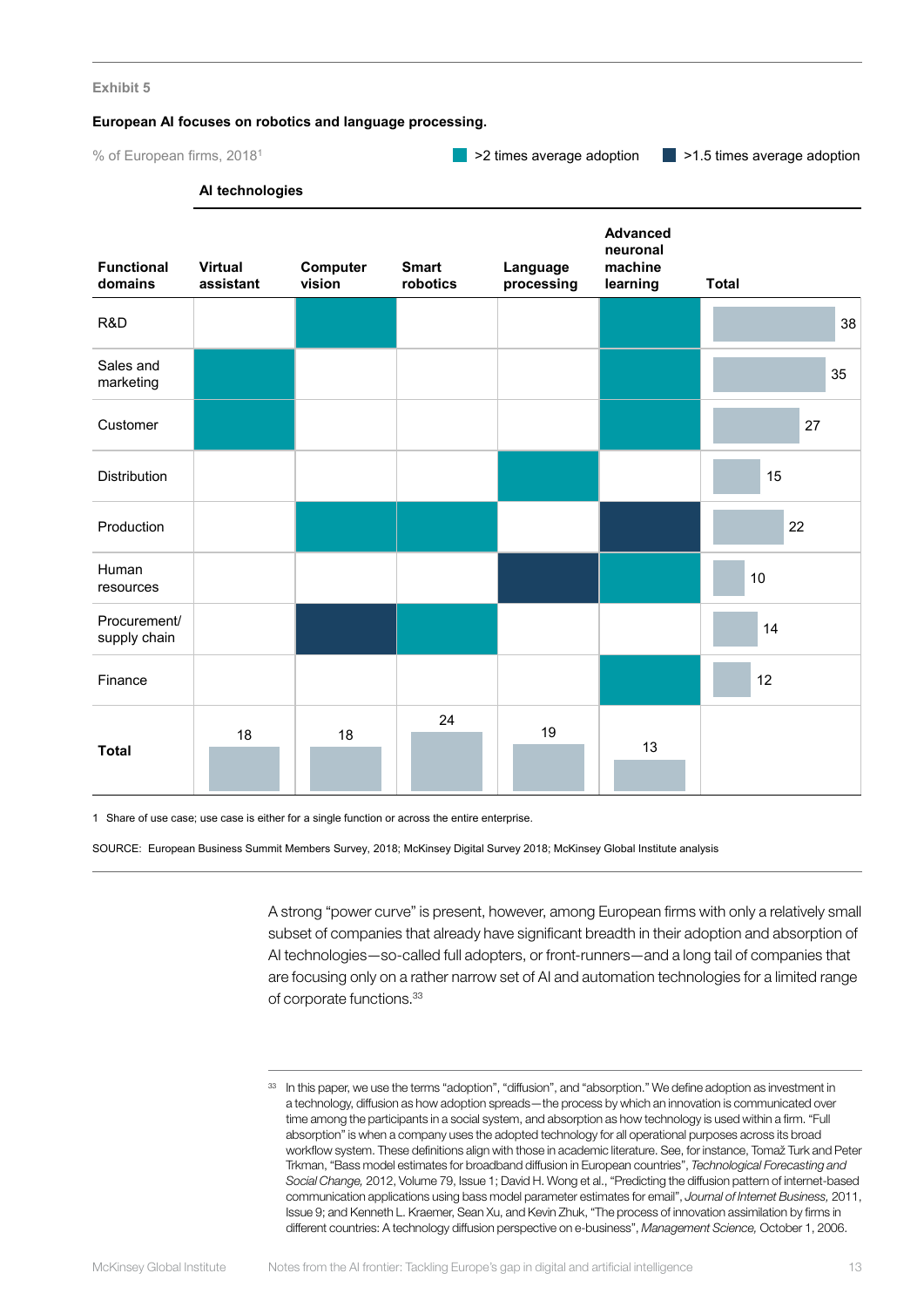Some manufacturers may add smart robots to the shop floor, for example, but they have not achieved full adoption until they are using AI technologies from end to end, including in their purchasing, logistics, distribution, and sales functions. Only 5 percent of European AI adopters (compared with about 8 percent in the United States) are using these tools in about 90 percent of their entire organisations. Seven of ten companies, however, are capturing 10 percent of full potential use. In the most advanced industry high tech—93 percent of adopters are capturing AI for 10 percent of its potential use, but still only 17 percent of European companies (compared with about 22 percent in the United States) are using AI technologies at 75 percent of potential. At the other extreme, only 2 percent of European firms in healthcare systems and services are using those technologies at 80 percent of potential (Exhibit 6).

#### **Exhibit 6**

#### **Only a few European companies have fully absorbed all AI technologies.**

% of firms adopting at scale, 2017  $100%$  = sample of 295 firms







1 Index = 100 when a company invests in the entire family of AI technologies (computer vision, language processing, robotics, virtual assistant, and advanced machine learning) and uses it across the entire enterprise.

SOURCE: McKinsey Digital Survey, 2018; McKinsey Global Institute analysis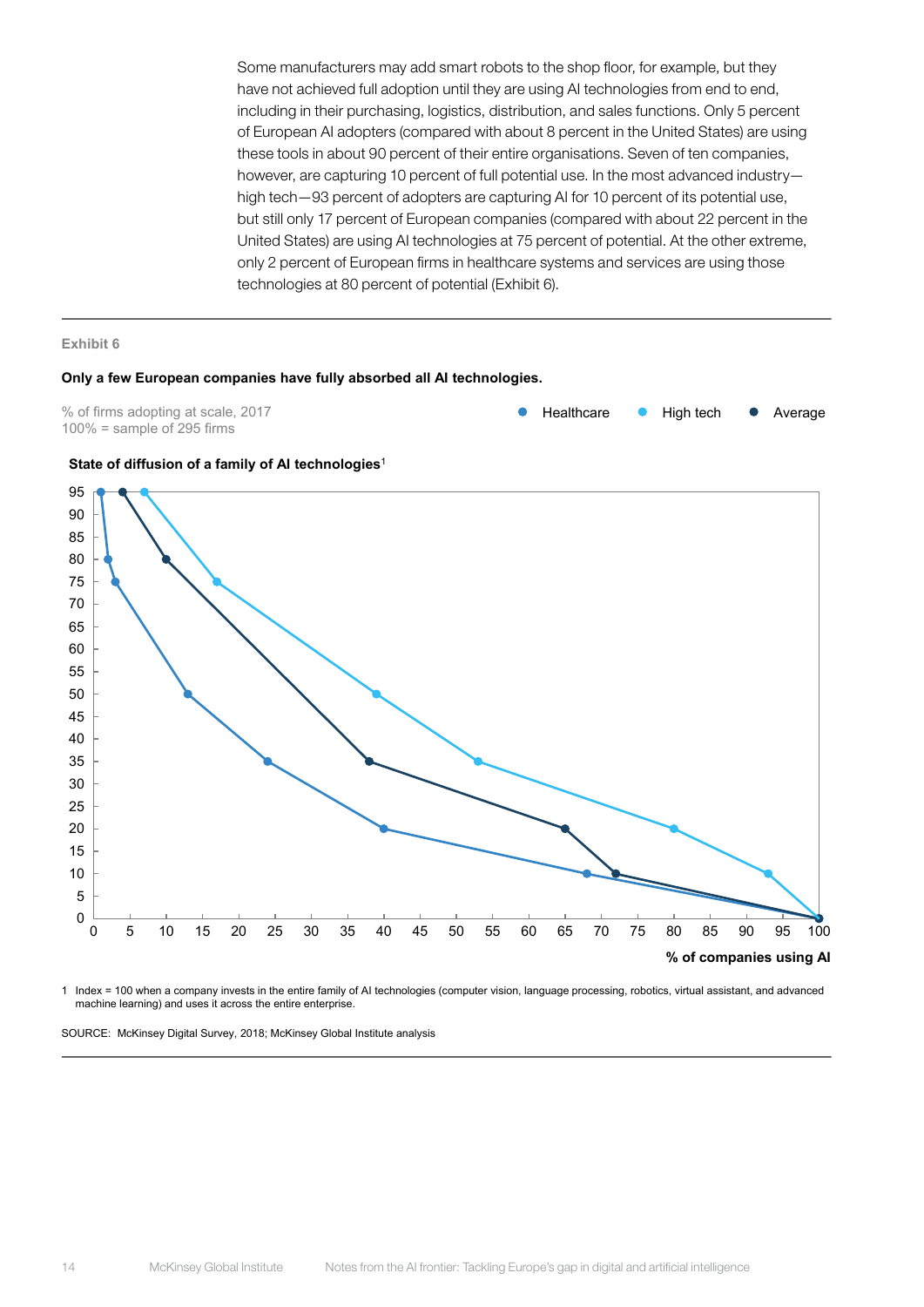# <span id="page-16-0"></span>2. AI MAY SCALE UP IN A FAST-PACED GAME OF COMPETITION, INNOVATION, AND NEW SKILLS ACQUISITION

Typically, general-purpose technologies such as AI boost an economy's performance via the interplay of three channels. First, sectors producing new technologies benefit from a fast pace of technological progress. Second, technological progress accelerates the capitaldeepening process in the new technology-using industries, leading to an increase in capital intensity and therefore in labour productivity. Third, the widespread use of technologies may lead to spillovers (for example, network effects) that boost global productivity.

How those channels are activated and play out will determine the extent of the productivity boost that comes from AI and the competitive advantage of economies. As noted, a paucity of data is available on how channels will play out, and we have therefore used the common findings of three surveys to uncover the possible dynamics for AI. We, in fact, find three critical components: competition (more than thought), innovation (more varied than automation alone), and new skills (more cognitive and social where demand is already in excess supply in Europe).

### AI IS PERCEIVED AS A COMPETITIVE PLAY

Before the advent of AI, digital technologies favoured new business models from attackers, disrupted incumbent firms, and intensified competition. When digital natives enter a market, they may boost the size of the industry, but their main effect is to capture market share from incumbents. Current levels of digitisation have already taken out, on average, up to six points of annual revenue growth from incumbents in Europe.34 The effects of new digital entrants in a given industry often spiral, triggering even more competition among incumbents, with those that do not adopt digital technologies bearing the brunt. Companies that initiate digital disruptions often are rewarded with disproportionate gains, and fast-following companies that execute well also tend to come out ahead. But for the bottom quartile of companies, profit and revenue growth come under severe pressure.

This pattern is likely to repeat itself, but with more intensity, as AI technologies are adopted, according to our surveys. When European companies that have not yet invested in AI were asked whether they see some competitive risks from both AI-native firms and early AI adopters among incumbents, nonadopters perceived there to be equal risk from both types of companies. For example, a majority (53 to 57 percent) of nonadopters believed that both can engage in aggressive taking of market share from competitors (Exhibit 7).

Those perceptions can be justified. In ICT, in which competition is notably intense, the development of AI leads to competition from new business models developed as a way to gain new temporary competitive advantage.35 Germany-based software company SAP, for example, has been building machine learning technology into all its software and is moving into platform-based competition with other major business-to-business software providers, such as US-based Oracle and Salesforce.com. We also find in our survey that taking market share from competitors is the primary objective for 15 percent of European companies investing in AI (slightly below the share of Asian and North American firms, at just over 20 percent). This intent of taking market share is lower in sectors such as construction, travel and transport, and manufacturing—sectors that are also less digitised than the average sector. Telecoms, finance, and retailing, all sectors in which AI has already made major inroads, display a higher degree of competitive intent—in retail through sales recommendations, predictive inventory management, smart robotics, and fulfilment, for instance.

<sup>34</sup> Nicolas van Zeebroeck and Jacques Bughin, "The best response to digital disruption", *MIT Sloan Management Review,* April 2017.

<sup>&</sup>lt;sup>35</sup> Chi-Hyon Lee et al., "Complementarity-based hypercompetition in the software industry: Theory and empirical test, 1990–2002", *Strategic Management Journal,* Volume 31, Issue 13, October 27, 2010.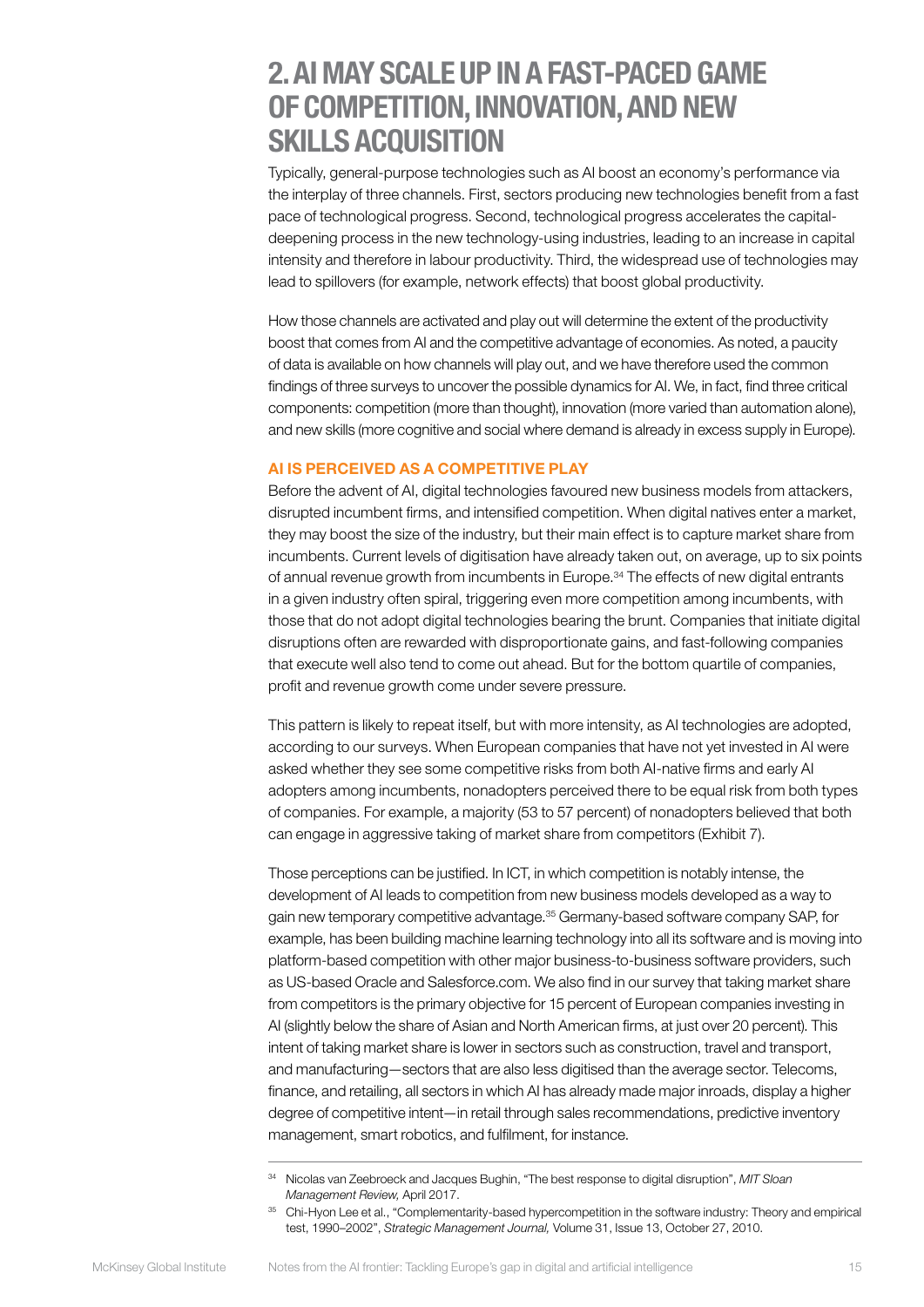#### **AI adoption may lead to significant taking of market share.**

**Impact of rivals investing in AI technologies on company profit** Answers from sample of 255 firms % of nonadopting European firms



NOTE: Figures may not sum to 100% because of rounding.

SOURCE: European Business Summit Members Survey, 2018; McKinsey Global Institute analysis

Incumbents mastering digital technology and adding AI have also been able to turbocharge their competitive value proposition (Exhibit 8). Our survey clearly shows that digitally savvy European companies are 15 to 25 percent more likely to use AI (the range reflects differences by sector). Consider the case of Kura, one of Japan's many high-tech sushi restaurants. It has been serving sushi over rice balls on an automated conveyor belt for a decade, with much better labour productivity than traditional sushi restaurants. The idea at that time was to offer sushi to the young population in Japan at lower prices than traditional sushi. Now Kura is using AI to further enhance its competitive edge.36 It is automating service via advanced robotics, radically reducing the labour needs of each of its locations, and combining its belt model with a microchip embedded in each food container to collect data and to help predict just-in-time demand for sushi, helping to ensure better matching of food to customer demand via deep learning algorithms. AI is not only helping to generate even higher profitability but also enabling the company to expand its franchise and further improve its retail prices for consumers.<sup>37</sup>

<sup>36</sup> Kura is only one of many food chains eagerly investing in AI. See Kumba Sennaar, *Examples of AI in restaurants and food services,* Emerj (formerly TechEmergence), September 18, 2018; and Kana Inagaki, "Japan's robot chefs aim to show how far automation can go", *Financial Times,* February 1, 2017.

<sup>&</sup>lt;sup>37</sup> An early article about the first automation wave was Hiroko Tabuchi, "For sushi chain, conveyor belts carry profit", *New York Times,* December 30, 2010. On the recent acceleration via AI, see Brian Rogers, *Help NOT wanted! Is it possible to have a fully autonomous restaurant?* Tech 2025, April 6, 2017.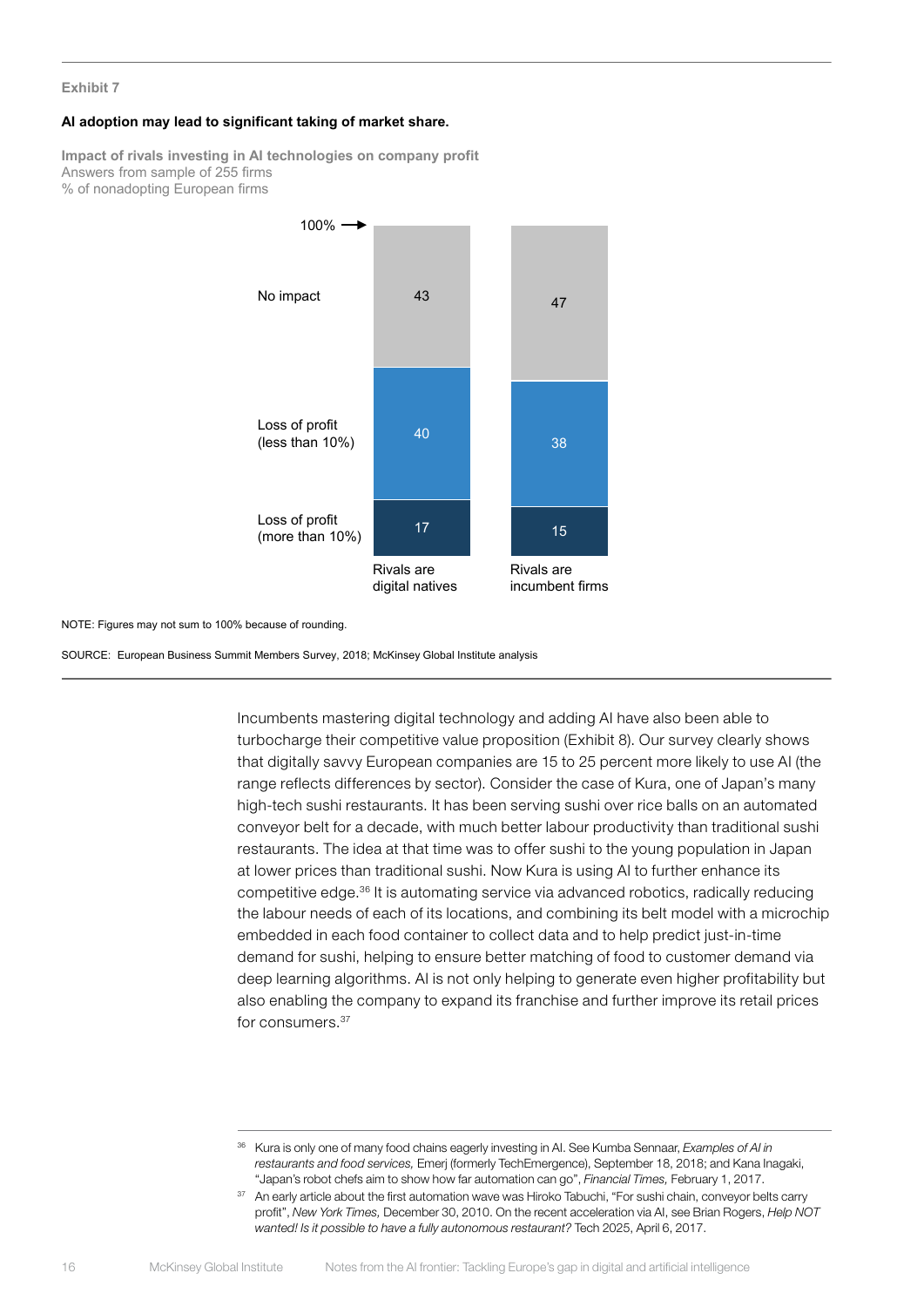#### **Company intentions to use AI for competitive purposes correlate with industry diffusion.**

#### **Firms adopting AI at scale**

% relative to average



SOURCE: VivaTech survey, 2017; McKinsey Digital Survey, 2018; McKinsey Global Institute analysis

# AI'S POTENTIAL TO DELIVER REVENUE GROWTH THROUGH INNOVATIONS RATHER THAN EFFICIENCY ALONE IS MOTIVATING EUROPEAN ADOPTERS

For all of AI's potential, most of the debate surrounding it focuses on its effect on efficiency in particular, whether it will eliminate large numbers of jobs. Our various surveys consistently find, however, that companies are equally—if not more frequently—motivated by the pursuit of capital productivity and the efficiency of nonlabour inputs (Exhibit 9).

Further, companies say that they are also keen to adopt AI for revenue growth. About 30 percent of European adopters report that they are using AI with an eye to revenue expansion, whether through extending into new markets or gaining market share. Europe is not an exception in terms of the mix of motivations for AI adoption; survey responses closely align with those of Asian and North American companies.

Companies with less experience in AI tend to focus on its ability to help cut costs, but the more that companies use and become familiar with AI, the more potential for growth they see in it.<sup>38</sup> Companies in business-to-consumer sectors are most likely to aim for market expansion. Early European AI adopters in retail cited AI's potential for fuelling business growth almost twice as often as its potential for cutting costs. They use AI to gain insights that they can use to boost sales—for example, reviewing shoppers' habits and suggesting personalised promotions and tailored displays. They report sales growth of 1 to 5 percent in traditional stores but even more dramatic gains of as much as 30 percent in online sales through the use of personalisation and AI-enabled dynamic pricing.

<sup>38</sup> Jacques Bughin and Eric Hazan, "Five management strategies for getting the most from AI", *MIT Sloan Management Review,* September 2017.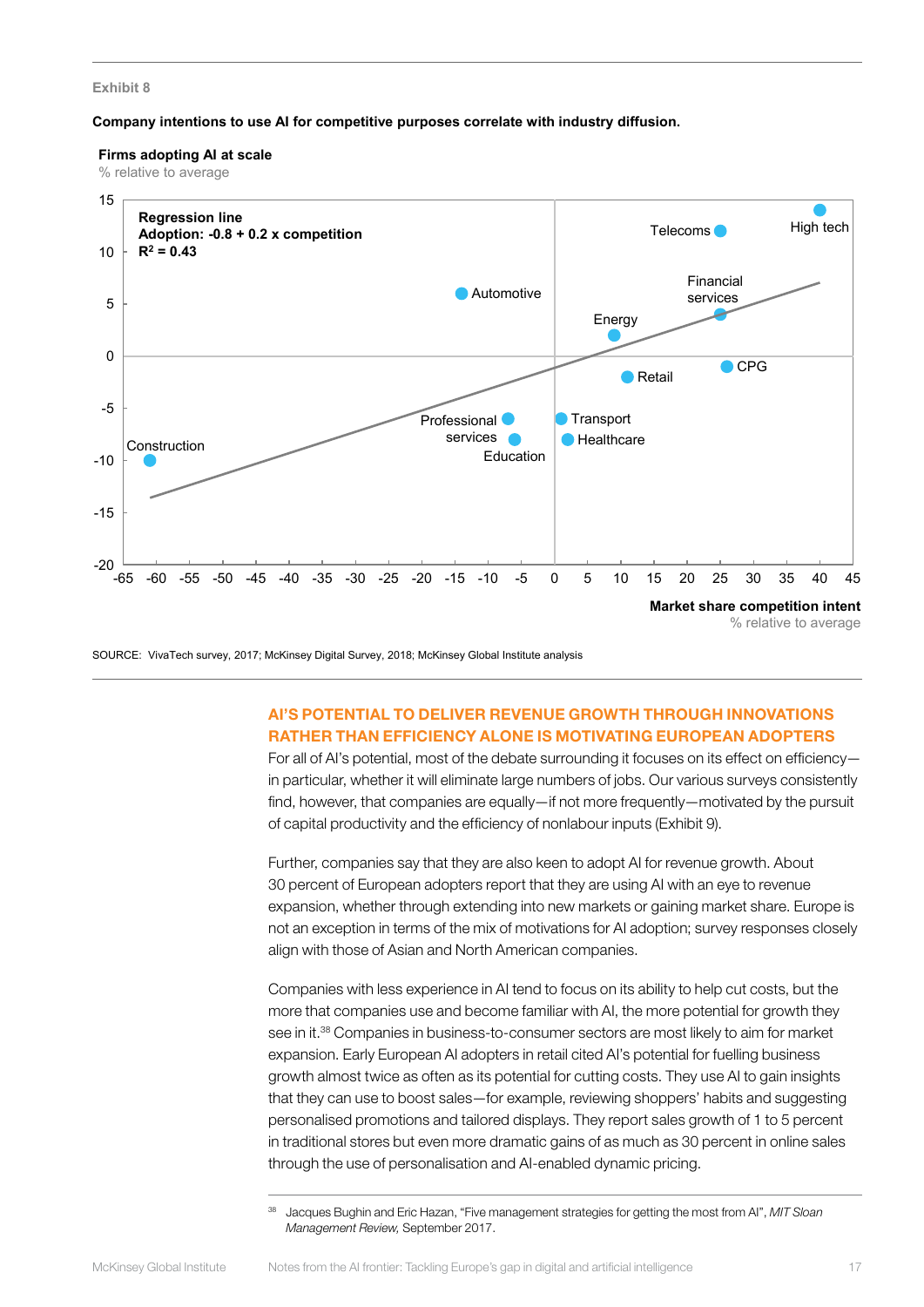#### **AI adoption is not exclusively driven by labour efficiency.**

**Main objective of investing in AI** % of firms adopting AI technologies, 2017



NOTE: Figures may not sum to 100% because of rounding.

SOURCE: European Business Summit Members Survey, 2018; VivaTech survey, 2017; McKinsey Global Institute analysis

#### SKILLS AND ASSETS MATTER

Why are some companies absorbing AI technologies while most others are not? Among the factors that stand out are their existing digital tools and capabilities and whether their workforce has the right skills to interact with AI and machines.

Only 23 percent of European firms report that AI diffusion is independent of both previous digital technologies and the capabilities required to operate with those digital technologies; 64 percent report that AI adoption must be tied to digital capabilities, and 58 percent to digital tools (Exhibit 10).

That degree of influence translates into a strong dependence on previous digital actions in the pattern of AI diffusion. European companies that have fully absorbed the previous set of digital technologies are 30 percent more likely to be first movers in AI adoption and use. For those companies, AI is another step forward (albeit a large one) in an ongoing journey rather than a jolting change in direction. AI relies on a steady diet of data to train algorithms, so companies that are already capturing and analysing data systematically have the foundation they need.

In particular, European firms that have adopted big data and advanced analytics are much more likely to move forward into AI. More than two-thirds of the AI business use cases identified by MGI are extensions of existing analytical use cases. Traditional analytics and machine learning techniques continue to underpin a large percentage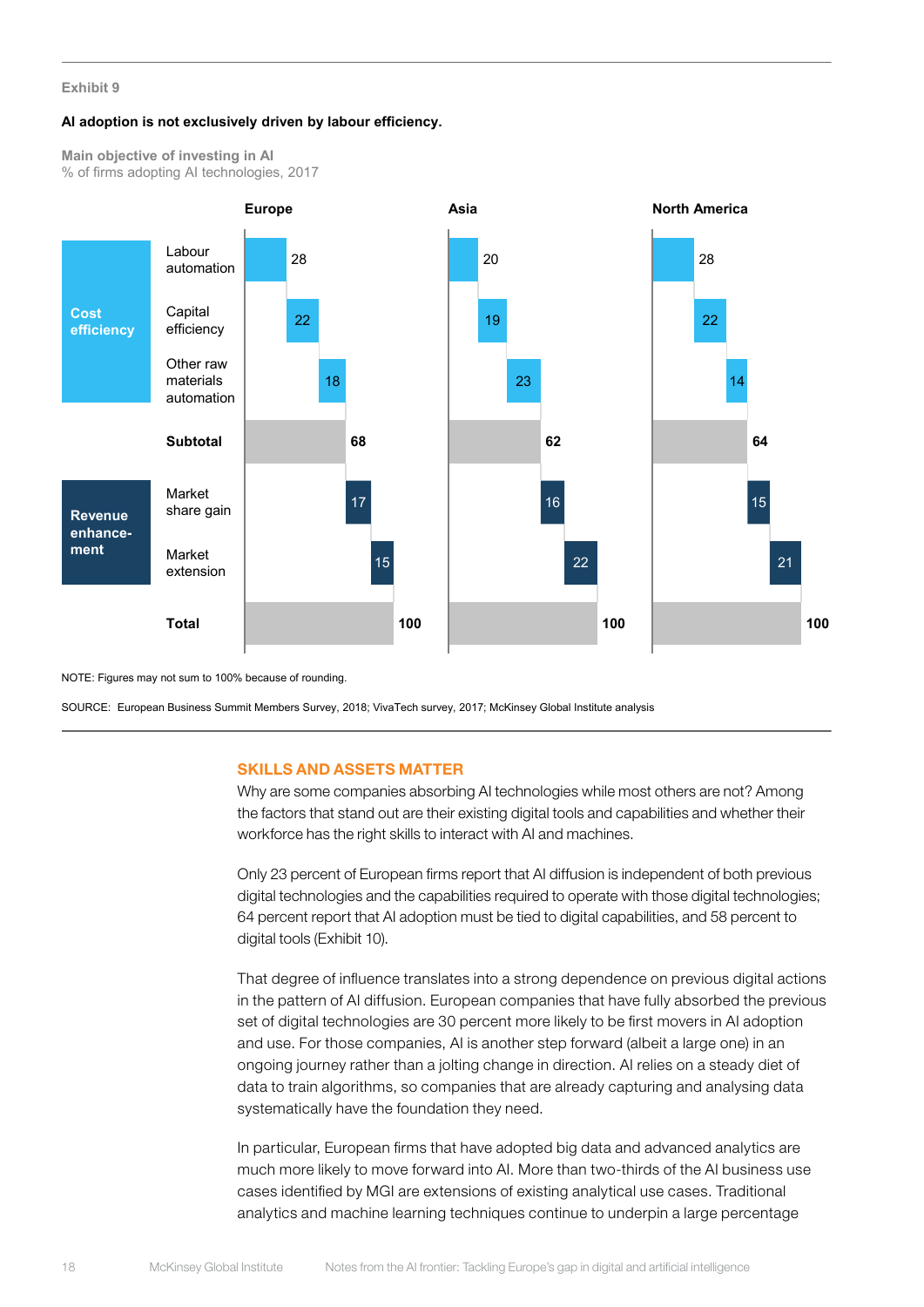of the value creation potential in industries including insurance, pharmaceuticals and medical products, and telecommunications, with the potential of AI limited in certain contexts.39

#### **Exhibit 10**

#### **AI diffusion relies on the technical and organisational capabilities of previous adoption of digital technology.**

**How much does AI depend on previous adoption of early digital technologies?**   $0/2$ 



NOTE: Figures may not sum to 100% because of rounding.

SOURCE: European Business Summit Members Survey, 2018; McKinsey Global Institute analysis

The largest influence of AI adoption, however, is the development of complementary human skills as AI technology advances. In fact, respondents to our surveys report that the two biggest barriers to AI adoption in European companies are linked to having the right workforce in place. The first barrier relates to the ability to use ICT tools in work. Those skills are not evenly distributed in Europe. Countries such as Finland have a more abundant supply of workers with the skills that are likely to be in demand than, say, Italy and Spain.<sup>40</sup> The second barrier relates to companies' need for skills to provide new AI applications and services, such as AI coding and analytic expertise. This is another challenge for Europe. One recent study that examined the German labour market found that job openings for engineers, technicians, and software analysts were particularly difficult to fill, and that the share of employers with difficultto-fill jobs has increased in recent years (Exhibit 11).<sup>41</sup>

<sup>&</sup>lt;sup>39</sup> Notes from the AI frontier: Insights from hundreds of use cases, McKinsey Global Institute, April 2018.

<sup>40</sup> John W. Miller and Michael C. McKenna, *World Literacy: How Countries Rank and Why It Matters,* New York, NY: Routledge, 2016.

<sup>41</sup> Ulrich Walwei, *Digitalization and structural labor market problems: The case of Germany,* International Labor Office (ILO) research paper number 17, September 2016.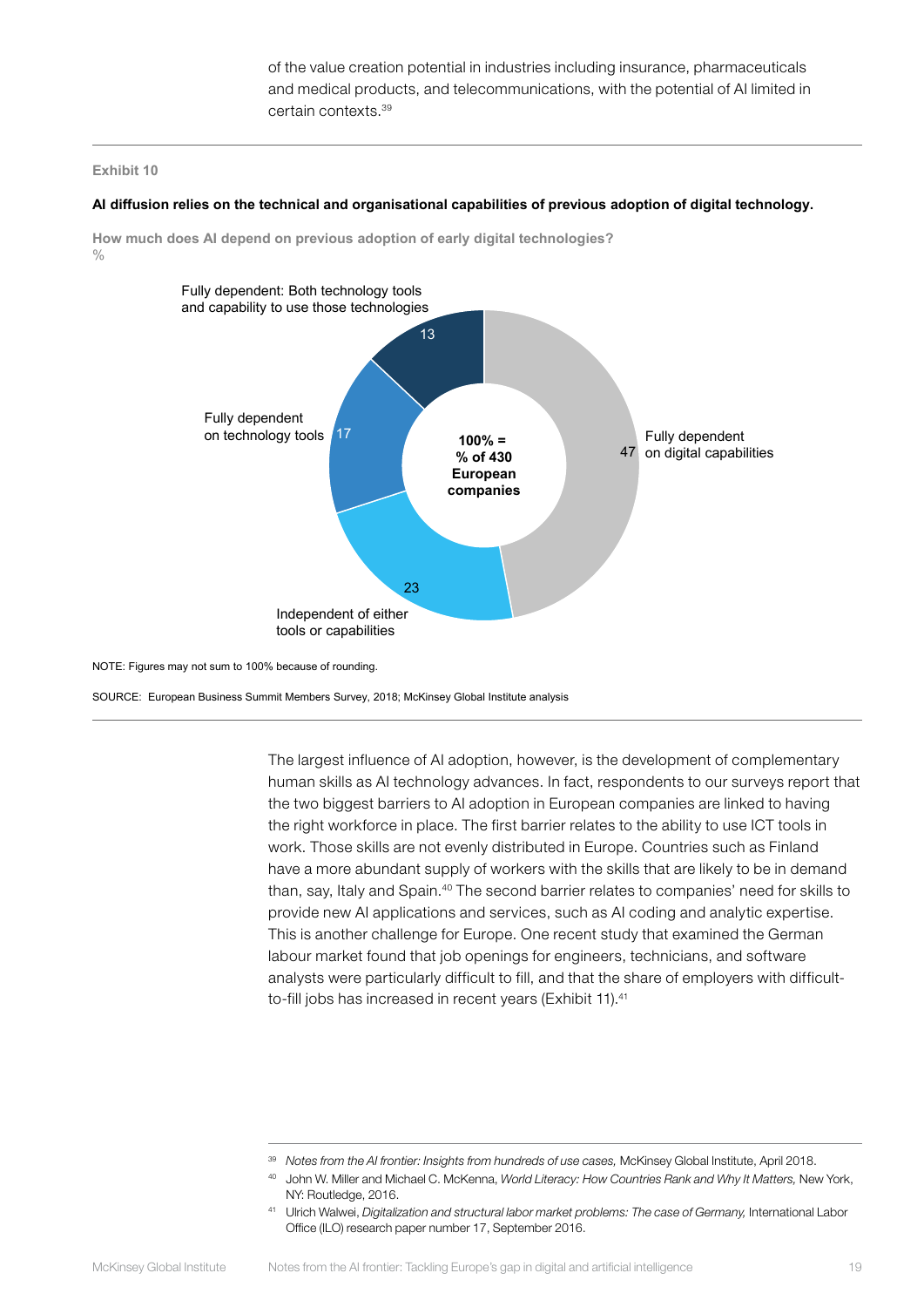#### **The skills needed to boost corporate AI adoption in Europe are in short supply.**

**Most important barriers over the next three years** % of 430 European firms



**Capabilities** 

SOURCE: European Business Summit Members Survey, 2018; McKinsey Global Institute analysis

# THE DRIVERS OF AI ADOPTION HAVE THREE MAJOR IMPLICATIONS FOR EUROPEAN BUSINESS AND SOCIETY

The three drivers of AI adoption highlight three fundamental implications for the future that could affect industries and countries across Europe. First, the competitive edge associated with AI and the fear of being disrupted may lead to a competitive race—such a race has already begun between China and the United States in the internet sector.<sup>42</sup> The various surveys we used lead us to estimate that competition among firms may account for 50 percent of European corporates' decision to adopt AI by 2030.

Second, AI will be used for new business models, products and services, and skills, which suggests a large transformation of most jobs, including an emerging talent war for AI and digital skills coupled with creative skills. Such a talent war is already visible today, with, among others, China trying to overcome its main weakness in fundamental AI research by recruiting massively in the United States and elsewhere.<sup>43</sup>

Third, AI may have substantial positive implications for economic growth and productivity but may feature winner-take-most dynamics in many industries, as companies are likely to adopt at very different paces and therefore have different abilities to take advantage of the opportunities afforded by AI. Multiple recent studies have found that corporate competition is increasingly determined by which player makes the best

<sup>42</sup> Louise Lucas and Richard Waters, "China and US compete to dominate big data", *Financial Times,* May 1, 2018.

<sup>43</sup> See *Lawfare,* "Beyond CFIUS: The strategic challenge of China's rise in artificial intelligence", blog entry by Elsa Kania, June 20, 2017, https://www.lawfareblog.com/beyond-cfius-strategic-challenge-chinas-riseartificial-intelligence; and Will Knight, "China's awakening", *MIT Technology Review,* October 10, 2017.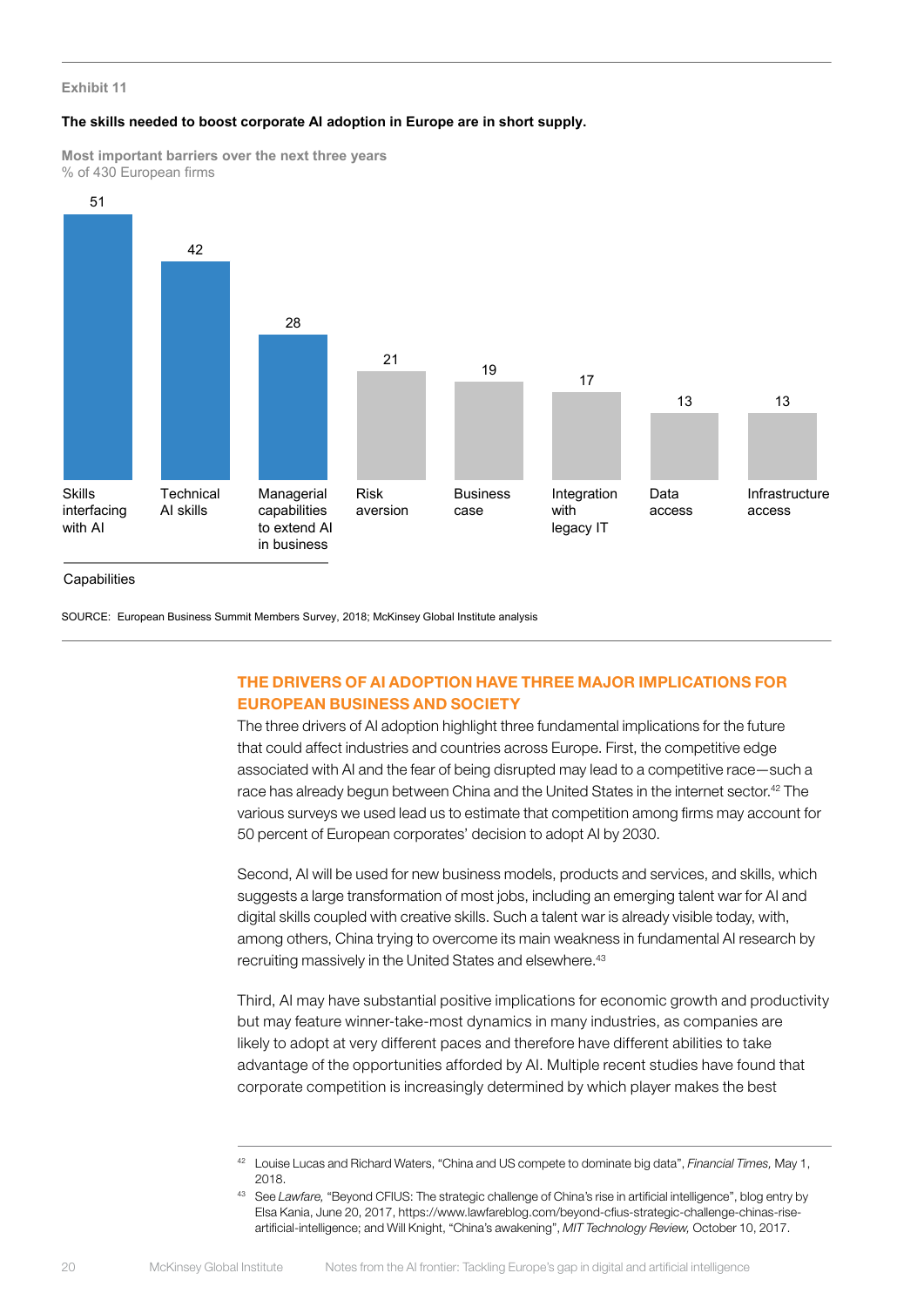use of technology.44 Some firms may use AI to gain competitive advantage, whereas many others could fall victim to disruption. Our average case estimate suggests that the 10 percent of European companies that are the most extensive users of AI to date are likely to grow three times faster than the average firm over the next 15 years. Those companies are likely to achieve that growth with lower full-time equivalents (FTEs) per unit of revenue, increasing labour productivity more than will other companies. That dispersion in productivity gains in favour of front-runners has similar characteristics to the recent phenomenon of superstar firms.45

If we take all those elements together, it means that the European playing field and its success in AI will likely be guided by how fast it plays, how aggressively it assembles the right mix of skills, and how many champions it can create. We have quantified those effects through our calibrated model of AI diffusion for each of the EU-28 countries (see Box 1 and the appendix for more detail) and examined key sensitivities.

#### Implication 1. AI diffusion in Europe is likely to be a competitive race

It takes time for a new technology to be widely adopted, let alone to create significant change across an economy. The Solow Paradox underscores the irony of seeing new technologies "everywhere but in the productivity statistics."<sup>46</sup> That phenomenon has occurred throughout history; general-purpose technologies such as steam or electricity took almost three decades to achieve widespread adoption and, ultimately, productivity gains. Today, digital technologies spread faster, yet full diffusion still takes decades.47 The previous generation of digital technologies took about 35 years to affect 80 percent of total economic activity in Europe.<sup>48</sup> In general, the process of diffusion resembles an S-curve. Internet access diffusion took seven years to accelerate in Europe, then another five years to hit a peak diffusion rate.<sup>49</sup>

Many factors should affect the pace of diffusion of AI technologies. Regarding the macroeconomic context, for instance, companies' incentives to automate will depend on the relationship between wages and the cost of technology. Regarding more microeconomic factors, the characteristics that emerge from our surveys suggest a large competitive risk if companies delay their adoption of AI. MGI's micro-to-macro model aggregates the estimated adoption and absorption of AI by global corporations.<sup>50</sup> We find that the microeconomic factors are the most important factors likely shaping European corporate adoption and absorption of AI. Our econometric findings indicate that a corporation will more likely than not adopt AI right away if its main rivals do. Contrast that with the fact that only one company out of eight is likely to adopt AI right away even if they perceive a business case for AI.

This paper applies the global econometric model developed in our global research effort to all European countries.<sup>51</sup> Because AI is a developing field, we have updated the model to integrate the possibility that part of the competitive race is the result of large uncertainty

<sup>44</sup> See, for example, Mordecai Kurz, *On the formation of capital and wealth: IT, monopoly power, and rising inequality,* Stanford Institute for Economic Policy Research working paper number 17-016, June 2017.

<sup>45</sup> *Superstars: The dynamics of firms, sectors, and cities leading the global economy,* McKinsey Global Institute, October 2018.

<sup>46</sup> Jack E. Triplett, "The Solow Productivity Paradox: What do computers do to productivity?" *The Canadian Journal of Economics,* Volume 32, Number 2, April 1999.

<sup>47</sup> Sanjev Dewan, Dale Ganley, and Kenneth L. Kraemer, "Complementarities in the diffusion of personal computers and the internet: Implications for the global digital divide", *Information Systems Research,* Volume 21, Issue 4, published online December 2010.

<sup>48</sup> *A future that works: Automation, employment, and productivity,* McKinsey Global Institute, January 2017.

<sup>49</sup> Tomaž Turk and Peter Trkman, "Bass model estimates for broadband diffusion in European countries", *Technological Forecasting and Social Change,* Volume 79, Issue 1, January 2012.

<sup>50</sup> *How AI may impact the world economy,* McKinsey Global Institute, July 2018.

<sup>51</sup> *Notes from the AI frontier: Modeling the impact of AI on the world economy,* McKinsey Global Institute, September 2018.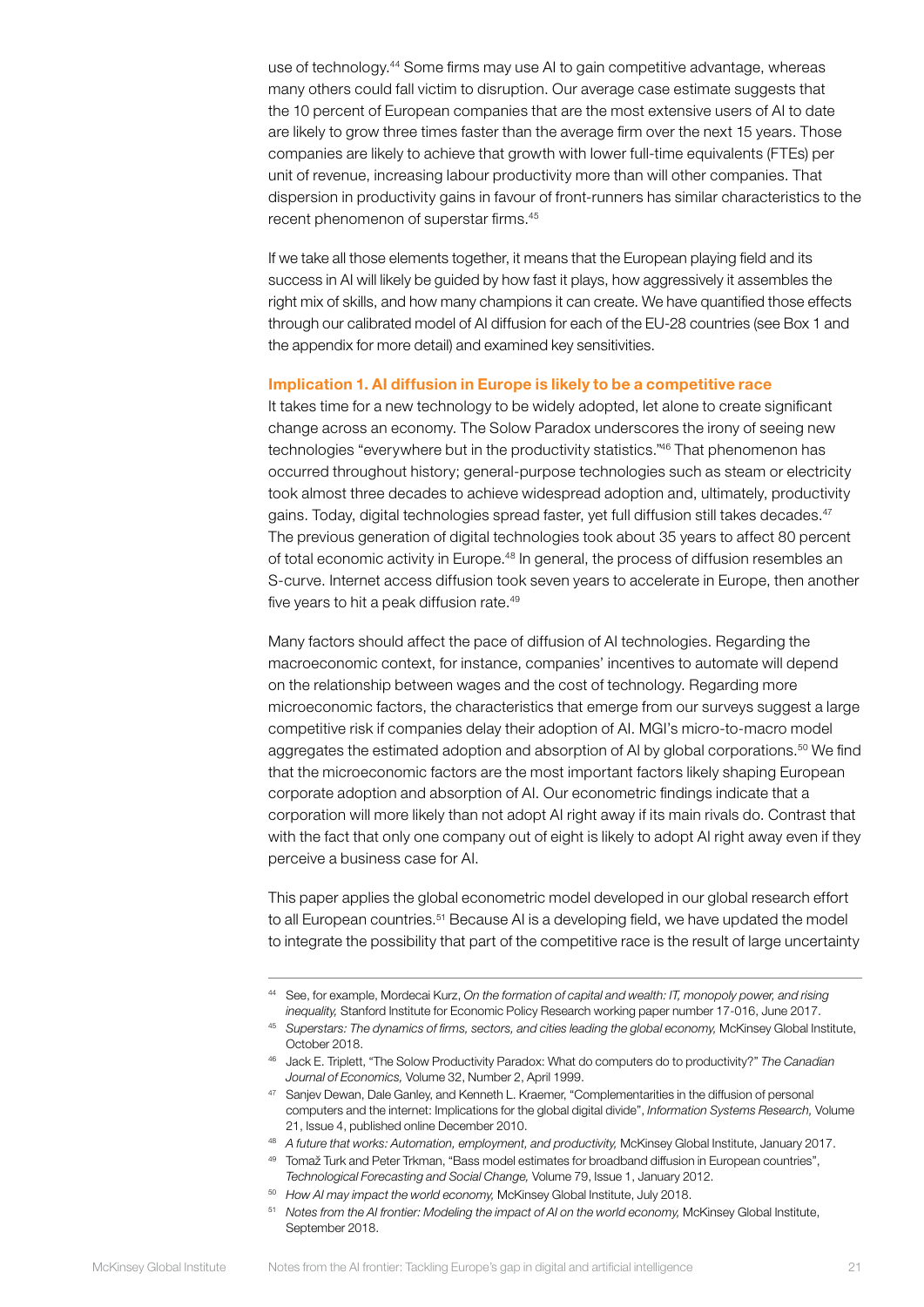about how AI might unfold.52 If material, uncertainty could boost the herd behaviour of firms in terms of their AI adoption, but it does not guarantee that adoption will be sustained; in some cases, market potential is not warranted, and a bubble may appear.<sup>53</sup> In addition, in this research we have run the model for each family of AI technology, namely deep machine learning, natural language, video recognition, virtual assistants, and smart robotics. We find that, on average, the largest motivation for a European company to adopt AI is competition—it has a 51 percent probability of adopting an AI technology if its rivals have done so (Exhibit 12).<sup>54</sup>

#### **Exhibit 12**

#### **Competition is the largest driver of European AI adoption.**

**Estimated probability of adopting a specific AI technology**<sup>1</sup>



1 Includes piloting AI technology. The coefficient is an average of the five AI technologies analysed (computer vision, machine learning, language processing, smart robotics, and virtual assistants) weighted by the current adoption rate by technology. All drivers are measured relative to competition.

SOURCE: McKinsey Digital Survey, 2017; McKinsey Global Institute analysis

Extrapolating from those econometrics, we can infer that, everything being equal, slightly more than 72 percent of European companies could be toying with at least one of the AI technologies throughout their organisations by 2030. Beyond those companies only piloting AI (17 percent), 55 percent will be rolling out at least one AI technology, whereas two-thirds of those—or 35 percent of corporations—will have deployed the full range of AI technologies to operate at enterprise level, up from barely 3 percent of European firms today. The prospect of a continued and prolonged competitive race for Europe clearly and importantly—implies that, should European companies be insensitive to competitive pressure, the diffusion of AI by 2030 could be half of what is estimated.

 $52$  Literature on strategy recognises that when significant uncertainty exists, firms are better off replicating the moves of their rivals, thereby drawing on lessons learned. By including uncertainty as an additional measure in our econometric model, we control for herd-like behaviour that could create a bubble (and the bursting of that bubble). In addition, uncertainty has a direct negative effect on the propensity to invest.

<sup>53</sup> Our survey asks explicitly how executives feel about their perception of the AI business case for their company. Perceptions can range from full certainty of that business case to large uncertainty about how the business case will unfold. We incorporated those perceptions as a specific control variable in the decision to adopt AI.

<sup>&</sup>lt;sup>54</sup> The results are based on profit regressions for each firm adopting or not adopting AI, averaged across the five technologies surveyed.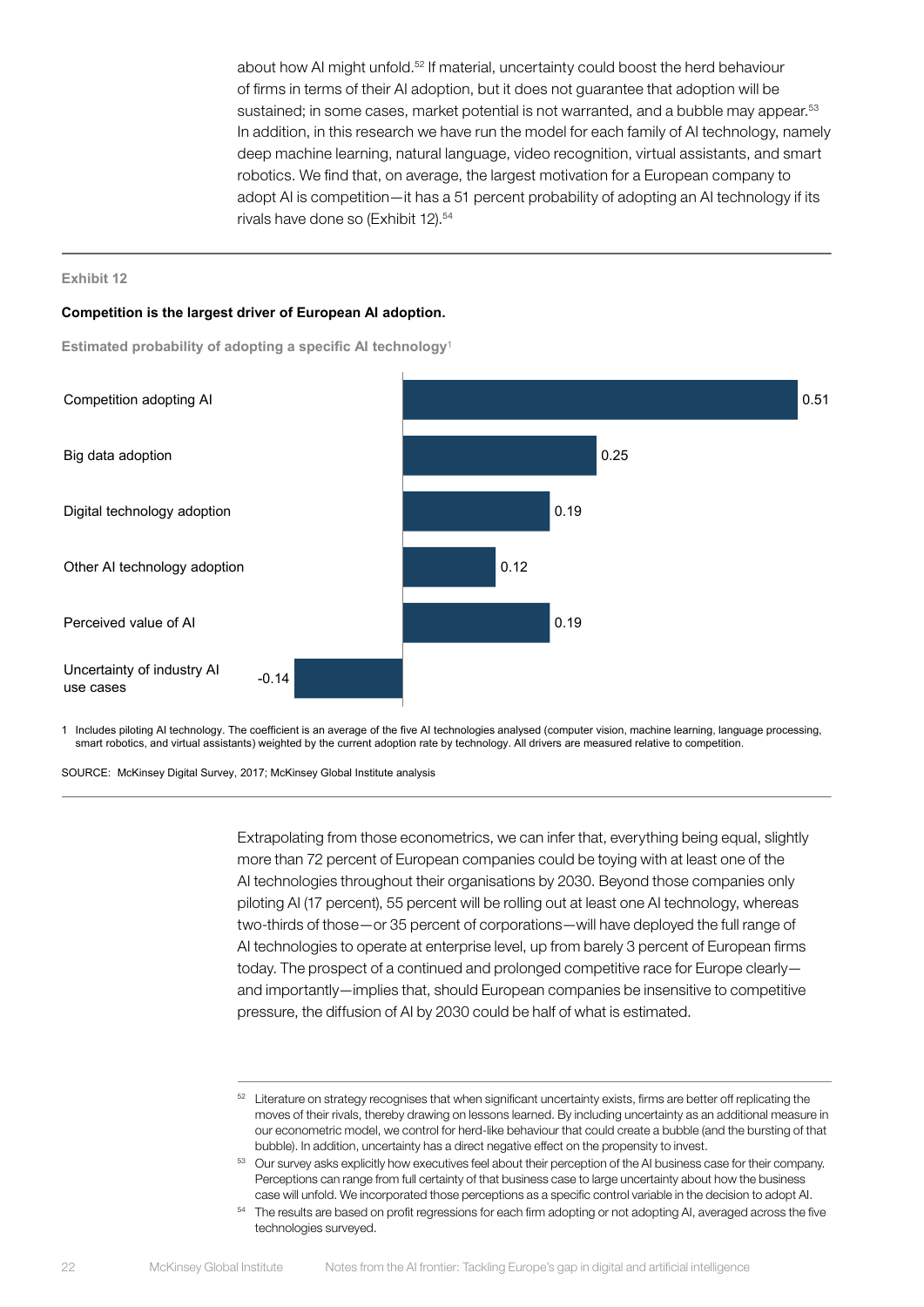#### Implication 2. AI's biggest outcome may be shifting demand for skills

Job and skills are likely to change in Europe as a result of AI. Automating tasks with the specific goal of reducing the workforce is only one of many reasons a company might adopt AI. Indeed, it is the primary motivation for less than 30 percent of European companies.

We relied on recent research from MGI that looked at automation through the lens of individual tasks and work activities rather than occupations. The research found that tasks that could potentially be automated by adapting currently demonstrated technologies made up 150 billion hours worked yearly in Europe, which represents 45 percent of about 190 million current FTEs.<sup>55</sup> Based on the competitive-based diffusion of AI we have estimated by 2030 for Europe and the economic finding that jobs with more than 70 percent of tasks substitutable by automation could profitably be replaced by machines, between 20 million and 30 million (an average of 25 million) current FTE jobs may be changed by 2030 in Europe because of AI. That would amount to about 0.9 percent of current FTE employment per year.<sup>56</sup> Such a rate of employment change would be double the one observed in the first decade of this century as a result of European businesses adopting technologies that perform routine-based tasks.<sup>57</sup> Such a depletion rate has been seen before—focused on specific technologies in which competition has been intense, such as CAD-enabled robotics in the early 1990s where Swedish and German manufacturing companies reduced employment by 2 percent a year.<sup>58</sup> That reduction in employment was confined to manufacturing, however.

The speed and extent of these job challenges are likely to vary by country, depending on both automation potential and diffusion speed. In countries with lower digitisation, less competition, and less attractive returns for job automation, such as Romania or Bulgaria, only about half the rate of job change could occur by 2030.

In the range of 20 million to 30 million FTE jobs could be displaced by 2030 across EU-28 countries, and we expect that 90 percent, or 80 million, of the remaining jobs may have some tasks adjusted by AI by 2030. Those tasks could make up in the range of 25 to 30 percent of current time worked, which implies that as many FTE—we calculate around 20 million to 25 million, with an average of 22 million—could be new tasks affected by technology that will require new kinds of skills. Those estimates are in line with other MGI research that has highlighted a potential shift of 40 billion hours in Europe toward more social, technological, and higher cognitive skills by 2030.<sup>59</sup>

A great deal of evidence indicates that the skills mix is changing. In the late 20th century, the advent of computers and information technology increased the demand for workers with

<sup>55</sup> We use the Cedefop (Centre Européen pour le Développement de la Formation Professionnelle) figures of 220 million people employed, corrected for the 19 percent of people in the EU-20 who are part-time workers, according to Eurostat (http://ec.europa.eu/eurostat/statistics-explained/index.php/Employment\_ statistics#Part-time\_work:\_slight\_decrease\_in\_2016). See *Harnessing automation for a future that works,*  McKinsey Global Institute, January 2017.

<sup>&</sup>lt;sup>56</sup> This figure is calculated as 45 percent of automation times 55 percent of jobs at risk times 190 million, which equals 47 million FTEs. By 2030, about 35 percent of FTEs will be fully diffused with AI, and an additional 20 percent will be partly diffused, as companies adopt some, but not all, AI technologies. By 2030, our analysis therefore indicates that 53 percent of 44 million existing jobs—23 million—could be at risk. These estimates are in line with other MGI research—in Germany, for instance. See *Jobs lost, jobs gained: Workforce transitions in a time of automation,* McKinsey Global Institute, December 2017. The difference here is that we do not take the average external benchmark for AI diffusion but model it explicitly. Further, we compute occupations and not FTE so that we can compare the figures with figures for occupations affected by automation and digital technologies in early academic research.

<sup>57</sup> Terry Gregory, Anna Salomons, and Ulrich Zierahn, *Racing with or against the machine? Evidence from Europe,* ZEW discussion paper number 16-053, 2016.

<sup>58</sup> Steffen Kinkel, Christoph Zanker, and Angela Jäger, *The effects of robot use in European manufacturing companies on production offshoring outside the EU,* June 2015.

<sup>59</sup> *Skill shift: Automation and the future of the workforce,* McKinsey Global Institute, May 2018.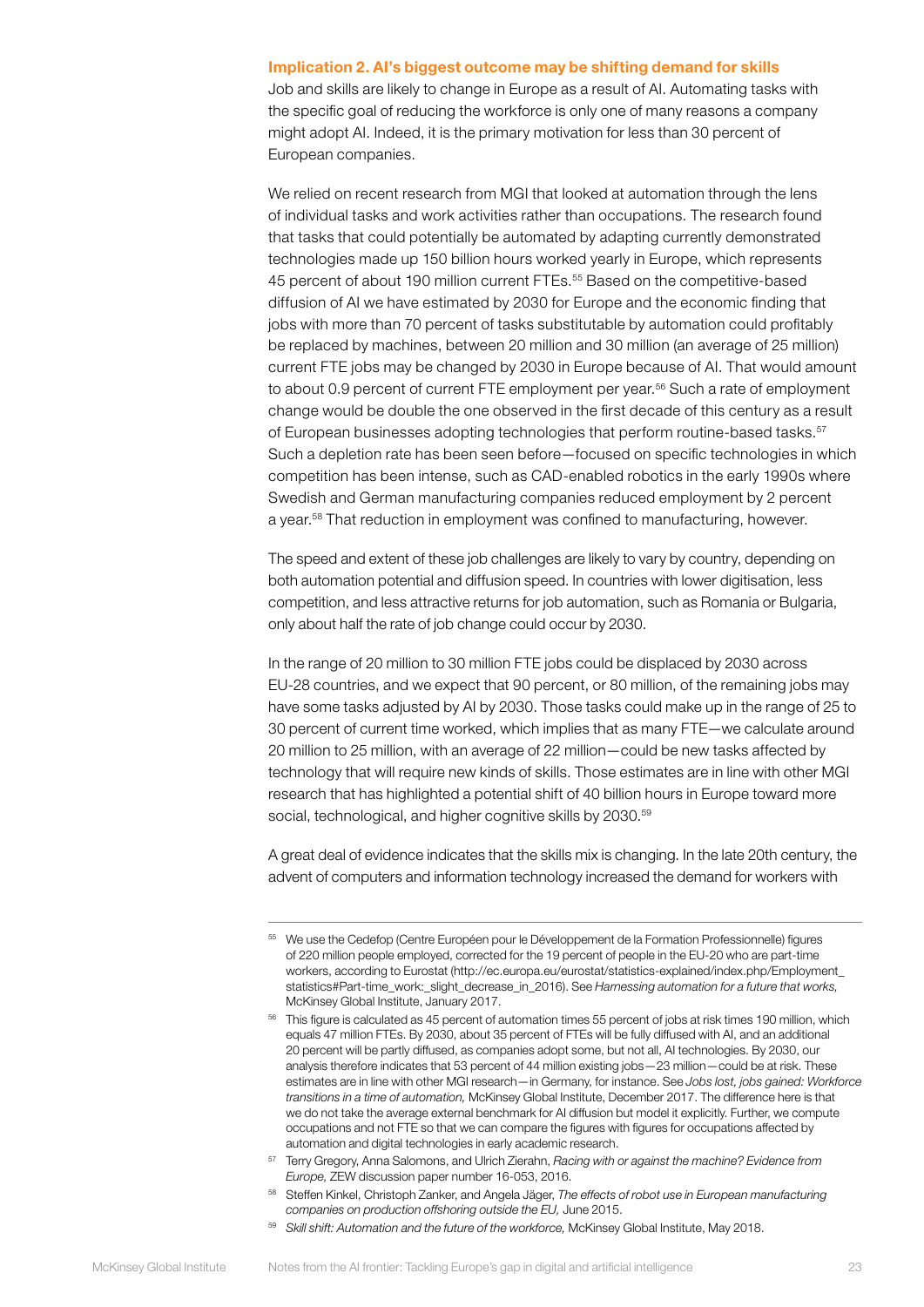higher-education-level skills, accelerating demand for such workers by roughly 50 percent.<sup>60</sup> In the early days of automation of the car industry, General Motors rebuilt an assembly plant with state-of-the-art robots and industrial automation.<sup>61</sup> That change increased the demand for higher skills, with 40 percent more workers reporting that problem-solving skills had become very important.

Just as digitisation brought new demand for skills associated with digital marketing and big data analysis, so today and in the near future, a different skills mix is likely to be needed to complement AI and robotics. Those technologies excel at accomplishing explicit, codifiable tasks that are today characterised as being routine.<sup>62</sup> Many routine tasks in the past have been associated with activities that attract medium wages; they include, for instance, mathematical calculations in simple bookkeeping and repetitive physical operation on assembly lines.<sup>63</sup> AI and robotics will require new skills in robotic maintenance and engineers who specialise in AI or the Internet of Things.

The survey conducted by MGI for VivaTech explicitly asked how AI-related technologies had affected employment or would affect it in future.<sup>64</sup> Fine-tuning that survey for European firms, the survey indicates that changes in skills are likely to be as high as changes in employment: 29 percent of companies reported a decline in employment as a result of AI, the same share of respondents that reported an increase. That aggregate pattern holds at the industry level except in manufacturing, construction, and retail, in which respondents tend to have a negative view of employment prospects linked to AI.<sup>65</sup> Sectors that are more advanced in AI have a higher share of respondents who anticipate a ramping up of their demand for labour and a reallocation of labour. About half of European telecoms, media, and ICT companies surveyed said that they would be increasing employment or reallocating labour as a consequence of adopting AIrelated technologies.

Homing in on the detail of different skills categories, the survey indicates that between 25 and 45 percent of respondents reported a change in the skills mix commensurate with, or even larger than, expected employment change. The largest share of firms (28 percent) reported a decline in demand for basic literacy and basic numerical skills; 40 percent of European firms also anticipated higher demand for advanced data and IT skills. In summary, AI may continue to induce skills-biased technological change in the employment mix, as happened in the recent past (Exhibit 13).<sup>66</sup>

- 63 Martin Goos, Alan Manning, and Anna Salomons, "Explaining job polarization: Routine-biased technological change and offshoring", *American Economic Review,* Volume 104, Number 8, August 2014.
- $64$  We are keen to understand the expectations of firms, as the current level of AI diffusion across all technologies is still relatively low.
- <sup>65</sup> Those sectors are also sectors with momentum challenges in Europe, possibly leading to an answer bias in which executives attribute employment decline to AI even though it may be due to other industry-specific sector challenges.
- <sup>66</sup> The same skill-biased tendency is also noticeable in econometric analysis that links occupations and tasks to the OECD Programme for the International Assessment of Adult Competencies (PIACC) skills database. See Melanie Arntz, Terry Gregory, and Ulrich Zierahn, *The risk of automation for jobs in OECD countries: A comparative analysis,* OECD Social, Employment and Migration Working Papers number 189, 2016.

<sup>60</sup> Michael J. Handel, *Dynamics of occupational change: implications for the occupational requirement surveys,*  July 15, 2016.

<sup>&</sup>lt;sup>61</sup> Ruth Milkman and Cydney Pullman, "Technological change in an auto assembly plant: The impact on workers' tasks and skills", *Work and Occupations,* Volume 18, Issue 2, May 1, 1991.

<sup>62</sup> David H. Autor, "Why are there still so many jobs? The history and future of workplace automation", *Journal of Economic Perspectives,* Volume 29, 2015.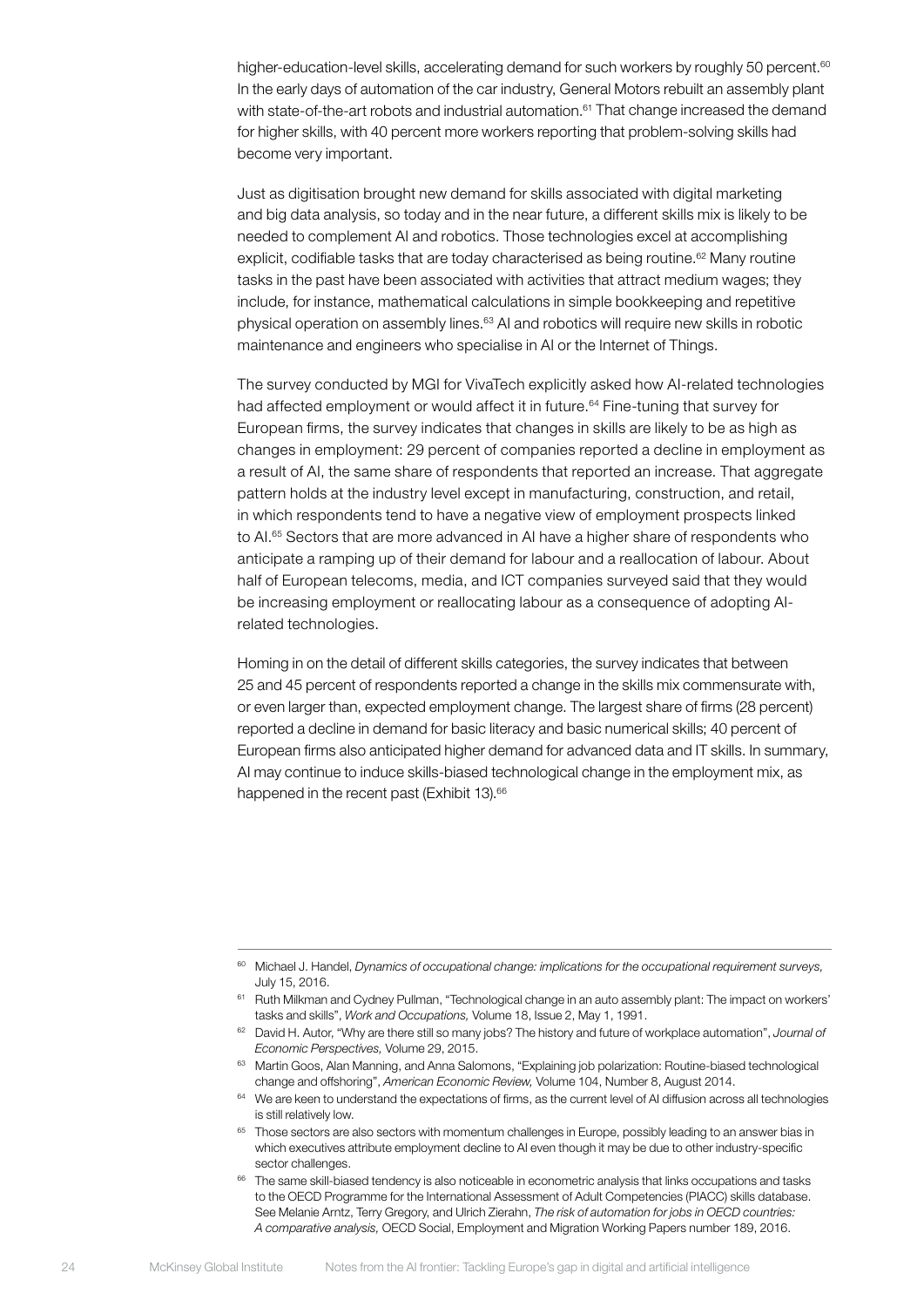![](_page_26_Figure_1.jpeg)

#### **Advanced skills for AI diffusion are in greatest demand from European firms.**

SOURCE: VivaTech survey, 2017; McKinsey Global Institute analysis

Responding to such large demand shifts is not likely to be easy. European companies already have difficulty filling vacancies in areas that require high cognitive skills.<sup>67</sup> The same is also true for tech-related skills, such as those required for big data analytics or coding. In 2015, the European Commission predicted that as many as three-quarters of big data– related jobs would remain unfilled until 2020 because of excess demand for analytics skills.<sup>68</sup> MGI found that 26 percent of companies that adopt AI are concerned that they will not be able to obtain the skills necessary to fill their needs. The OECD computed likely frictions in high cognitive and technological skills (for example, mathematical skills) and more-physical skills (for example, process-knowledge skills).<sup>69</sup> Excess demand is already becoming the rule for the first type, especially in more digitally advanced countries, such as the Scandinavian countries, whereas excess supply is slowly building on the second type, except in France and Denmark (Exhibit 14).

<sup>67</sup> Daniela Ulicna and Sarah Fleury, *Using data for preventive and remedial measures to address early leaving,* Expert Workshop: The Role of VET in Reducing Early Leaving from VET, Thessaloniki, Greece, June 3–4, 2014 http://www.cedefop.europa.eu/en/publications-and-resources/presentations/findings-cedefop-study-0.

<sup>68</sup> *Big data analytics—An assessment of demand for labour and skills,* 2012–2017, European Commission, July 2, 2014.

<sup>69</sup> *Getting skills right,* OECD iLibrary, https://www.oecd-ilibrary.org/employment/financial-incentives-forsteering-education-and-training-acquisition\_9789264272415-en.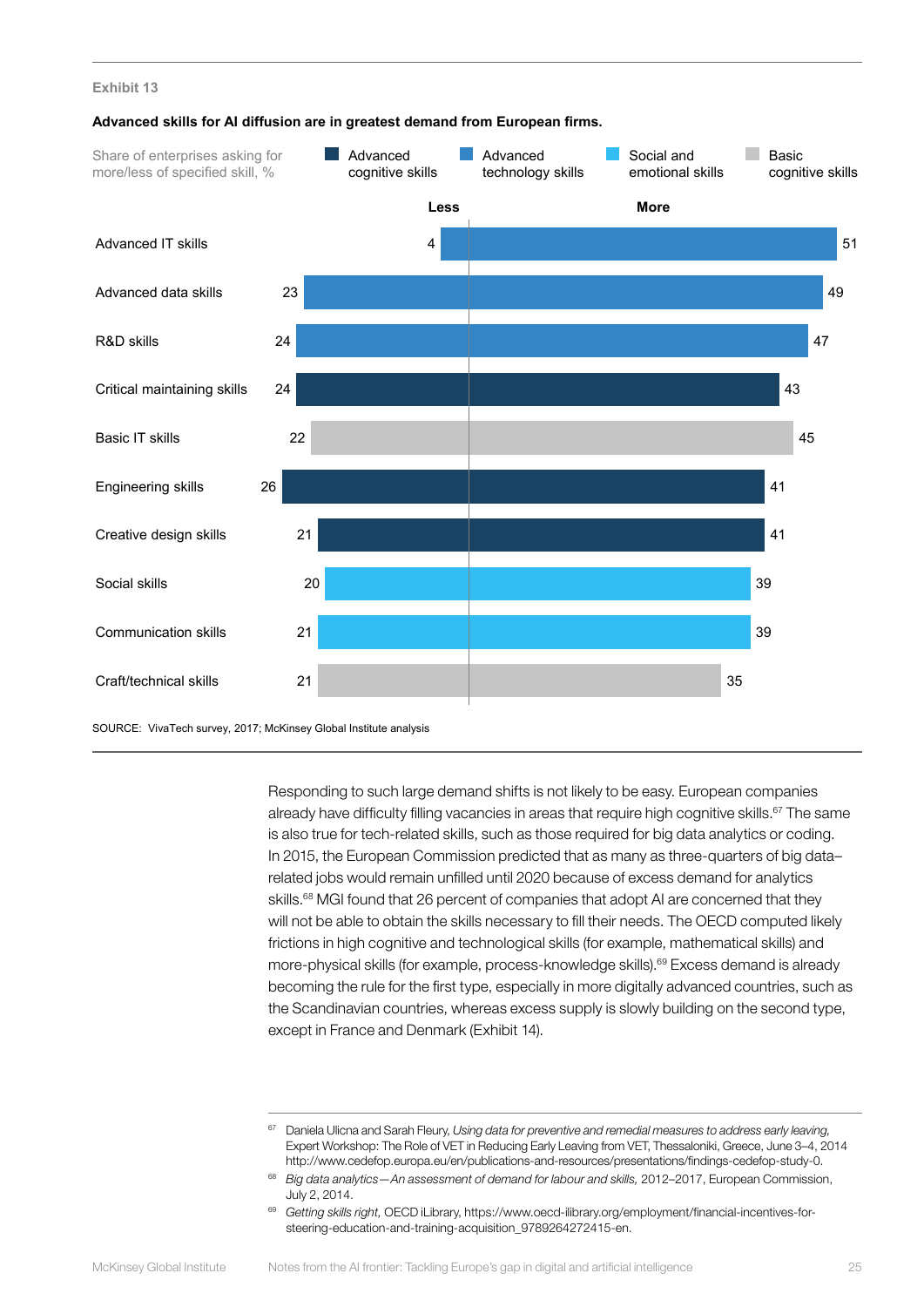#### **Europe is already in short supply of new advanced skills.**

Net demand, % (positive numbers imply skills shortage)

![](_page_27_Figure_3.jpeg)

#### SOURCE: OECD skills database; McKinsey Global Institute analysis

Sweden is a good showcase for demonstrating how the skill shift may play out with respect to AI diffusion (Exhibit 15). Sweden is one of the most digitally advanced countries in Europe and is slightly ahead of others in diffusing AI. Employment in ICT and telecoms has increased, leading to a notable shift in skills toward higher cognitive skills from lower ones over the past two decades.70

Other research has looked at both changes of skills driven by corporate demand and changes induced by the evolution of skill supply, reflecting, for example, the evolution of cohorts and changes in education.<sup>71</sup> These were the three main conclusions:

1. Excess demand already exists for higher cognitive skills, such as creativity.

<sup>71</sup> Iarla Flynn, *If Europe wants to lead, it needs to invest in digital skills,* Euractiv, November 2, 2017.

 $70$  Forty percent of the increase in demand for cognitive skills in Sweden over the past 20 years was due to the expansion of the ICT sector and a reallocation of engineers among firms. See Christina Håkanson, Erik Lindqvist, and Jonas Vlachos, *Firms and skills: The evolution of worker sorting,* IFN, working paper number 1072, 2015.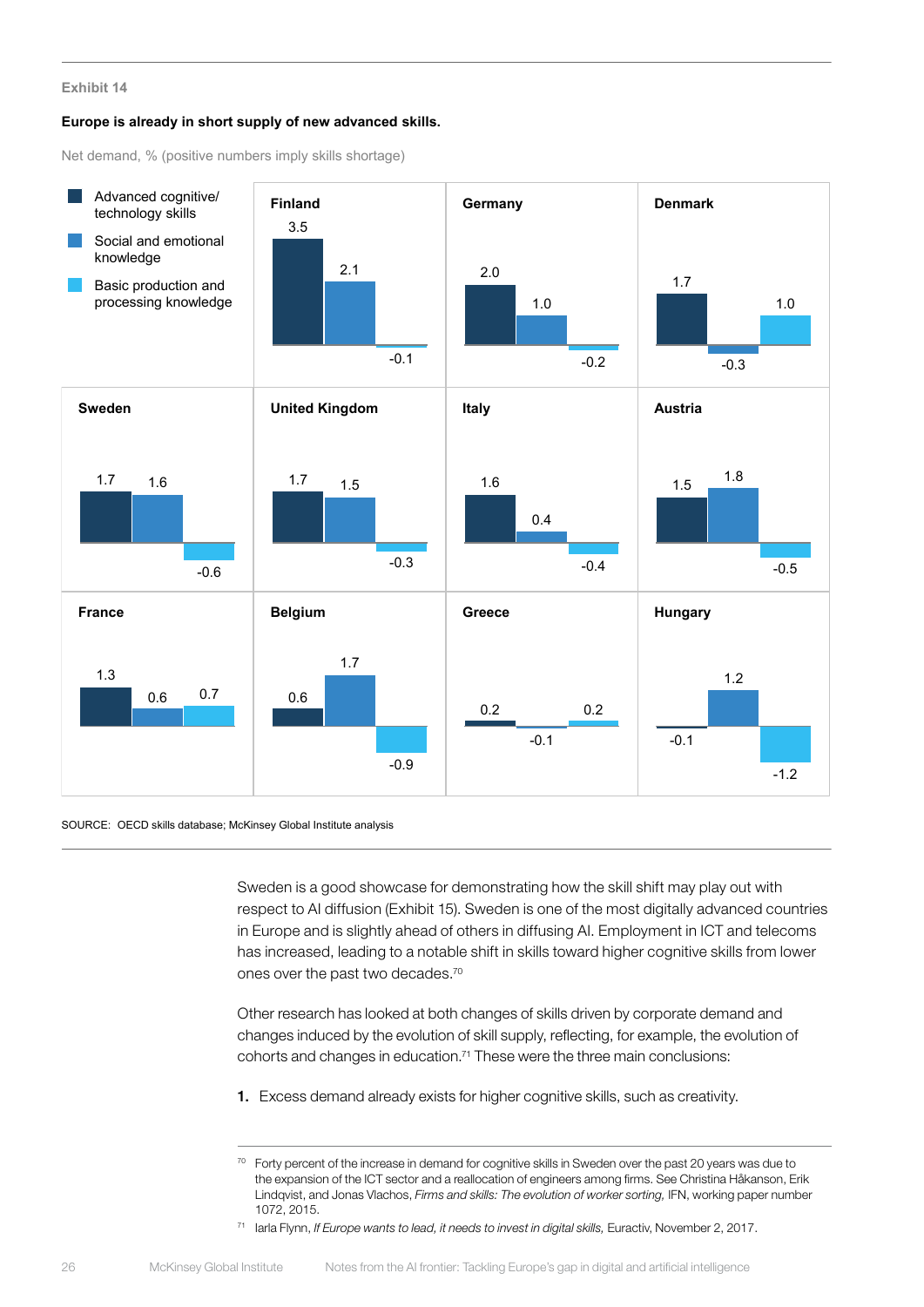- 2. Demand for primary physical skills could decline by 3.2 percent a year and demand for basic cognitive skills by 0.5 percent a year. By contrast, demand for social interaction skills could grow by 2.6 percent a year, higher cognitive skills by 1.5 percent, and technology skills by 3 percent.<sup>72</sup>
- 3. Supply of skills is likely to change, too.<sup>73</sup> However, this shift is likely to happen at a much slower pace than the likely shift in demand, resulting in three types of mismatch: (1) a reduction in primary demand of around 3 percent a year, followed like-for-like by a 2.8 percent-a-year decline in supply of physical skills; (2) a 0.5 percent-a-year reduction in demand for basic skills, but supply still increasing at 0.2 percent as a result of age cohorts and mandatory school systems, leading to a relatively large excess supply; and (3) higher demand, followed by higher supply for higher cognitive and social interaction skills, but supply not increasing as fast as demand in the case of social skills in particular, leading to a long-term mismatch for Sweden.

Overall, this analysis suggests that excess demand may build to about 10 percent of the total workforce by 2030. Such a situation could lead to a significant productivity challenge if not remedied by companies and the education system. Typically, such a level of excess demand implies a war for talent and significant wage pressure on those skills in excess supply in Europe.

#### **Exhibit 15**

![](_page_28_Figure_4.jpeg)

**The change in the skills mix is likely to exacerbate excess demand in advanced cognitive skills and social skills.**

NOTE: Labour supply by 2030 is based on pure demographic evolution and no change in the participation rate by age group.

SOURCE: OECD; *Skill shift: Automation and the future of the workforce*, McKinsey Global Institute, May 2018; McKinsey Global Institute analysis

- 72 The demand analysis is based on primary skills for each activity and therefore tends to exacerbate changes. In general, the relative change in skill type, whether only primary skills or total skills (both primary and secondary), leads to roughly the same pattern. For more detail, see *Skill shift: Automation and the future of the workforce,* McKinsey Global Institute, May 2018.
- 73 Supply of skills can change through new training, and typically new cohorts enter the workforce with skills that are better matched to current needs. Skills training remains low outside large companies, however, and inflows of new skills are only 1 to 2 percent of the stock of workforce skills a year in most European countries.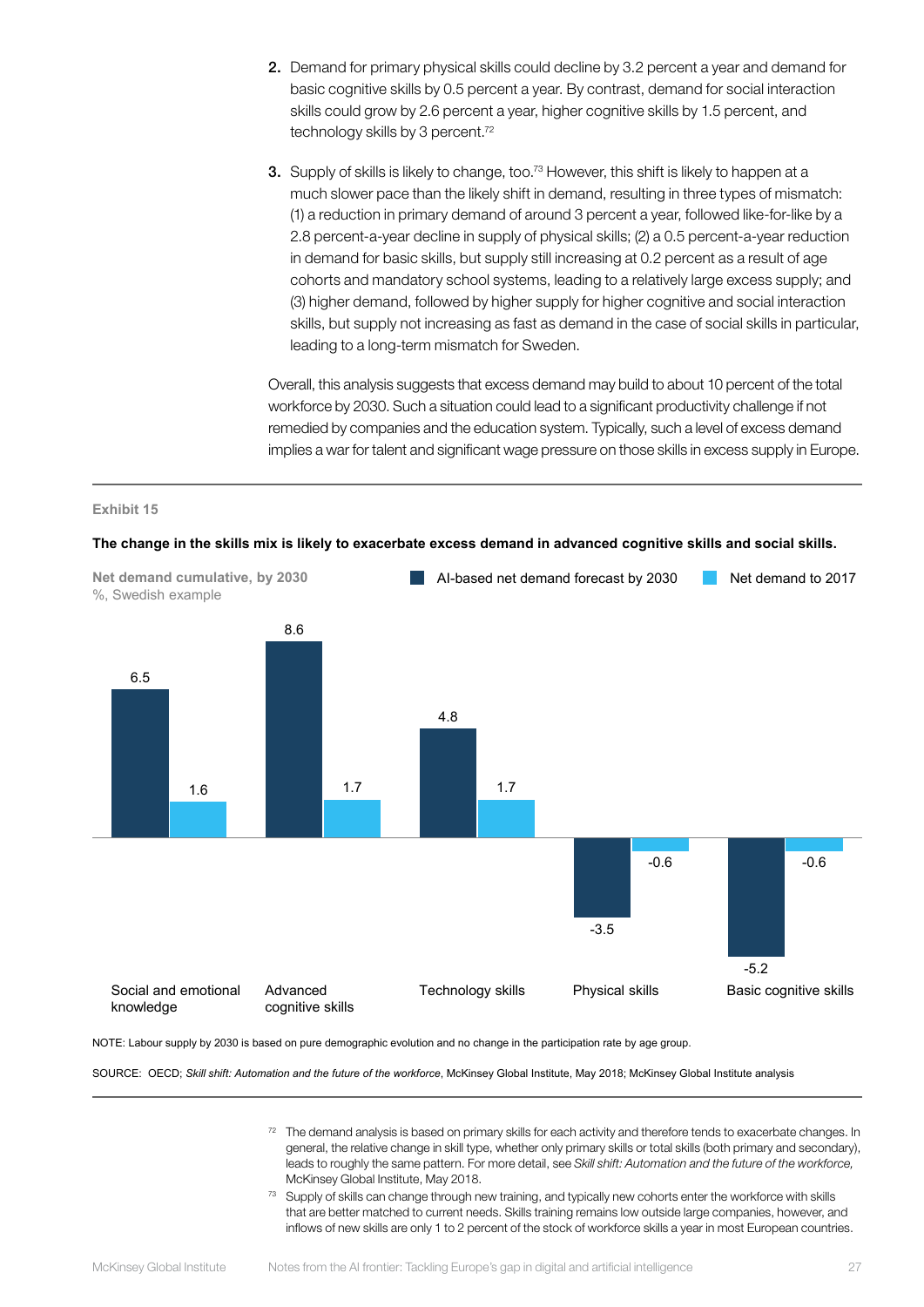### Implication 3: European countries, industries, and companies that are more AI-innovative are likely to take advantage of winner-takes-most dynamics

Automation and AI are spreading at different paces in various European countries, which could lead to a major bifurcation. On the one hand, there is a winner-take-most, or "superstar", economic effect that has been highlighted in new academic research.<sup>74</sup> On the other hand, a long tail of firms likely are under pressure. To provide a sense of those segments, we can cluster companies by their speed of AI adoption and whether they are only seeking efficiency through AI adoption, or are also striving for more growth from innovation and reinvention. Companies that do not adopt AI are likely to struggle given competitive dynamics, whereas companies that are innovating rapidly may reap disproportionate revenue gains.

That effect is clearly visible today, Our 2018 Digital Survey reports that European companies already investing in any AI technology increase their top-line growth 1.2 points faster—and their earnings before interest and taxes 2.0 points quicker—than do companies that have yet to invest in AI.75 Furthermore, the (arguably small) sample of European companies that are already fully invested in all AI are increasing their top line 5 points faster than are companies that have yet to adopt any AI technologies, and 3.5 percent faster than companies with only a partial diffusion of AI. If this pace were to continue for about the next ten years, the difference in labour productivity between fully AI-savvy companies and average European companies may be as large as 15 to 20 percent if companies also adjust their employment according to what they said in the survey.76 This labour-productivity gap in favour of a fringe of so-called superstar firms is in the range of what has been observed in Europe over the past decade. A labour-productivity difference of 20 percent emerged in services (and 12 percent in manufacturing) in France between 2002 and 2012. In Finland, the gap was 15 percent during the same period in both services and manufacturing.<sup>77</sup>

Extrapolating from those dynamics and drawing on our predictions of AI competitive dynamics and the diffusion curve, our modelling exercise suggests that between 35 and 45 percent (the average scenario is 40 percent) of existing European incumbent firms may benefit from a boost to revenue from AI between now and 2030. In contrast, firms that do not adopt, adopt too late, or fail to translate adoption into real innovation could experience a shrinking in their annual revenue. When a new wave of technology hits, pressure on profit is the rule for incumbents except for those that manage to reinvent themselves.78

<sup>74</sup> See *Superstars: The dynamics of firms, sectors, and cities leading the global economy,* McKinsey Global Institute, October 2018. Also see Walter Frick, "The real reason superstar firms are pulling ahead", *Harvard Business Review,* October 5, 2017; and John van Reenen and Christina Patterson, "Research: The rise of superstar firms has been better for investors than for employees", *Harvard Business Review,* May 11, 2017.

 $75$  One may argue that causality runs both ways—that is, that faster-growing firms invest more in AI; however, we find that growth acceleration from current growth in the next three years is significantly correlated with firms' current level of investment in AI.

 $76$  Our survey suggests that AI-savvy firms could increase employment by 2 percent, whereas nonadopters may need to shrink employment by 2 percent.

<sup>77</sup> These data are based on preliminary results from the OECD MultiProd project results in April 2016 and were reported by the European Commission. See *Science, research, and innovation performance of the EU,* Directorate-General for Research and Innovation, European Commission, 2016.

<sup>&</sup>lt;sup>78</sup> This is not to say that half of companies will experience negative profit growth. Our analysis indicates that 25 percent might experience a decline in profits that may not be compensated by the normal baseline growth of the economy. See Jacques Bughin, "The case for digital reinvention", *McKinsey Quarterly,* February 2017. When such firms survive, they can be characterised as "zombie" firms that trap resources and create economic inefficiencies. That phenomenon has already been visible since the most recent recession that was compounded by slow digital diffusion in Europe, especially in laggard countries. In Spain, for instance, the share of zombie firms increased from 3 percent of all companies (accounting for 5 percent of employment) in 2007 to 10 percent of firms (and 12 percent of employment) by 2013. See *10 trends shaping innovation in the digital age,* European Commission, May 16, 2018.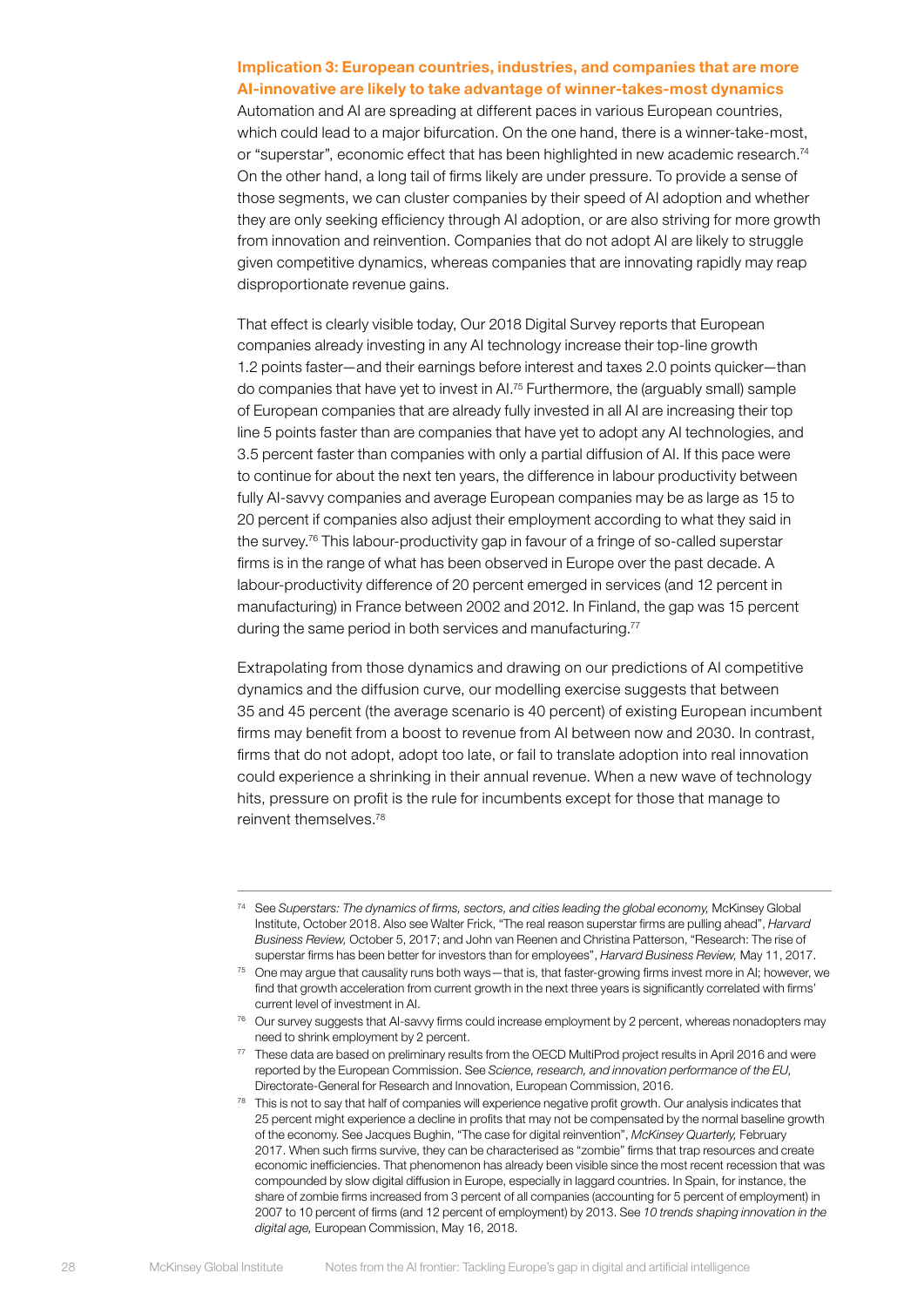We are likely to witness a fringe of powerful European incumbent companies that are not only fully invested in AI but also use AI technologies largely to innovate. Those companies would display winner-takes-most features, on average increasing revenue by double digits a year as a result of AI diffusion, all other things being equal. The size of those winners and their revenue growth going forward would likely be highly sector specific because that growth depends on industry dynamics of diffusion and the benefits of innovation versus pure efficiency gains. At one extreme, in construction, we estimate that between 2 and 5 percent of European companies could grow their revenue at a powerful growth rate of about 10 percent—that is, three times the forecast sector growth in Europe.<sup>79</sup> A majority (in our modelling, between 55 and 65 percent of construction companies), however, may find that their revenue may be put under pressure through AI. At the other extreme, in the ICT sector, a larger fringe (in our modelling, possibly more than 10 percent of companies) may increase revenue by more than 15 percent a year, but only a minority (in our modelling, less than 25 percent of companies) may experience pressure on revenue (Exhibit 16).<sup>80</sup>

Although innovative AI first-mover firms could be a fringe of incumbent European companies, nurturing them is still vital not only to secure economic growth in the Eurozone (so that what they generate in extra revenue is as large as the revenue loss of the nonadopting firms) but also because they are expanding, rather than reducing, their workforces.

# <span id="page-30-0"></span>3. AI COULD GIVE EU ECONOMIES A STRONG BOOST

If Europe were to scale up AI according to the three factors noted—and according to its current set of skills, state of digitisation, and other skills and assets to date—it could potentially add up to €2.7 trillion in GDP to its combined economy of €13.5 trillion, resulting in 1.4 percent in compound annual growth through 2030 (or 19 percent cumulative). Europe may also be close to maintaining the same level of full-time employment as today—but employment with a higher skills profile.

That potential is not likely to be achieved automatically, but rather results from an effective combination of diffusion, innovation, and skills upgrades that rests on the assumption that Europe's relative position in assets and competencies for AI does not erode over time. If Europe improves on its assets and competences sufficiently to catch up with the United States' AI frontier, the potential could be even higher. GDP growth could accelerate by another 0.5 point a year, adding an extra €900 billion to GDP and bringing the total potential AI boost to €3.6 trillion by 2030 (see Box 3, "Modelling approach and limitations").81

### AI COULD DELIVER AN ADDITIONAL €2.7 BILLION OF ECONOMIC ACTIVITY IN EUROPE

Our estimate of the potential economic impact in Europe takes the same micro-to-macro simulation approach as in our global research on the economic impact of AI.<sup>82</sup> The model covers the period from 2017 to 2030 as a delta from an economic baseline for the EU-28 countries and relies on bottom-up diffusion of AI by firms, including the transition cost of AI deployment and competition among firms, both domestically and through crossborder flows of investment, trade, and data (Exhibit 17).

<sup>82</sup> McKinsey, *Notes from the AI frontier.*

<sup>&</sup>lt;sup>79</sup> The forecast for the Western European construction sector is between 2.7 and 3.1 percent a year from now to 2020. See *European construction market forecast from 2015 to 2020: Overview of the European construction market,* Building Radar, July 10, 2015 (https://buildingradar.com/construction-blog/european-constructionmarket-forecast/).

<sup>80</sup> Those figures are based on everything being equal—regarding revenue distribution out of AI—but do not include other drivers of demand.

<sup>81</sup> Globally, AI could potentially deliver additional economic output of around \$13 trillion by 2030, boosting global GDP by about 1.2 percent a year. See Notes from the AI frontier: Modeling the impact of AI on the world *economy,* McKinsey Global Institute, September 2018.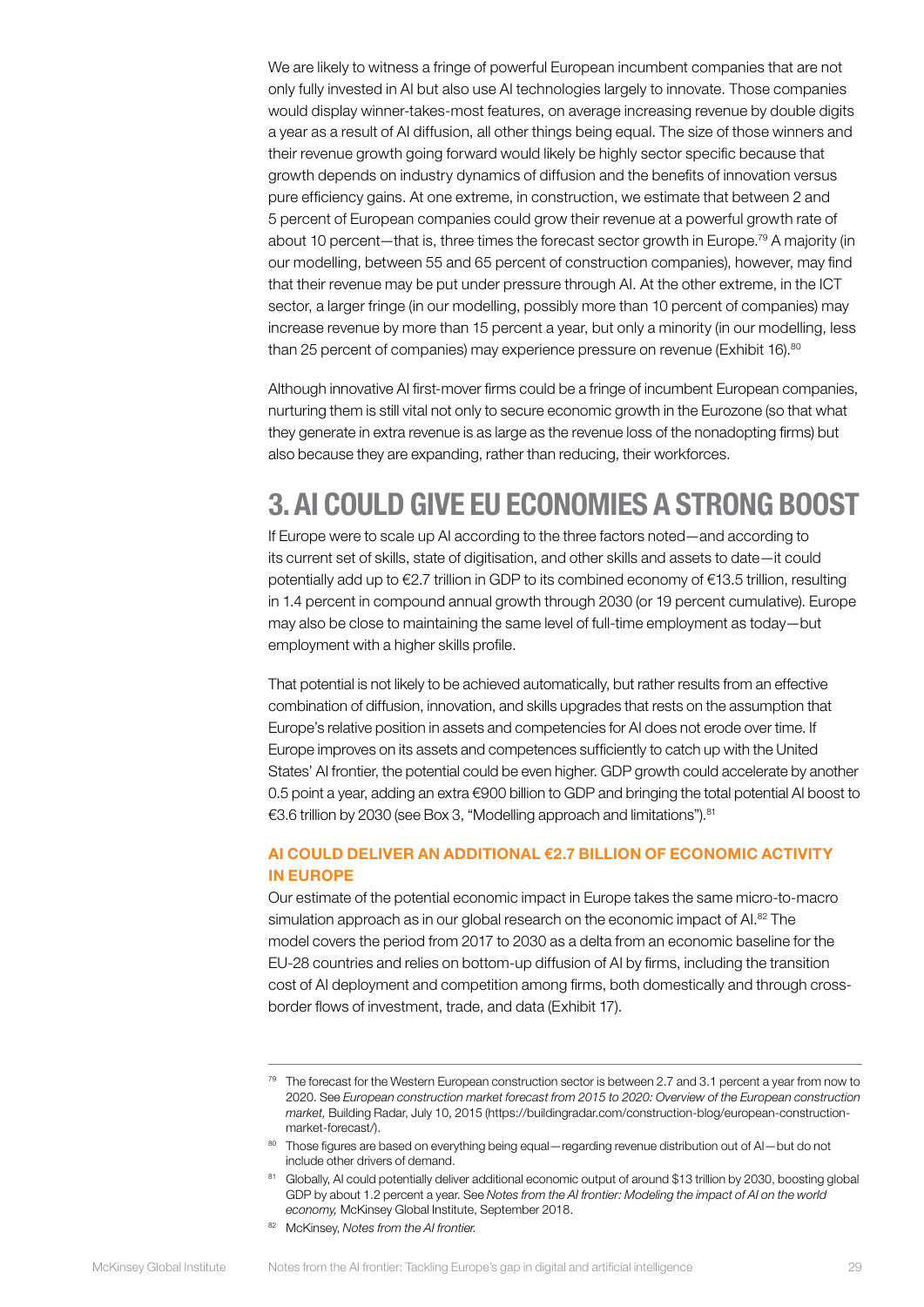#### **Revenue growth is expected to depend on AI posture.**

**EU-28**

![](_page_31_Figure_3.jpeg)

SOURCE: VivaTech survey, 2017; McKinsey Global Institute AI Diffusion Model; McKinsey Global Institute analysis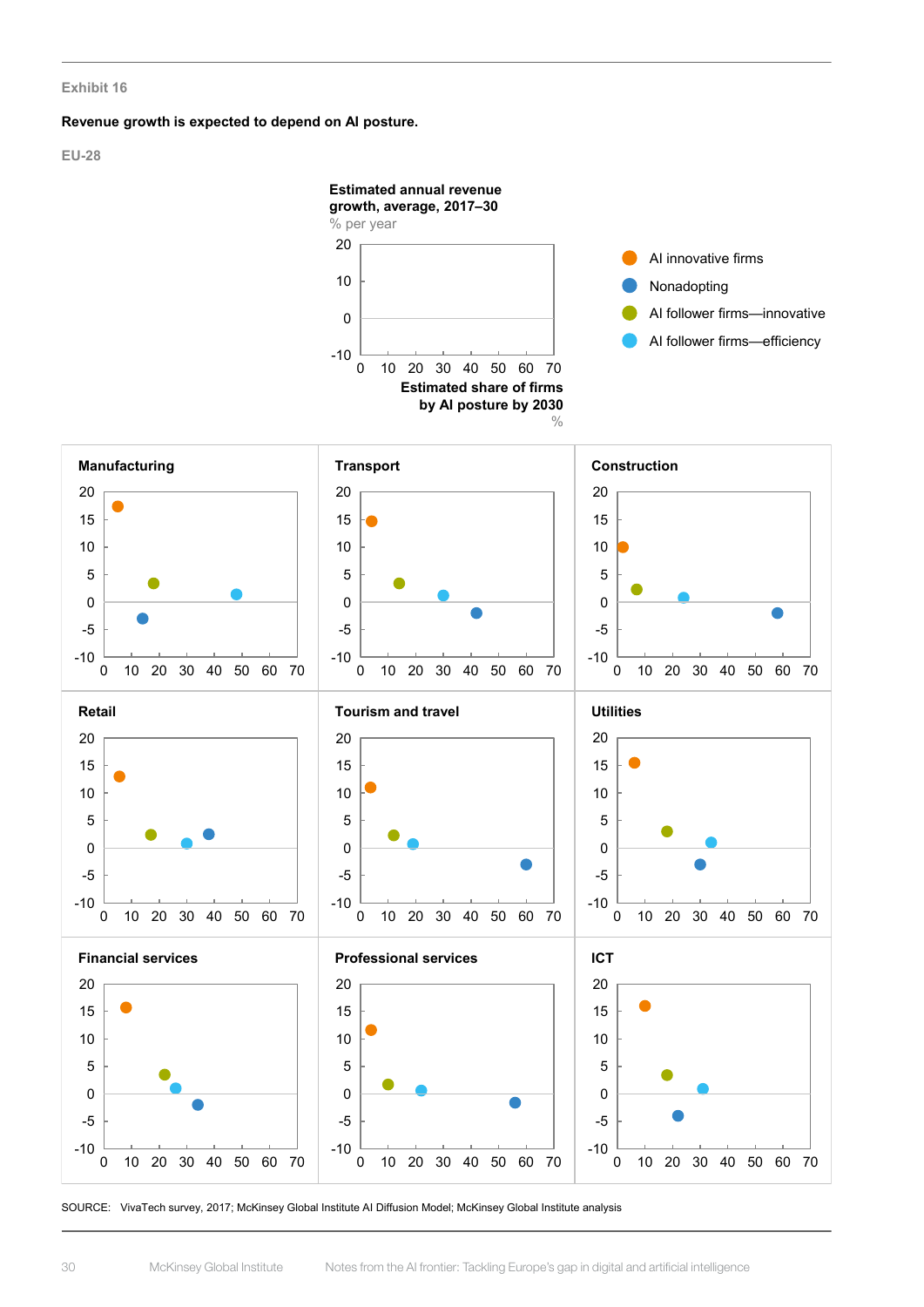#### **On average, AI could boost growth in European economic activity by close to 20 percent by 2030.**

**GDP growth, EU-28 countries, 2030, average scenario**  $0/$ 

![](_page_32_Figure_3.jpeg)

SOURCE: McKinsey Global Institute AI Diffusion Model; McKinsey Global Institute analysis

We calibrate the total effect on both growth and employment of seven core macroeconomic and microeconomic enablers, focusing on three macroeconomic enablers:

- Automation potential. Depending on the wage level, economics and social acceptance, the automation potential, and therefore substitution effect, may differ. For instance, countries with lower relative wages such as Romania may have less labour automation potential than Scandinavian countries.
- **Investment capacity.** Investment can facilitate the development of new technologies, incubate new businesses, and drive the creation of new jobs associated with AI directly and indirectly. For example, investment-to-GDP ratios are relatively low in Southern European economies, in part due to the recent European crisis.
- Connectedness. Countries can benefit from stronger connectedness to the world especially if they can be suppliers to the AI value chain and innovate and export more products and services to the global market. For instance, the Netherlands is one of the most data-connected countries in the world, according to DHL research.<sup>83</sup>

<sup>83</sup> *DHL Global Connectedness Index: Globalization surpassed pre-crisis peak, advanced modestly in 2015,* tralac, December 12, 2016, https://www.tralac.org/news/article/10984-dhl-global-connectedness-indexglobalization-surpassed-pre-crisis-peak-advanced-modestly-in-2015.html.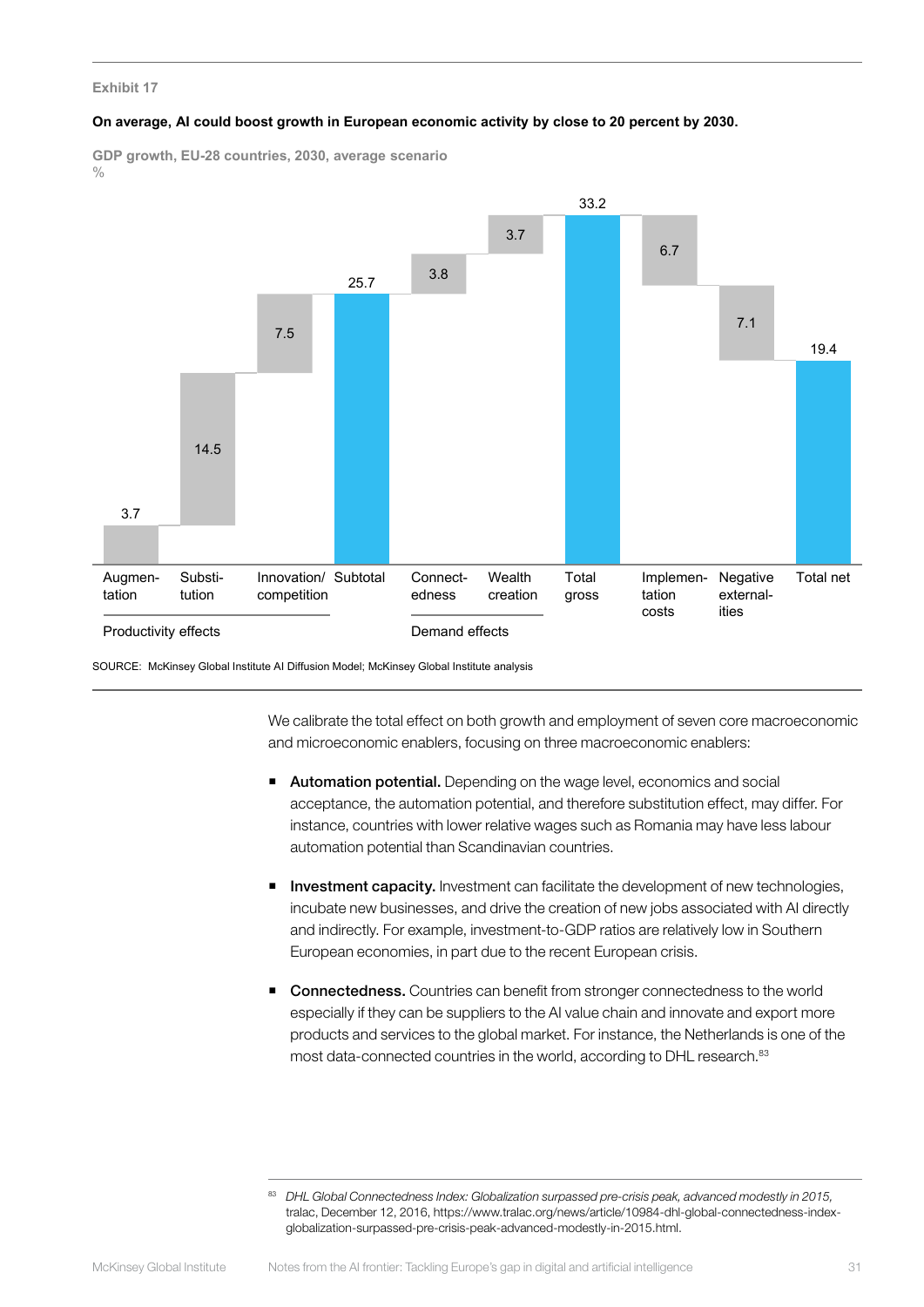### Box 3. Modelling approach and limitations

This research focuses on AI's potential impact on global economic activity at the country, sector, company, and worker levels, using simulation.

- Scope. We only focus on the economic effects of productivity and employment. We do not consider other important aspects, including ethics and cybersecurity, or the effect of these technologies on sustainability or inclusive growth, nor do we quantify aspects of the consumer surplus that may arise from using AI technologies, such as saving time or living a healthier life.<sup>1</sup>
- Definition of AI used in the economic modelling. Characterising AI precisely is difficult because the definition tends to change depending on the specific context of research and application.2 For the purposes of our modelling, we employed a narrower view of AI that focuses on deep learning techniques (especially feedforward neural networks, recurrent neural networks, and convolutional neural networks).3 The company-level survey used for our modelling of AI adoption and absorption covers five broad set of AI technologies, namely computer vision, natural language, virtual assistants, robotic process automation, and advanced machine learning.
- Data sources. We used both AI-specific and macroeconomic data sets. For AI-specific data, we used three sources, as described in Box 1. For macroeconomic data, we used statistics from external organisations, including the United Nations, the World Bank, the Organisation for Economic Co-operation and Development (OECD), the World Economic Forum, and mostly Eurostat/Cedefop.
- **Approach to AI adoption and full absorption.** The concepts of adoption and full (and partial) absorption have been used in various contexts. In this research, we use an economic entity—a company and its activities as a unit for adoption. Adoption of AI is when that entity chooses to invest in one of the five generic AI technologies either for experimentation or for a narrow functional use.4 Full absorption means that all five generic AI technologies are adopted and integrated into broad enterprise workflows. Full absorption is the stage at which economic benefits tend to kick in and recur.<sup>5</sup> However, we note that full absorption does not imply a fixed range of technologies. New technologies and applications

<sup>1</sup> *Testing the resilience of Europe's inclusive growth model,* McKinsey Global Institute, December 2018.

- <sup>2</sup> See *A future that works: Automation, employment, and productivity,* McKinsey Global Institute, January 2017; and *Jobs lost, jobs gained: Workforce transitions in a time of automation,* McKinsey Global Institute, December 2017.
- <sup>3</sup> *Notes from the AI frontier: Insights from hundreds of use cases,* McKinsey Global Institute, April 2018.
- 4 This information is based on our surveys. Generic AI technologies include machine learning, robotics, and other AI application tools, such as virtual assistants, computer vision, and voice recognition.
- <sup>5</sup> Jacques Bughin, "The diffusion pattern of Enterprise 2.0 technologies: Worldwide estimates of a bass co-diffusion model for the last 10 years", *Journal of Contemporary Management,* December 2016; and Jacques Bughin and Michael Chui, "The rise of the networked enterprise: Web 2.0 finds its payday", *McKinsey Quarterly,* December 2010.

We focus on four microeconomic enablers:

- **Digital legacy.** As digitisation precedes AI adoption and diffusion, digital maturity can be a good indication for assessing the potential of different economies. Previous MGI research pegged the United Kingdom as the most digitised European economy to date.84 Countries such as Estonia—after its separation from the Russian bloc—have also leapfrogged on their digitisation.
- **Innovation foundation.** The degree of innovation can determine whether a country is able to develop and commercialise powerful AI solutions. Innovative capacity is relatively large in countries such as Sweden, for instance, as noted by the World Economic Forum.<sup>85</sup> The country also has a vibrant set of deep tech and AI startups.<sup>86</sup>

<sup>84</sup> *Digital Europe: Pushing the frontier, capturing the benefits, McKinsey Global Institute, June 2016*.

<sup>85</sup> John McKenna, *South Korea and Sweden are the most innovative countries in the world,* World Economic Forum, February 6, 2018.

<sup>86</sup> Jacques Bughin, Laura LaBerge, and Anette Mellbye, "The case for digital reinvention", *McKinsey Quarterly,* February 2017.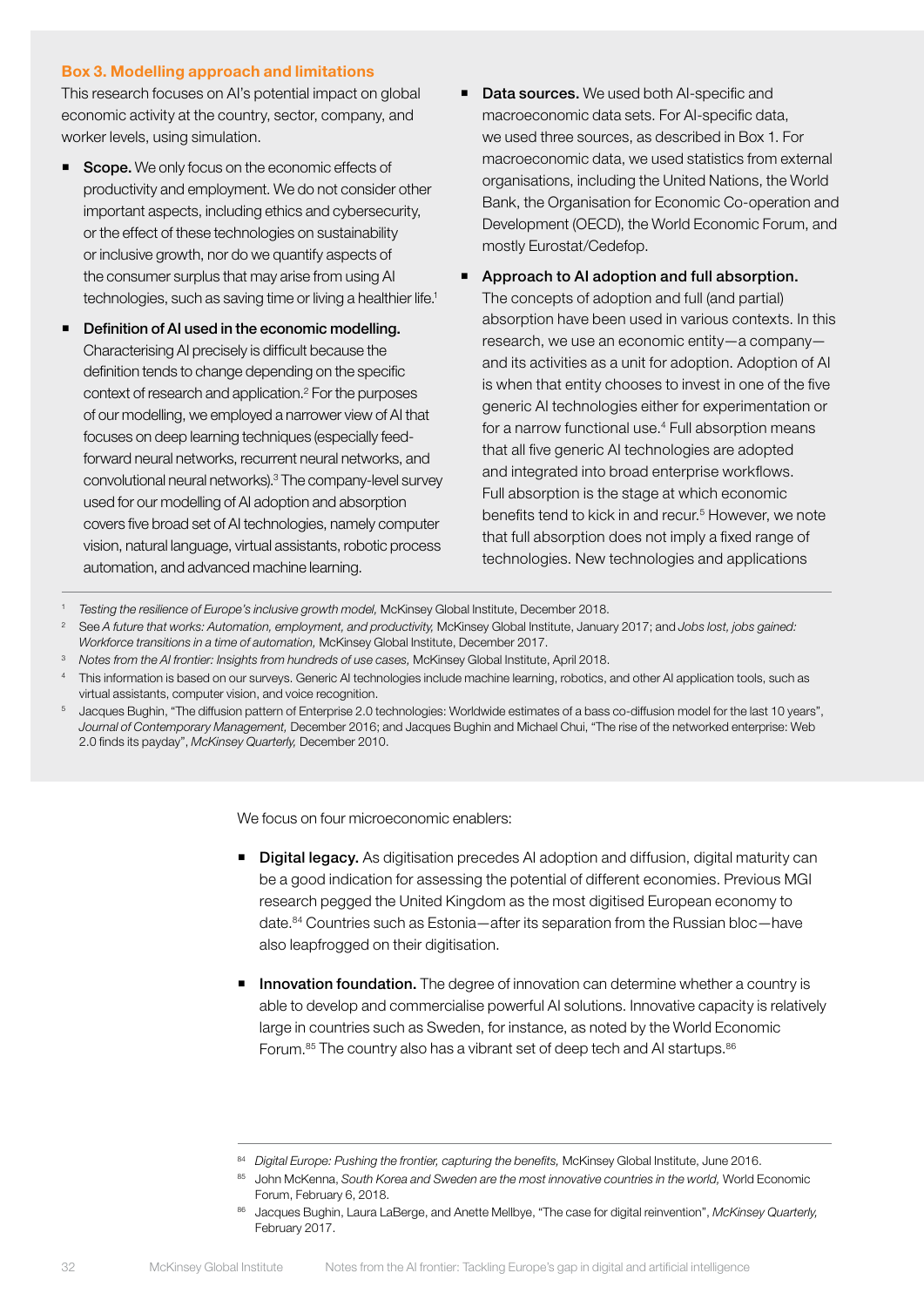will continue to emerge. In this report, we use the term "full" as opposed to "partial" to indicate much broader use of AI technologies than is the case in adoption or in a pilot.

- Limitations and sensitivities. Our firm-level simulation is dependent on the quality of data from the surveys used as inputs, and we acknowledge that this approach has two potential limitations. First, survey answers depend on the knowledge and perceptions of respondents, and their understanding of AI may vary, possibly affecting the quality of the insights and data gathered in this way. Second, the data set from our survey results may be skewed toward early movers. Extrapolating insights from the survey may therefore lead us to overestimate the economic impact because the next wave of companies adopting AI may display different behaviour in terms of AI adoption. As new data continue to be gathered, the adoption and full absorption curve and the results of the simulation could change.
- Simulation and econometrics approach. MGI's econometrics team and a team from the Free University of Brussels independently analysed both surveys previously mentioned.<sup>6</sup> Both teams estimated and converged on the dynamics of propensity to adopt and absorb technologies. Each team found that consistent dynamics of adoption and absorption were visible in both samples used. Our simulation of economic impact and competitive dynamics also drew on academic literature (for further detail on our econometric approach, see the technical appendix).<sup>7</sup> We calibrate the estimated impact on the basis of the seven relevant enablers we have noted.

We note that although we report simulated figures emerging from this analysis, the numbers presented in this paper *should not* be read as forecasts but rather are intended to provide a directional perspective on the potential economic impact of AI.

<sup>6</sup> The results of these surveys have been discussed previously in Jacques Bughin, "Wait-and-see could be a costly AI strategy", *MIT Sloan Management Review,* June 15, 2018; and Jacques Bughin, Tanguy Catlin, Martin Hirt, and Paul Wilmott, "Why digital strategies fail", *McKinsey Quarterly,* January 2018.

<sup>7</sup> Aghion and Jones studied AI's effect on production function. See Philippe Aghion, Benjamin F. Jones, and Charles I. Jones, *Artificial intelligence and economic growth,* October 10, 2017. Korineck and Stiglitz explored the surplus accruing to innovators, analysis on which we drew in our simulation of economic impact for front-runners and nonabsorbers. See Anton Korinek and Joseph E. Stiglitz, *Artificial intelligence and its implications for income distribution and unemployment,* NBER working paper number 24174, December 2017. Acemoglu and Restrepo undertook various simulations on capital and labour relationships and the impact of automation on employment and wages. See Daron Acemoglu and Pascual Restrepo, *Artificial intelligence, automation, and work,* NBER working paper number 24196, January 2018; and Daron Acemoglu and Pascual Restrepo, *Modeling automation,* National Bureau of Economic Research (NBER) working paper number 24321, February 2018.

- **Human capital.** Human capital is critical to the absorption of new knowledge and its real-world application. Finland, for example, is known for the excellence of its education system and vocational training.<sup>87</sup>
- AI ecosystem maturity. A powerful digital ecosystem that leads to enough AI startups to exploit and deliver platforms and applications is an important driver of a vibrant local ICT sector, with large possible spillovers in each economy. To date, the United Kingdom and countries in Northern Europe are ahead of other European countries in their origination of AI startups.<sup>88</sup>

In general, Europe fares well with regard to its automation potential and in the stock of cognitive skills. As we have highlighted, however, Europe has not been able to increase its innovative capacity, with corporate R&D stagnating, and is challenged in the buildup to date of large AI startup ecosystems and in its external digital ICT balance of products, services, and foreign direct investment (FDI) (Exhibit 18).

<sup>87</sup> Literacy in Finland, Country report, European Literacy Policy Network, March 2016.

<sup>88</sup> In our original work, we considered also how social protection is an important enabler of the AI transition. Countries with more extensive social protection and systems favouring retraining may minimise the transitional cost of AI diffusion. As highlighted in other MGI research, Scandinavia's type of social contract is characterised by large social benefits and more intensive cooperation between firms and workers. See *Testing the resilience of Europe's inclusive growth model,* McKinsey Global Institute, December 2018.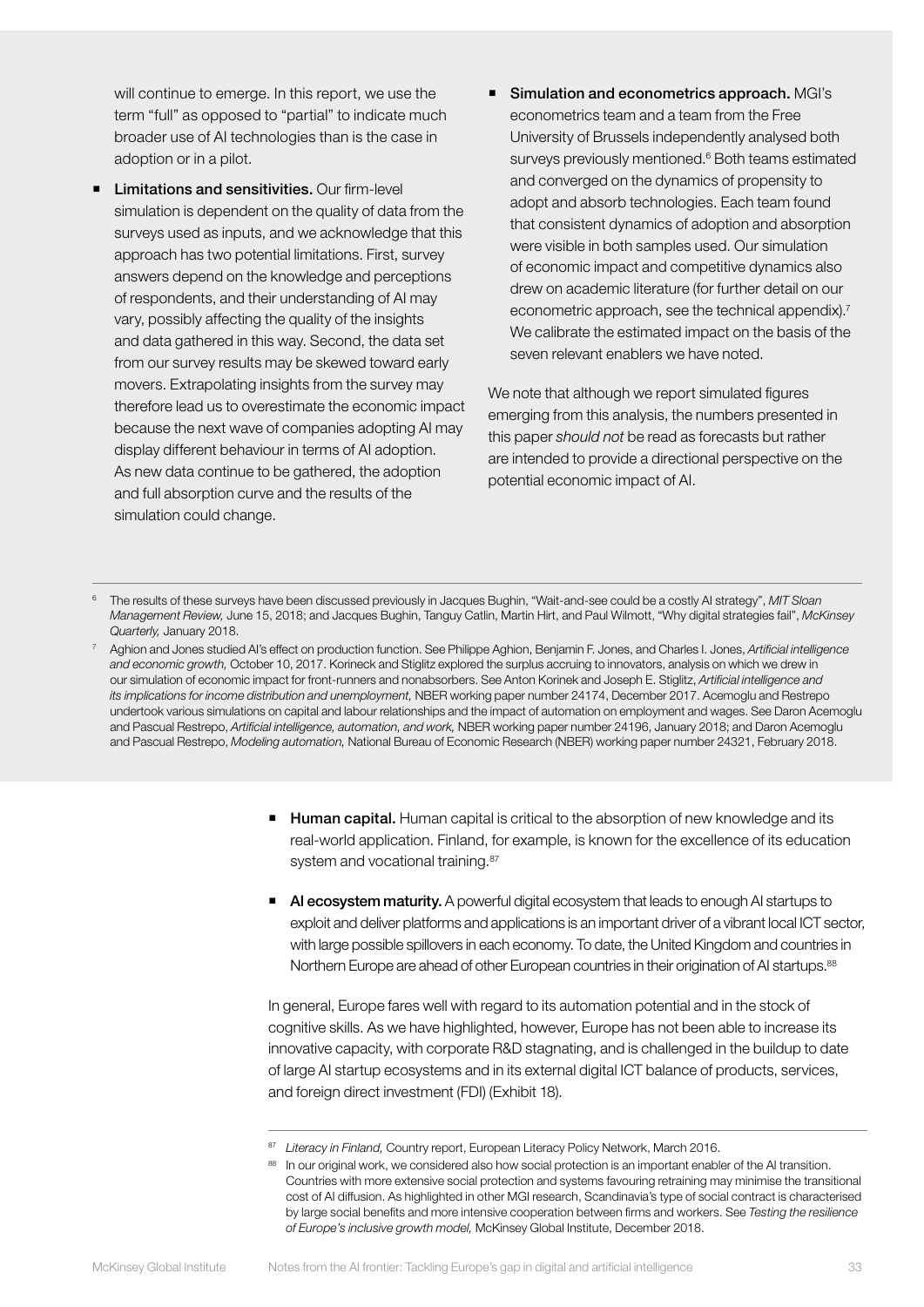#### **The average European country is below the frontier for maximising the potential of AI.**

Index; 100% = maximum observed in sample of 45 counties worldwide

![](_page_35_Figure_3.jpeg)

SOURCE: Eurostat; INSEAD; Directorate-General for Research and Innovation, European Commission; Programme for International Student Assessment (PISA); UNESCO; McKinsey Global Institute Diffusion, Productivity, and Automation Model; McKinsey Global Institute analysis

> Despite its current state, at 60 percent of the frontier, we nevertheless estimate that, on average, the European economy could still expand by about 19 percent by 2030. Given nominal GDP of Europe of €14 trillion in 2017, that is equivalent to a total value added increase of €2.7 trillion, or compound annual growth in economic activity of 1.4 percent a year, in the period to 2030. That is a material potential economic impact at around double the typically calculated effects of other general-purpose technologies adopted by developed countries in the past.<sup>89</sup> It is also in the range of the full potential available from rolling out a fully formed and implemented digital single market.<sup>90</sup>

<sup>89</sup> As benchmarks, the economic impact on labour productivity from the introduction of steam engines during the 1800s was only an estimated 0.3 percent; the impact from robots during the 1990s, around 0.4 percent; and the spread of IT during the 2000s, between 0.6 and 0.9 percent. See *A future that works: Automation, employment, and productivity,* McKinsey Global Institute, January 2017. Also see Nicholas Crafts, "Productivity growth in the Industrial Revolution: A new growth accounting perspective", *Journal of Economic History,* Volume 63, Issue 2, June 2004; Nicholas Crafts, "Steam as a general purpose technology: A growth accounting perspective", *Economic Journal,* Volume 114, Issue 495, April 2004; Mary O' Mahony and Marcel P. Timmer, "Output, input, and productivity measures at the industry level: The EU KLEMS database", *Economic Journal,* Volume 119, Issue 538, June 2009; and George Graetz and Guy Michaels, *Robots at work,* Centre for Economic Performance discussion paper number 1335, March 2015.

<sup>90</sup> See *Digital single market: Bringing down barriers to unlock online opportunities,* European Commission (https://ec.europa.eu/growth/single-market/digital). The European Commission estimates that a fully functional digital single market would promote innovation, contribute €415 billion to the EU economy each year, and create hundreds of thousands of new jobs.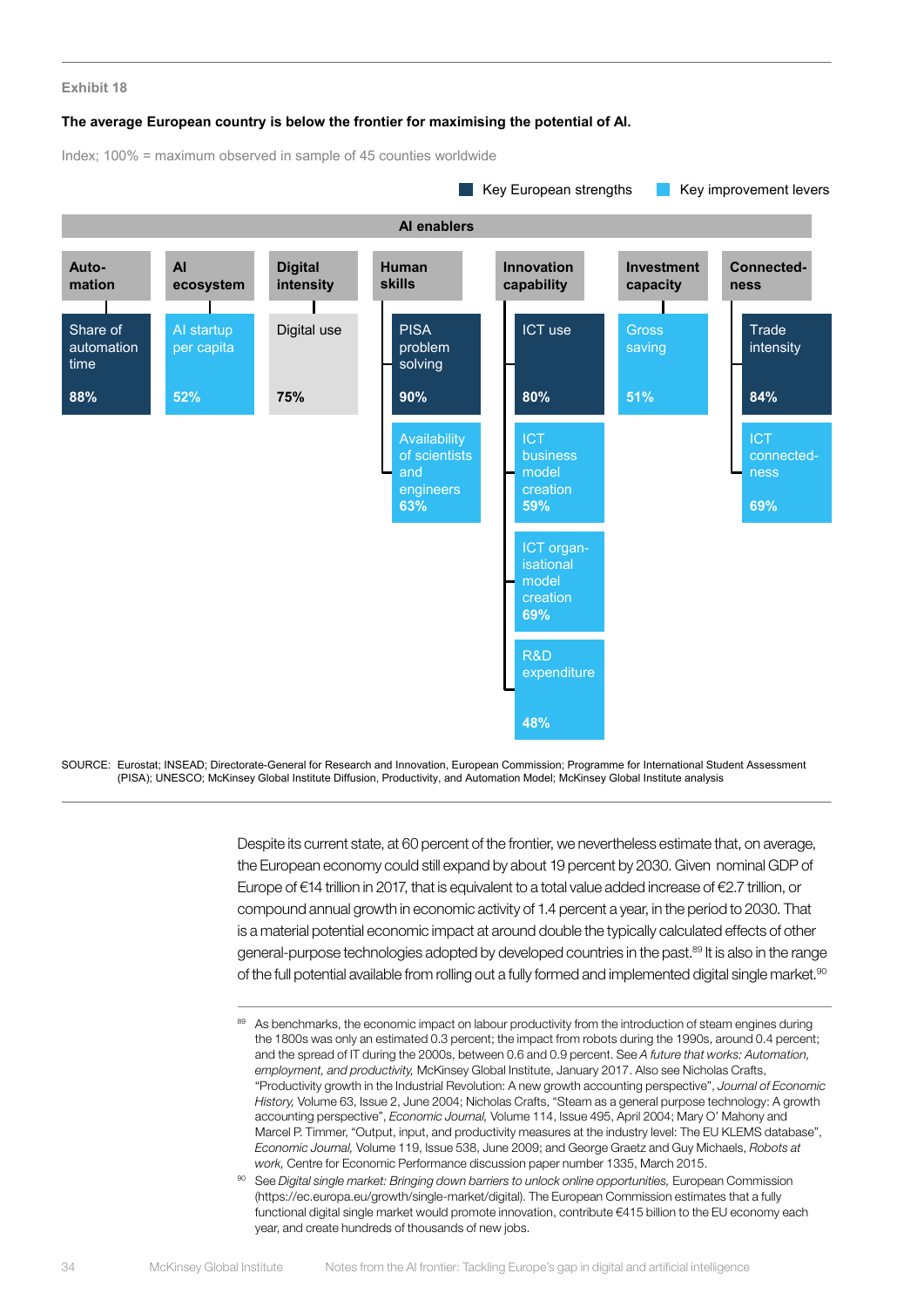We considered a wide range of channels that produce the effect. Three-quarters of the gross economic impact is likely to come from enhanced productivity; AI-induced demand accounts for the rest. On the supply side, automation has the largest (but not exclusive) effect, followed by complementary inputs and more and better innovation. Automation largely affects labour, but it also affects capital through, for instance, preventive maintenance. Innovation through AI also is a material driver of GDP growth, bringing about 0.5 percent of growth per year.

Two demand-side factors may play out and increase the total economic growth effect. The first is a wealth creation effect, as gains in productivity can create new consumption spillover effects that boost economic growth. Those secondary effects develop over time and have been relatively large in the services share of the European economy.<sup>91</sup> They have been a major source of sustained growth in Europe, adding 0.3 to 0.5 points to annual growth to Europe in recent decades.<sup>92</sup> We estimate that the wealth effect from AI is of relatively the same magnitude as in the past.

The second demand-side channel exists because most European economies are not insular; they are part of the global marketplace. In 2014, trade in goods and services made up close to a third of the EU-28's GDP.<sup>93</sup> MGI research has emphasised that a large part of international cross-border flows is now in the form of digital data, with the Netherlands and Germany being more central to those flows than are other European countries.<sup>94</sup> Those data flows have already given European economies a material boost, at 30 basis points a year of growth in the long run.<sup>95</sup> AI may add to the positive effect of data flows, roughly to the same degree as digital flows in the recent past.

To build an AI-led growth path, an estimated 40 percent of the potential would likely need to be spent during the transition. Slightly less than half of those costs would likely be linked to transition and implementation costs, mostly to be borne by firms adopting and absorbing AI and redeploying and reskilling their workforces. The other half of the costs relates to negative externalities that may arise from the new work with machines, including temporary unemployment.

# EUROPE MAY ACHIEVE A PRODUCTIVITY BOOST THROUGH AI WITHOUT SACRIFICING EMPLOYMENT

Throughout history, technology has eliminated some types of jobs, but it also always created new ones.<sup>96</sup> The creation of jobs often occurs as new roles are needed to complement the effective operations of new technologies, or as large productivity gains form technology diffusion-created extra gains that are reinvested back into the economy.

Over the past 15 years in Europe, technology has created more jobs than it has destroyed, resulting in a net positive of three million to 11 million jobs in Europe after a decade, according to recent academic estimates, which has neutralised the impact of the "crisis" on employment.<sup>97</sup> In recent years, while US employment stagnated, employment slightly increased in Europe. However employment evolves, we know that Europe, Japan, and the United States have all experienced a similar shift in the mix of skills in demand in their economies, with demand for medium-skill routine jobs falling but demand for high cognitive and social skills rising.<sup>98</sup>

<sup>91</sup> See *Information technology and the U.S. workforce: Where are we and where do we go from here?* The National Academies of Sciences, Engineering, and Medicine, 2017; and David Autor and Anna Salomons, *Does productivity growth threaten employment? "Robocalypse now?",* European Central Bank Annual Conference, Sintra, Portugal, June 27, 2017.

<sup>92</sup> Terry Gregory, Anna Salomons, and Ulrich Zierahn, *Racing with or against the machine? Evidence from Europe,* ZEW discussion paper number 16-053, 2016.

<sup>93</sup> Eurostat data.

<sup>94</sup> *Digital globalization: The new era of global flows,* McKinsey Global Institute, March 2016.

<sup>95</sup> Jacques Bughin, "Cross-border data flows and growth in Europe", *DigiWorld Economic Journal,* third quarter, Issue 107, 2017.

<sup>96</sup> *Jobs lost, jobs gained: Workforce transitions in a time of automation, McKinsey Global Institute, December 2017.* 

<sup>97</sup> Gregory, Salomons, and Zierahn, *Racing with or against the machine?.*

<sup>98</sup> *Skill shift: Automation and the future of the workforce, McKinsey Global Institute, May 2018.*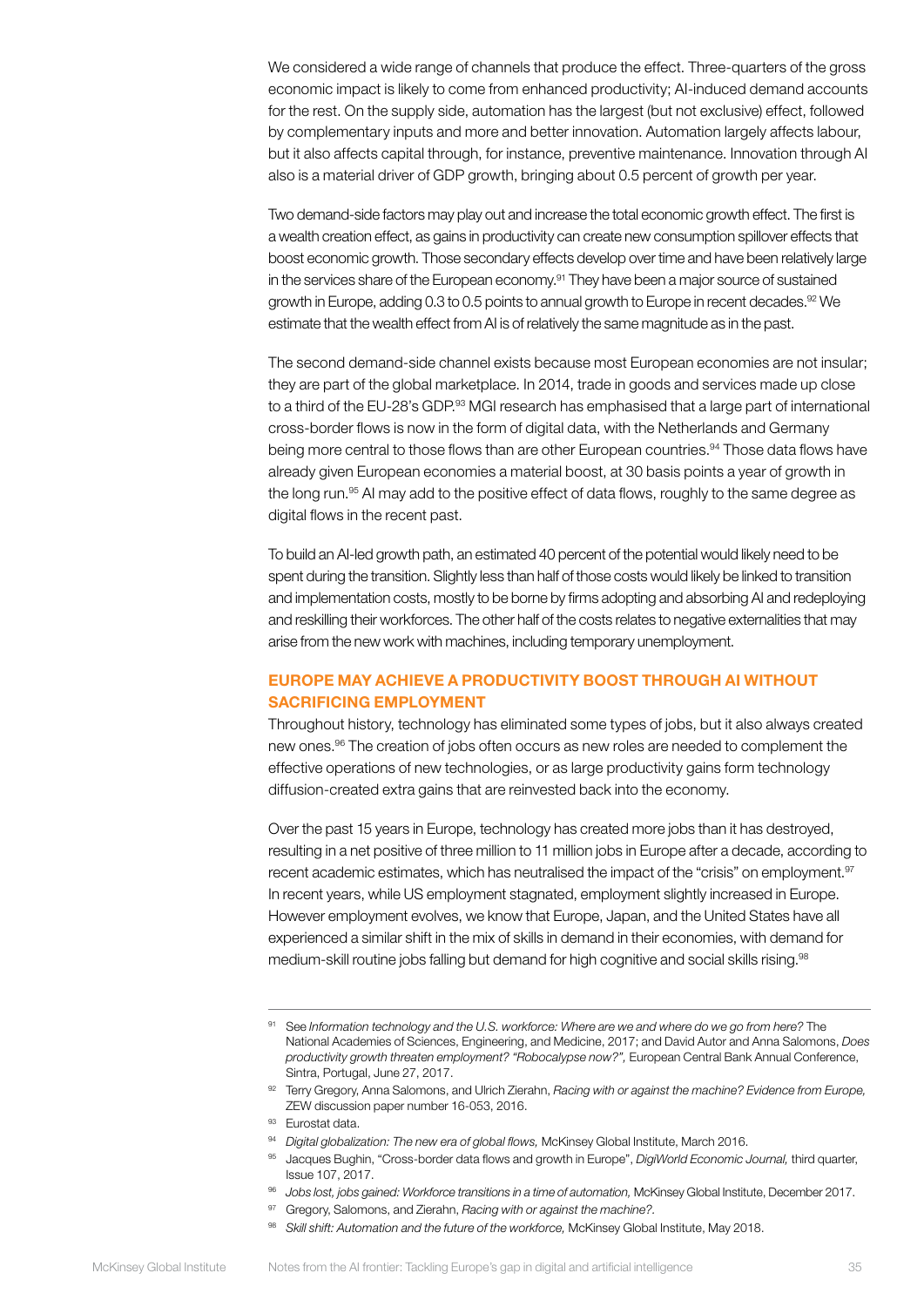It is, of course, impossible to predict with any precision all of the jobs that are likely to be created through AI, just as it would have been impossible to imagine employment for web developers and social media marketers 50 years ago. Offering a rough estimate, however, we contend that in the EU-28, on average, AI could enable the creation of as many new jobs as jobs that are changed, although—again, on average—the logic of smart automation may imply that the total number of job hours created may fall just short of job losses by 2030. MGI's previous work on AI and automation came to the same conclusions and even suggests that, under certain conditions, employment may be maintained, even with the diffusion of AI.99 One reason is that, in general, economic growth is not exclusive to technology (even if the latter is an important contributor) and may continue to require some employment.

Other critical factors may affect total employment in the long term. The first relates to the level of ICT and digital skills. Based on early work benchmarks, seven million new jobs that did not exist before could be added to the European economy as the result of new products and services enabled by Al.<sup>100</sup> Those new types of jobs are likely to be concentrated in ICT and digital skills and would include, among others, cybersecurity experts, big data analysts, and coders. One-third of new jobs created in the United States in the past 25 years did not exist 25 years ago, and 70 percent of them were linked to technology.

A potential employment split could be 25 percent creating and supplying technology (or roughly 1.8 million FTEs), 40 percent enabling adoption (or roughly three million), 25 percent utilising and building on technology, and some 10 percent (or about 0.8 million) in other related occupations.101

- **Creators and suppliers of technology.** These occupations are directly involved in the creation of automation technology and infrastructure (for example, engineers for the Internet of Things, robot designers, and software developers). Europe's issue is that it may not be fully capturing the potential to date for this category of jobs. In general, Europe has a smaller ICT sector than do other frontier countries, such as the United States, and, furthermore, has been a net importer of digital services to date.
- **Enablers.** These are participants in ecosystems that help maximise the value added by technology. Key examples are data analysts and creators of business insights. One of Europe's challenges is its ability to supply those types of jobs. Currently, ICT graduates account for fewer than one per one thousand of the working population, and their number is growing at a rate of only 5 percent a year, which is not sufficient to meet the full need we anticipate. The European Commission estimates up to 500,000 vacancies for ICT professionals in Europe in the next five years.<sup>102</sup>
- **Utilisers and other related jobs.** These jobs will typically arise in knowledge-intensive industries. The first category refers to jobs linked to new applications for automation technologies, such as those relating to big data and advanced analytics. The second category concerns occupations that might include, for instance, legal experts and accountants. Europe's issue here is that the concentration of employment in knowledgeintensive industries has remained constant over the past five years, at about 13 percent of total employment. In contrast, in the United States, jobs in knowledge-intensive business activities already account for 17 percent of the total.<sup>103</sup>

<sup>99</sup> *Jobs lost, jobs gained: Workforce transitions in a time of automation,* McKinsey Global Institute, December 2017.

<sup>100</sup> Jeffrey Lin, "Technological adaptation, cities, and new work", *Review of Economics and Statistics,* Volume 93, Number 2, May 2011.

<sup>&</sup>lt;sup>101</sup> Digitally enabled automation and artificial intelligence: Shaping the future of work in Europe's digital front*runners,* McKinsey & Company, October 2017.

<sup>102</sup> *Science, research, and innovation performance of the EU,* Directorate-General for Research and Innovation, European Commission, 2016.

<sup>103</sup> *Science, research, and innovation performance of the EU.*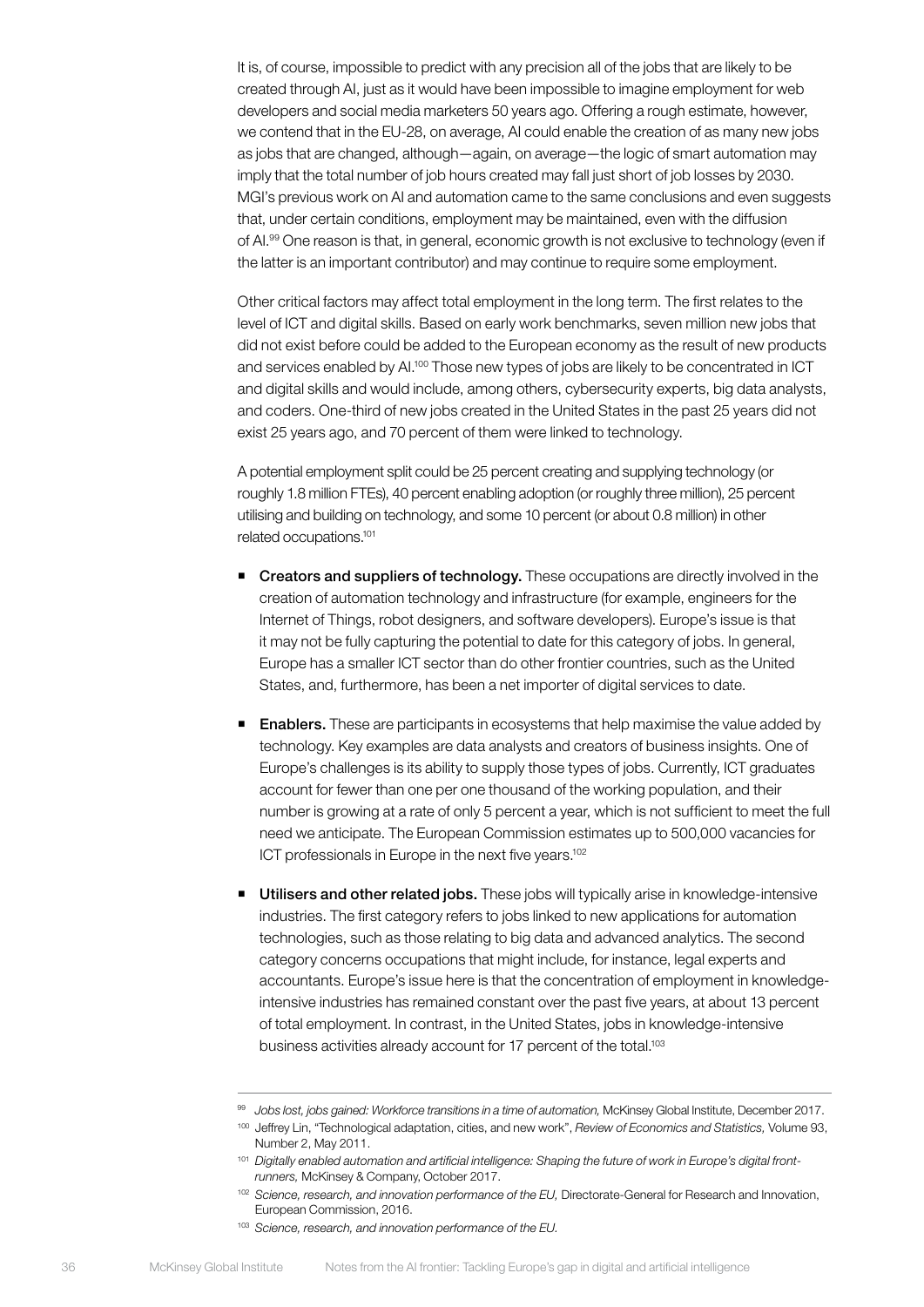The second driver of employment is innovation. Europe's issue here is that performance is mixed. Looking at business dynamism, Europe's share of high-growth enterprises—at 4 percent of total companies—is rather higher than that of the United States. Europe also has relatively healthy entrepreneurism in its population, with 12 percent of its working-age population already latent entrepreneurs who, according to Global Entrepreneurship Monitor, intend to start a business in the next three years.<sup>104</sup> Entrepreneurial dynamism is concentrated only in very small enterprises, however, and it is unclear how long it will take for this dynamism to translate into a significant macroeconomic impact on employment in Europe. Innovation in large enterprises in Europe lags behind that of its US counterparts. In fact, the R&D intensity of US firms is higher and increasing, whereas that of European firms is stagnating.<sup>105</sup>

In total, the effect of AI on employment is highly sensitive to how Europe's product and labour markets interact with technology diffusion. An increase in innovative ability may lead to half proportional increase in employment by 2030. Obviously, the opposite is also true. If Europe loses out on innovation in the AI race, it risks more job changes than possible jobs gained. In addition, the employment figures assume the same working time per job as today; however, in past decades, average weekly hours worked have systematically declined, according to the EU Labour Force survey.<sup>106</sup> The same change would be sufficient to stabilise the overall number of jobs. Finally, the transition to new jobs must develop quickly; if it doesn't, frictions may build and create major mismatches, as we have noted.

The message is therefore clear—more AI innovation, fluidity in job reallocation, and internalisation of AI gains within Europe is likely to determine the fate of job development in the region. Powerful development of AI may be the best hedge and may even be the catalyst for new jobs in Europe in the future.

# AI MAY BRING MORE OPPORTUNITIES IF EUROPE CONVERGES WITH THE WORLD'S AI LEADERS

At the current relative performance of enablers, versus other continents, Europe would still lag behind world AI leaders such as the United States in terms of the potential on offer. In fact, we estimate that the United States is 31 percent ahead of Europe in the AI-enablers frontier.

Europe trails the United States for at least two reasons. The first is that the EU-28 lags behind the United States on digital technologies, with a deficit in digital-enabled and ICT services in the range of \$50 billion.<sup>107</sup> The United States has been able to generate 1.5 to 2 times more patents per capita than has Europe in digital, quantum computing, and big data. Moreover, the ratio of AI-related patents granted in the United States vs. Europe has grown from less than 2.0 in 2005 to more than 2.5 in 2015, evidence that the gap is widening—and, in fact, doubling in the case of Europe versus the United States (Exhibit 19).108 Europe's gap with the United States is visible not only in trade but also in foreign direct investment (FDI), in which the difference between US affiliates in Europe and vice versa is double that linked with trade. The gap may also widen with the diffusion of AI and therefore compensate for the trade gap; however, AI could also lead to a wider gap in incomes between Europe and the United States, as a portion of economic profits from FDI may well flow back to the home country, with a negative effect on the destination country because those profits are not reinvested in the local economy.

<sup>104</sup> *Global report 2016/17,* Global Entrepreneurship Monitor, 2017.

<sup>105</sup> *Science, research, and innovation performance of the EU.*

<sup>106</sup> *Comparative analysis of working time in the European Union,* European Foundation, November 15, 2009. 107 The U.S. Department of Commerce estimates a \$75 billion trade surplus for the United States versus Europe, about one-third of which is pure ICT and digital and the other two-thirds potentially digitised services. Roughly 50 percent is fully digitised, leaving about \$50 billion in digitally enabled commerce. See Jessica Nicholson, *ICTenabled services trade in the European Union,* U.S. Department of Commerce, ESA Issues Brief Number 3, 2016.

<sup>&</sup>lt;sup>108</sup> These ratios are based on data on patents filed in the top five offices worldwide, collected by OECD Science Technology and Industry scorecards and United Nations demographic data.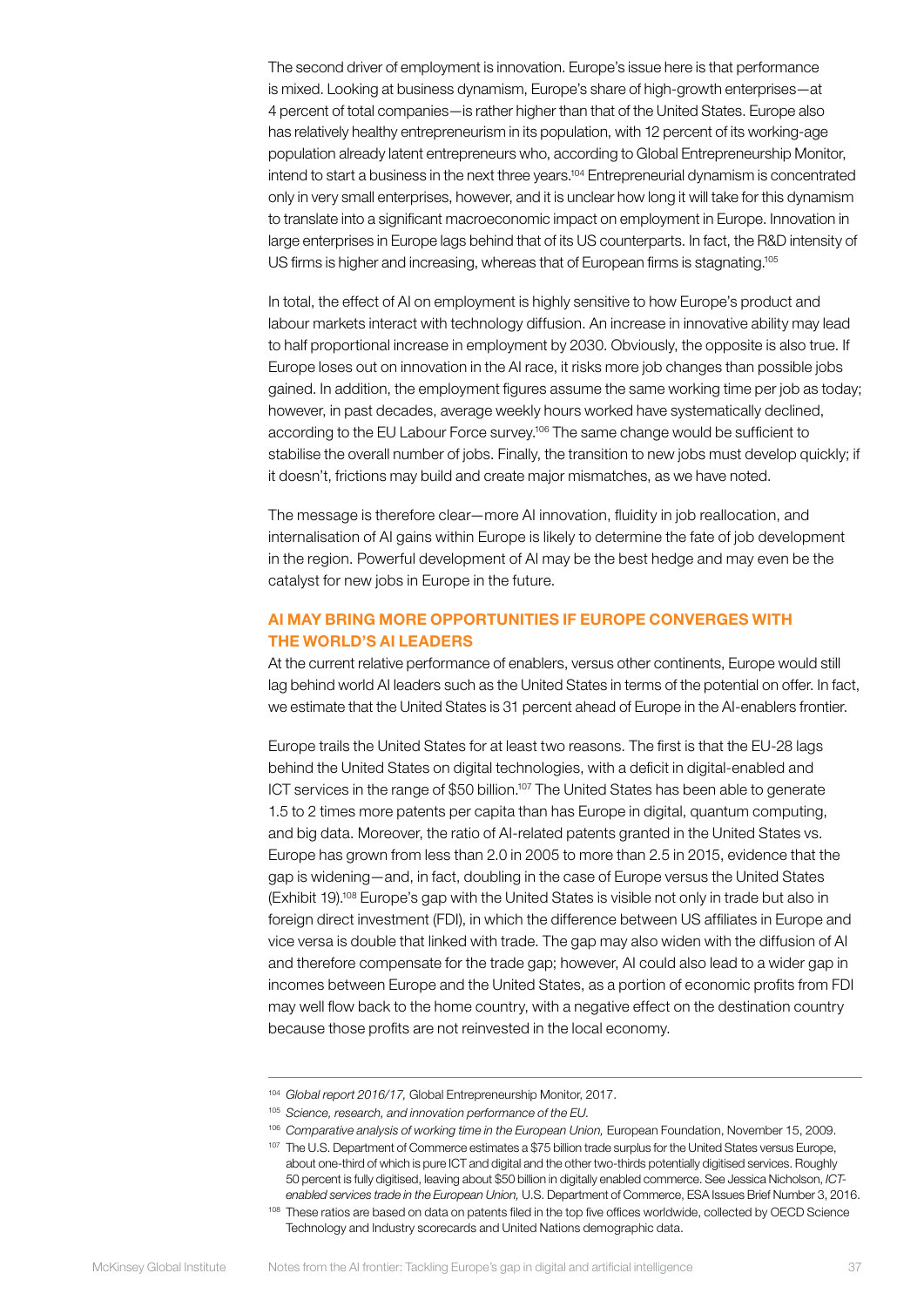#### **Europe has a deficit with the United States on advanced technology patents.**

% of per capita patents, 2018 estimated

![](_page_39_Figure_3.jpeg)

SOURCE: Directorate-General for Research and Innovation, European Commission; European patent offices; SRI; McKinsey Global Institute analysis

The second reason Europe may end up lagging further behind the United States is a diffusion effect. As we have already discussed, Europe is already 20 percent slower than the United States in terms of corporate adoption of AI. The gap is not likely to close automatically because diffusion dynamics are network based, and the dynamics tend to create agglomeration effects in skills, capital, and education, as we observed in Silicon Valley in the United States.109 Further, as is well known, Europe's gap with the United States on innovation capital has widened over the past decade, reflecting, in particular, an increase in R&D intensity in US firms but flat intensity in their European counterparts.

Overall, therefore, Europe's current relative position is in danger of deteriorating. A plausible deterioration of 10 percent on two key enablers—innovative ability and skills—could lead to a loss of 16 percent of the potential, or roughly €400 billion. Likewise, and everything else being equal, we find that Europe attaining the current frontier with the United States could potentially create an additional boost to GDP of €900 billion by 2030 and could close Europe's employment gap. The latter effect arises because of improved innovation in general and because of higher capture of profit pools linked to AI ecosystems.

<sup>109</sup> This skill agglomeration has been demonstrated in academic studies on big data analytics. See, for instance, Prasanna Tambe, *Big data investment, skills, and firm value,* MIT IDE Research Brief, Volume 2016.09, 2014. As we discuss later in this paper, we estimated a production function of AI startups at the country level and found that AI funding and AI skills are typically combined to produce a disproportionate number of startups.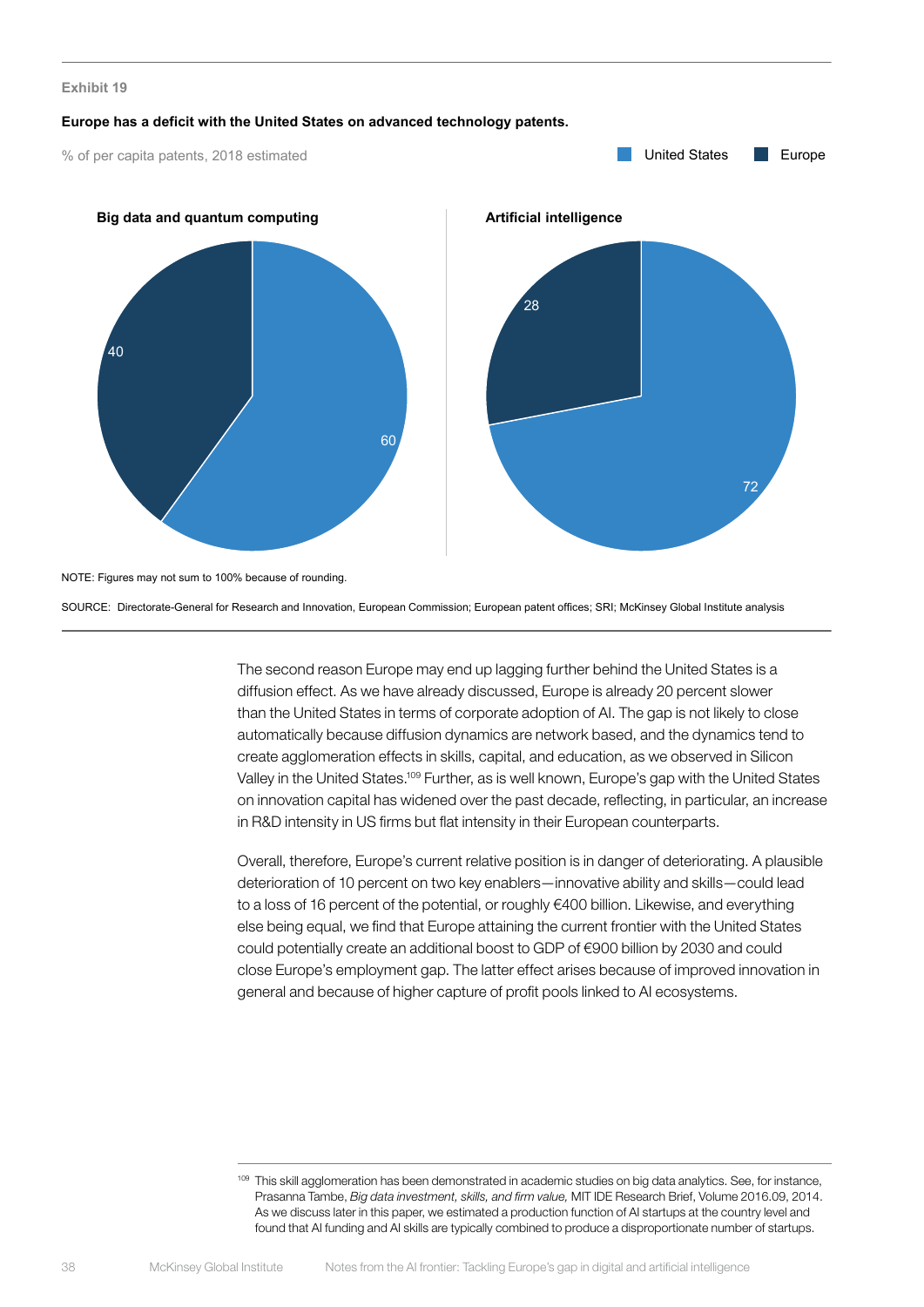# <span id="page-40-0"></span>4. AI PERFORMANCE IS LIKELY TO VARY AMONG EU MEMBER STATES

As we have noted, the total effect of AI on GDP and employment growth depends on whether a set of core enablers are in place—and are nurtured. Those enablers are present to differing degrees in EU member states, and therefore we might expect very different performance on AI if those differences persist.

We collected a set of indicators by country to gauge how they stand on the key enablers. For readability, we aggregated those indicators into an AI Readiness Index. Index scores are not pure averages but are based on weighting each enabler according to its relative importance for boosting the economic growth of each country. For instance, the presence of a vibrant AI ecosystem, an ability to innovate, and sufficient human skills to power the necessary shift in skills needed in the AI era have double the effect on AI-led growth than, say, connectedness, the reinvestment rate, or digital readiness (the latter becoming obsolete over time).

We computed and normalised the index not only for European countries but also for more than 45 countries for which we were able to collect comparative data (Exhibit 20).

The following are some of the findings:

- 1. The most advanced Northern European countries and the Anglo-Saxon countries lead in Europe, ahead of China but behind the United States.
- 2. The United States leads the index, driven by a strong AI ecosystem, positive ICT connectedness, and strong innovation capabilities. China is notably able to reinvest lots of AI-related gains into its economy, and is already deploying AI ecosystems. In general, automation potential is lower in China than in Europe because of lower incentive to arbitrage salaries.
- 3. A clear gap in AI readiness exists, with Southern and Eastern Europe lagging. The main driver of differences between the most AI-ready and the least reflects slower AI adoption in less ready countries that limits the potential benefits of the competitive race to AI, lower skills with which to reap the benefits from AI, and a lower share of innovative firms leveraging AI.
- 4. European countries have very different strengths and weaknesses on the enablers. For instance, Ireland tops the index on ICT connectedness, Finland on human capital, and the United Kingdom on innovation. The dispersion of strengths indicates that countries can borrow best practice from each other to create a more favourable and more enabling environment for AI.

In general, we should also expect that the AI index, which measures how close countries are to being able to fully exploit AI, should be a strong predictor of the ability to generate employment and output growth through AI. Indeed, we find that pushing AI can potentially and simultaneously create more growth and more jobs in more AI-ready countries (Exhibit 21).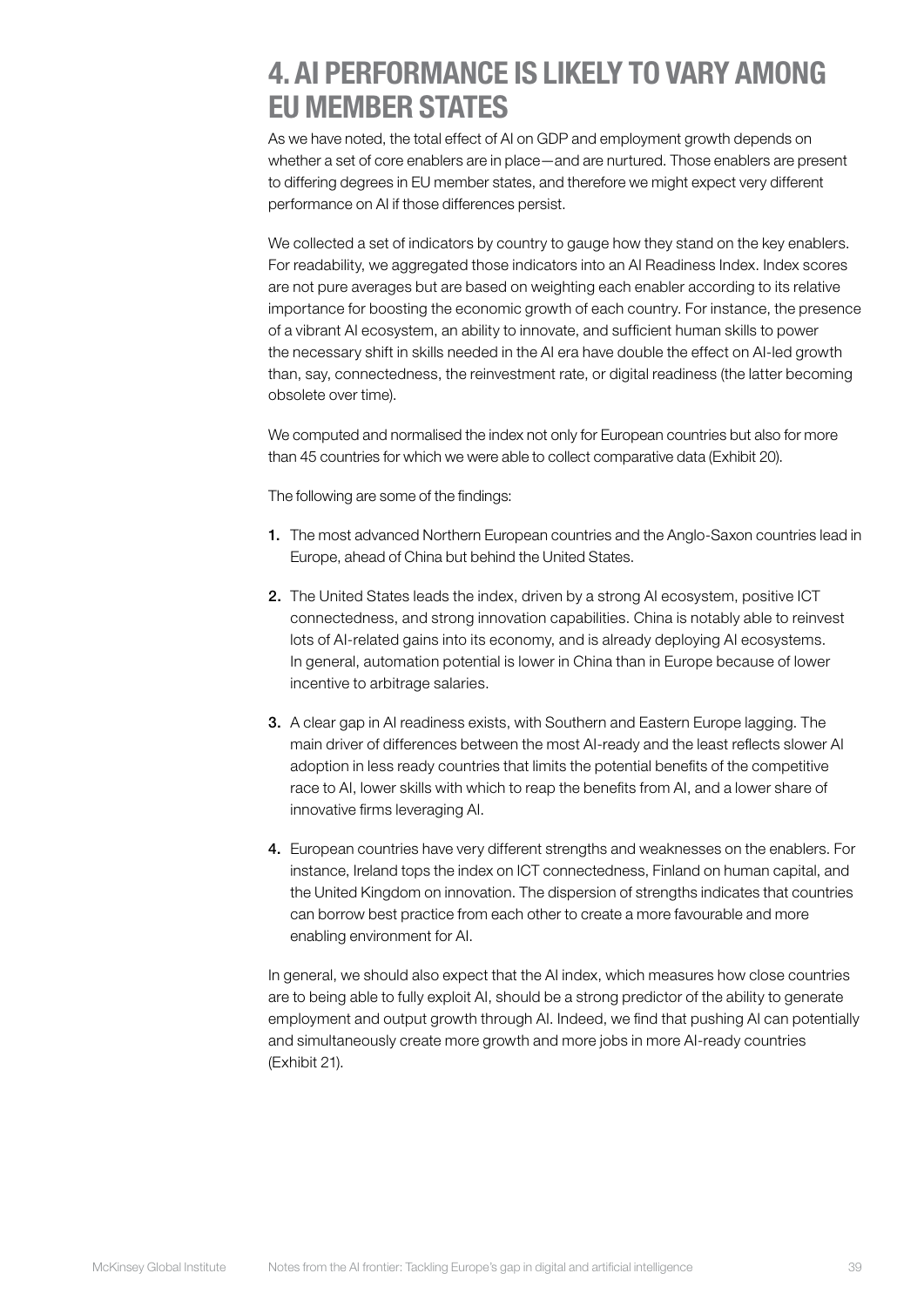**There is a large spread of AI readiness in Europe, but even the most ready countries are behind the US AI frontier.**

| There is a large spread of Arreadiness in Europe, but even the most ready countries are behind the OO Arrivingh<br>$\frac{0}{0}$ |             | Top 25% rank in<br>Al Readiness Index | <b>College</b>  | Above average<br>(next 25%) | Bottom 25% |                        |                 |                    |
|----------------------------------------------------------------------------------------------------------------------------------|-------------|---------------------------------------|-----------------|-----------------------------|------------|------------------------|-----------------|--------------------|
| <b>Countries</b>                                                                                                                 |             | <b>Components</b>                     |                 |                             |            |                        |                 | <b>ICT</b>         |
| ranked by Al<br>readiness                                                                                                        | AI<br>index | AI<br>startup                         | Auto-<br>mation | <b>Digital</b><br>readiness | Innovation | Investment<br>capacity | Human<br>skills | connect-<br>edness |
| <b>United States</b>                                                                                                             |             |                                       |                 |                             |            |                        |                 |                    |
| United Kingdom                                                                                                                   |             |                                       |                 |                             |            |                        |                 |                    |
| Sweden                                                                                                                           |             |                                       |                 |                             |            |                        |                 |                    |
| Finland                                                                                                                          |             |                                       |                 |                             |            |                        |                 |                    |
| Ireland                                                                                                                          |             |                                       |                 |                             |            |                        |                 |                    |
| Estonia                                                                                                                          |             |                                       |                 |                             |            |                        |                 |                    |
| China                                                                                                                            |             |                                       |                 |                             |            |                        |                 |                    |
| Netherlands                                                                                                                      |             |                                       |                 |                             |            |                        |                 |                    |
| Denmark                                                                                                                          |             |                                       |                 |                             |            |                        |                 |                    |
| Germany                                                                                                                          |             |                                       |                 |                             |            |                        |                 |                    |
| Austria                                                                                                                          |             |                                       |                 |                             |            |                        |                 |                    |
| France                                                                                                                           |             |                                       |                 |                             |            |                        |                 |                    |
| Belgium                                                                                                                          |             |                                       |                 |                             |            |                        |                 |                    |
| Spain                                                                                                                            |             |                                       |                 |                             |            |                        |                 |                    |
| Lithuania                                                                                                                        |             |                                       |                 |                             |            |                        |                 |                    |
| Czech Republic                                                                                                                   |             |                                       |                 |                             |            |                        |                 |                    |
| Portugal                                                                                                                         |             |                                       |                 |                             |            |                        |                 |                    |
| Italy                                                                                                                            |             |                                       |                 |                             |            |                        |                 |                    |
| Latvia                                                                                                                           |             |                                       |                 |                             |            |                        |                 |                    |
| <b>Bulgaria</b>                                                                                                                  |             |                                       |                 |                             |            |                        |                 |                    |
| Hungary                                                                                                                          |             |                                       |                 |                             |            |                        |                 |                    |
| Croatia                                                                                                                          |             |                                       |                 |                             |            |                        |                 |                    |
| Poland                                                                                                                           |             |                                       |                 |                             |            |                        |                 |                    |
| Greece                                                                                                                           |             |                                       |                 |                             |            |                        |                 |                    |
| Romania                                                                                                                          |             |                                       |                 |                             |            |                        |                 |                    |
| Correlation with                                                                                                                 |             |                                       |                 |                             |            |                        |                 |                    |

NOTE: The AI Readiness Index measures where countries stand across a range of AI enablers, including the number of AI startups per capita, automation potential of job activities, digital maturity, the availability of scientists and engineers, ICT business model creation, R&D expenditure, and ICT connectedness.

Al index (%) 81 91 71 61 90 31 77 61

SOURCE: Eurostat; INSEAD; Directorate-General for Research and Innovation, European Commission; Programme for International Student Assessment (PISA); UNESCO; McKinsey Global Institute AI Diffusion Model; McKinsey Global Institute analysis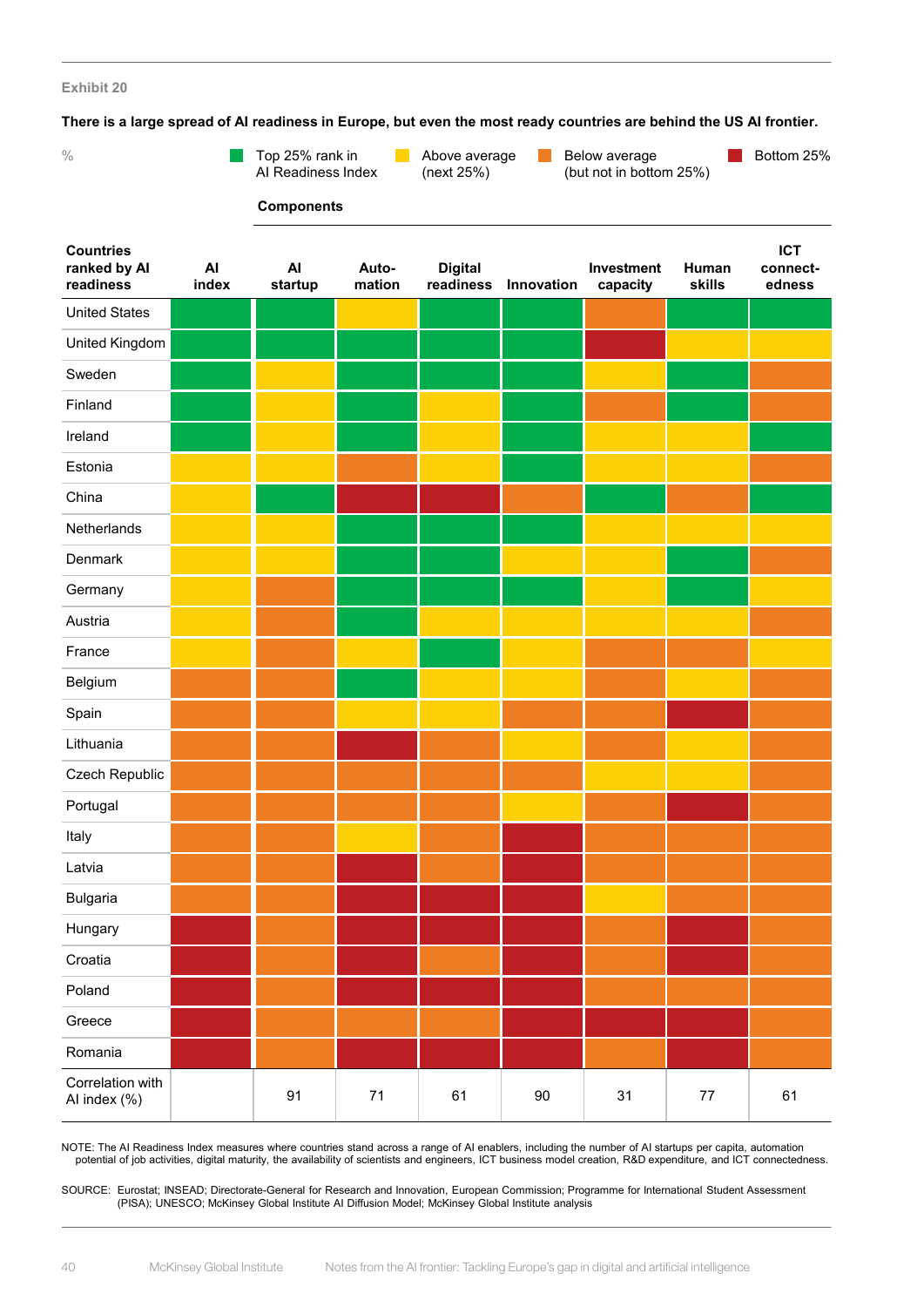#### **Better AI readiness leads to higher AI-led activity and employment growth.**

| Top 25% rank in    | Above average | Below average               | Bottom 25% |
|--------------------|---------------|-----------------------------|------------|
| Al Readiness Index | (next 25%)    | (but not in bottom $25\%$ ) |            |

### **Employment growth, 2030 vs 2017**

![](_page_42_Figure_4.jpeg)

#### **Annual AI-led growth**

![](_page_42_Figure_6.jpeg)

SOURCE: McKinsey Global Institute analysis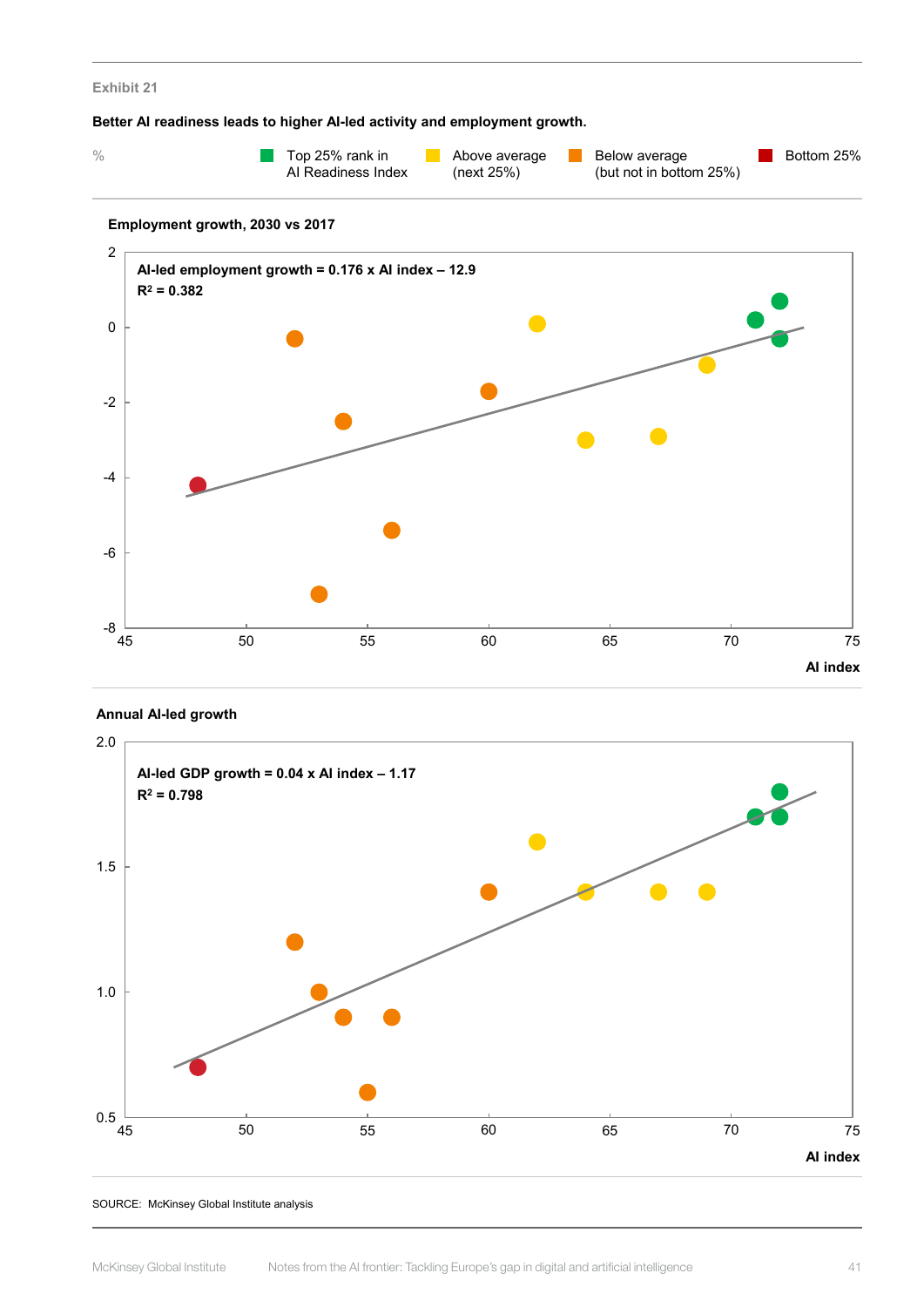# <span id="page-43-0"></span>5. EUROPE SHOULD CONSIDER PRIORITISING ACTION IN FIVE AREAS TO ACCELERATE ITS PATH TO AI

At the very least, Europe needs to develop its journey toward AI based on the enablers it already has and, therefore, its current readiness for AI. That may not be sufficient for a large number of European countries that may be at risk of exclusive growth, however. A more ambitious aim would be for Europe to try to close the gap with leaders such as the United States and China. Remember that these two world AI leaders may be forging ahead aggressively, and Europe runs a distinct risk of falling further behind in the race to AI and facing more competition for capturing growth and employment.<sup>110</sup> In the AI era, there is a risk that global competition will intensify and start to arbitrage jobs in services. As a case in point, today a higher proportion of Chinese and Indian software workers are filling job task requests on Amazon Mechanical Turk from US companies than the share of Chinese and Indian software workers who reside in the United States.111

If Europe fails to accelerate its adoption and diffusion of AI, it is likely to achieve only minimal productivity growth gains through the use of AI but may also fail to catch up with the United States and China.

We therefore foresee five priorities on which Europe should focus to strengthen enablers and become more AI-ready and to attempt to catch up with the world's AI leaders. We focus only on economic priorities and directly on digital AI-based technologies. Of course, Europe has other priorities that it needs to tackle, including, for instance, ensuring that the right enablers are in place to support the diffusion of AI. That includes the rapid rollout of more pervasive and highload data infrastructures, such as 5G and edge computing in ICT networks or the development of a major footprint in other powerful disruptive technologies such as new advances in biology and engineering.112 Europe also needs to develop an appropriate ethical framework for the inclusive and beneficial use of AI.113 A framework for data use and ownership is also needed. On the latter, Europe has already hinted at giving citizens back power over their own data through the EU's General Data Protection Regulation (GDPR). Other projects, such as DECODE—in which citizens use digital wallets and general ledger technologies to provide improved usergenerated rules covering who, how, and when data can be used—are powerful experiments from which to learn before they are potentially rolled out on a larger scale.<sup>114</sup>

Finally, the time has come for Europe to make a play in different areas of technology. The European Commission has already been playing a crucial role in allocating funding to boost technology development and diffusion, in creating a better playing field (through, for instance, the digital single market), and in developing new forms of regulation and protection, notably the GDPR. Now, the European Commission may want to pull some additional levers in the race to AI—for instance, initialising the AI market by ensuring that it and EU member states are major customers for these new technologies. The European Commission can also more actively support the development of a more robust network among city hubs to build scale and create new zones of regulatory sandboxes to foster experimentation.

<sup>110</sup> See, for example, "European scientists call for AI institute as US and China pull away", *Forbes,* April 24, 2018; and *Artificial intelligence: Implications for China,* McKinsey Global Institute, April 2017.

<sup>111</sup> MGI analysis based on academic research on Mechanical Turk. See Aniket Kittur et al., "The future of crowd work", *Proceedings of the 2013 Conference on Computer Supported Cooperative Work,* 2013; and Joel Ross et al., *Who are the crowdworkers?: Shifting demographics in Amazon Mechanical Turk,* Conference on Human Factors in Computing Systems—Proceedings, 2010. Also see Richard Baldwin, *The globotics upheaval: Globalization, robotics, and the future of work,* New York, NY: Oxford University Press, February 1, 2019.

<sup>112</sup> *Disruptive technologies: Advances that will transform life, business, and the global economy,* McKinsey Global Institute, May 2013.

<sup>113</sup> *Notes from the AI frontier: Applying AI for social good,* McKinsey Global Institute, December 2018.

<sup>114</sup> DECODE stands for decentralised citizen-owned data ecosystems and has been rolled out as part of smartcity projects in Amsterdam and Barcelona. For more, see Peter Sloly, *Safe, smart cities: Enormous potential but significant challenges,* Blue Line, October 27, 2018.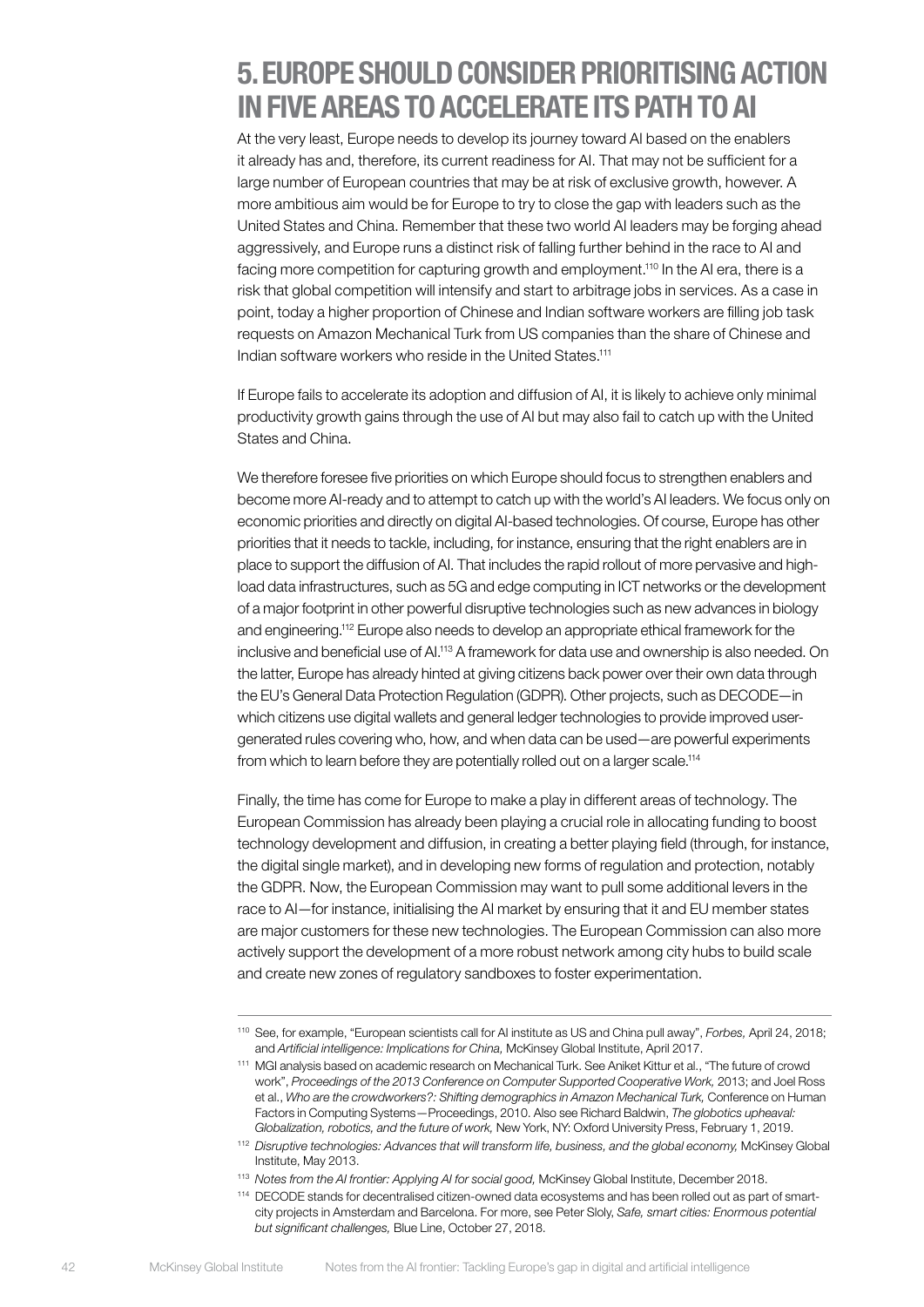The five priorities discussed here are not only about doing more, but doing more rapidly and possibly in a different way.

# Priority 1. Europe needs to continue developing a vibrant ecosystem of deep tech and AI startup firms that will use AI to create new business models

Besides ensuring that Europe has better control of its data and AI flows, there are three major economic reasons why Europe needs to develop its position more rapidly in the AI value chain to catch up with the world's AI leaders. First, if AI diffusion plays out as we simulate in our average scenario, investment in AI capital could increase at a double-digit growth rate, creating powerful revenue growth for the digital and ICT sector. That increase cannot be captured unless European countries have a strong digital- and AI-based ICT footprint.

Second, leaders in AI-based ICT have increasingly become platform based, creating major local ecosystems of smaller firms that will grow in the shadow of those platforms.<sup>115</sup> Third, these platforms are becoming global, generating large profits that could be repatriated to home headquarters and reinjected in the home economy, depending on tax incentives. Further, employment can be home biased. For instance, Google revenue from the United States was in the range of 45 percent in 2014, but the share of employees based in the United States was around 62 percent of the total workforce in the same year; Google engineers and headquarter-scale offices are concentrated in the United States.<sup>116</sup>

As discussed, within Europe are examples of successful AI development that economies can seek to emulate, particularly among Nordic countries. Finland and Sweden offer good examples. Sweden's capital, Stockholm, is one of the most prolific technology hubs in the world on a per capita basis. It has produced a remarkable number of new digital native companies and unicorns, often as a result of strong public-private partnerships. By 2013, Sweden was already home to about 250 deep tech firms—companies developing breakthrough technologies at the very frontier of data science, of which roughly 25 to 30 percent were AI-based startups. Entrepreneurship in digital tech has been vibrant in Finland's capital, Helsinki, which is home to internationally known companies such as Rovio, Supercell, and Linux. Helsinki has focused its technology portfolio on AI, biotech, and gaming and today has a per capita AI-startup density that is higher than in US benchmarks such as Boston, New York, or Seattle.<sup>117</sup>

Broadly, there are three ways to develop thriving AI-based ICT. The first is by public institutions being the first and the largest clients for new technologies. In general, EU member states have not been systematic in this regard, and the EU has not necessarily stimulated such activity. European e-governments remain scattered and incomplete, with the possible exception of the Baltic countries. China is a contrasting case in point. The government is enabling the development of AI by making it a national priority and is pulling on all levers, including R&D and skills development. Google's former chief of operations in China recently established a school to train more Chinese AI talent, which potentially could add almost 1,000 AI graduates a year.<sup>118</sup> Beyond funding, the Chinese government has become the main customer in AI ventures such as video recognition.

The second way to develop thriving AI-based ICT is by reinforcing early digital development, as the United States has done. The most digitally advanced countries often benefit from a strong digital ecosystem and a large digital sector that can create jobs locally and globally. According to our estimates in Europe, those ecosystems are largely built on agglomeration

<sup>115</sup> D. S. Evans, A. Hagiu, and R. Schmalensee, *Invisible engines: How software platforms drive innovation and transform industries,* Cambridge, MA: MIT Press, 2006.

<sup>116</sup> The source for the first figure is Statista (https://www.statista.com/statistics/266250/regional-distributionof-googles-revenue). The source for the second figure is Quora (https://www.quora.com/How-manyemployees-does-Google-have-outside-the-US).

<sup>117</sup> See *The top 50 best startup cities in the world,* Valuer+, Startup Genome, May 23, 2018 (https://valuer.ai/ blog/top-50-best-startup-cities/).

<sup>118</sup> Tom Simonite, "Ex-Google executive opens a school for AI with China's help", *Wired,* April 5, 2018.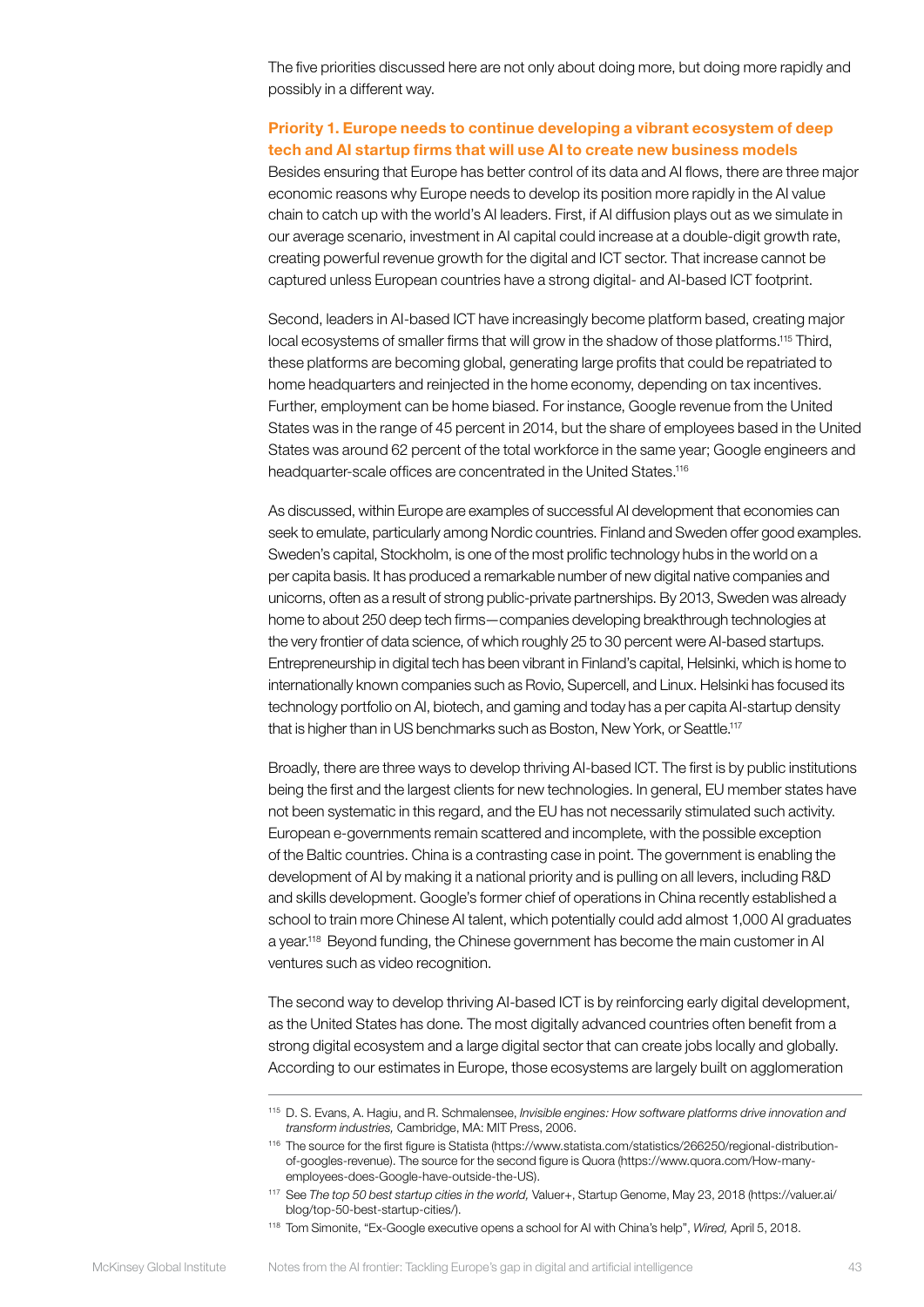and network effects (1.0 percent of additional mass leads to 1.6 percent of additional startup density), with a critical mass of end-to-end resources from universities to researchers and professional developers contributing 25 percent of total, financiers contributing 50 percent, and entrepreneurs eager to develop disruptive innovations 25 percent (Exhibit 22).119

#### **Exhibit 22**

#### **Large economies of scale prevail in building AI ecosystems, which should include the right combination of venture capital and ICT professionals.**

![](_page_45_Figure_3.jpeg)

NOTE: In (AI startup per country ) = 0.75 \* In (venture capital) + 0.5 \* In (professional developers) + 0.35 \* (per capita GDP). Figures may not sum to 100% because of rounding.

SOURCE: Atomico; CB Insights; Eurostat; McKinsey Global Institute analysis

Despite Europe's success stories, the United States still invested double the capital in digital startups as Sweden between 2015 and 2017—and Sweden's investment was already double that of Finland and the United Kingdom. The United States has benefited from establishing clear university-industry funnels and industry clusters that are able to attract

119 Resource figures are based on a Cobb-Douglas function by which weights are estimated to find the best fit of predicting startup density by European country. Three factors play a significant role: deep tech finance (with a Cobb-Douglas exponent of 0.73), professional developers (0.27), and ability to build innovative business models (0.32). The statistics for the analysis have been extracted from the AI Genome project and from the EU's Directorate-General for Research and Innovation.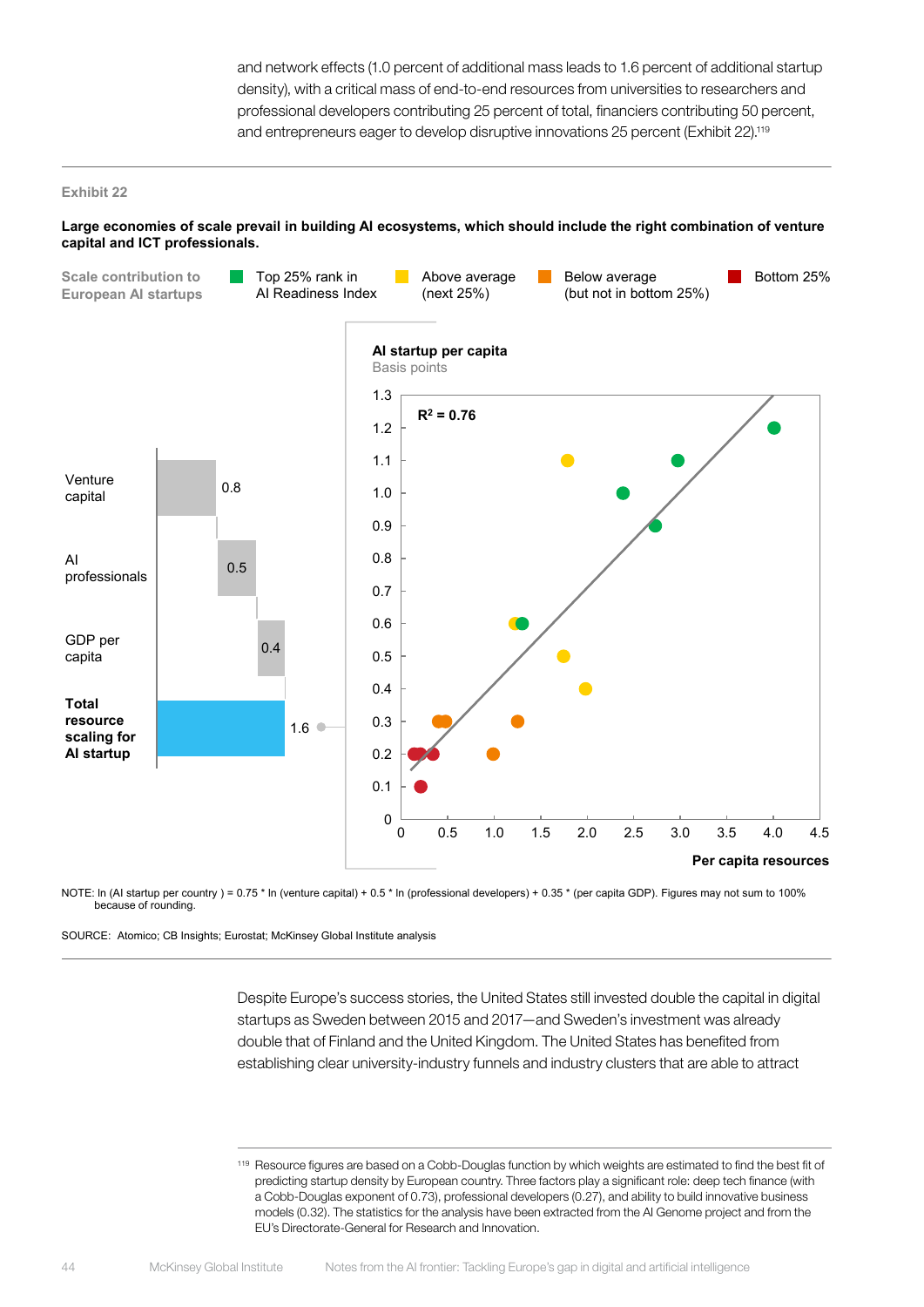a disproportionate share of global venture capital. More than 50 US unicorns were founded by entrepreneurs emerging from Stanford and close to 40 from Harvard.<sup>120</sup>

Finally, although some hubs do deliver proof of concept, Europe also needs to find a way to create more than simply local economies of scale, linking thriving local hubs so that they can benefit from more global network effects. On many aspects, Europe currently appears to suffer from excessive fragmentation. Today, most European countries have developed their own AI road maps, but they suffer from two types of fragmentation: the allocation of resources does not happen Europe-wide and is therefore suboptimal, and project priorities do not fully overlap.121 Clusters of AI excellence and innovation are dotted across the continent, and their number is growing; however, digital innovation hubs could benefit from forming a more dense network with each other. Today, European hubs are fragmented; the whole could be more powerful than the sum of its parts. A distributed and cooperating cluster of AI hubs across Europe (not a centralised hub) would be preferable, potentially relying on an EU-wide framework on legal expertise, data, funding, and incentives.<sup>122</sup>

# Priority 2. Europe's incumbent firms need to accelerate their digital transformations and embrace innovating with AI

On top of building a new AI startup base and participating more in building the new ICT value chain, Europe's incumbent firms need to rapidly adopt and absorb AI to develop new and innovative business models. In the multiple surveys on AI we leverage for such work (see the technical appendix), we find that the share of European and US incumbent companies that want to couple digitisation with disruptive models is roughly the same (at about three of ten companies). The share of companies that have actually radically redesigned business models using AI, however, seems to be smaller in Europe than in the United States, at 4.6 percent and 8.2 percent, respectively. In Sweden, one of the most digitally advanced economies, 7.2 percent of companies say that they have fully morphed their business models.

Examples of firms that are doing so include automotive R&D leaders, such as BMW, which continue to account for a large portion of global R&D in the sector. BMW was already moving into virtual assistant technology in 2013; its "i Genius" enabled the company to engage with potential customers of its electric car.<sup>123</sup> BMW was quick to recognise that the game changer will be how automakers revolutionise self-driving cars, possibly integrating new service models such as "car-as-service." Although BMW quickly rolled out major new initiatives linked to AI, competition is rising from new players, such as Tesla Motors, which is playing at the intersection of electric cars and autonomous driving.124

Broadly, however, developing a culture amenable to digital-based breakthrough innovation is, in practice, difficult, especially for incumbents. Doing so tends to imply a cannibalisation of profit streams and major organisational changes. As we have discussed, though, the next wave of AI adoption could soon dampen revenue and profit growth for nonadopters. Bold, tightly integrated AI-based strategies are likely to be the biggest differentiators, whether by creating new digital businesses or by reinventing core businesses.<sup>125</sup> Incumbents need

<sup>120</sup> Christoph Kotsch, *Which factors determine the success or failure of startup companies? A startup ecosystem analysis of Hungary, Germany, and the US,* master's thesis, Andrássy Universität Budapest, diplom,de, July 25, 2017.

<sup>&</sup>lt;sup>121</sup> The EU and its member states are aware of the issue. In April 2018, 24 countries signed a declaration of cooperation and mandated the EU to create a coordinated plan.

<sup>&</sup>lt;sup>122</sup> Another issue is that the economics of agglomeration are present in Europe, with a large share of capital and imported talent going to larger hubs such as London. Brexit (the United Kingdom leaving the EU) may deepen the AI challenge for Europe.

<sup>&</sup>lt;sup>123</sup> Getting smarter by the day: How AI is elevating the performance of global companies, TSC Global Trend Study, Part 1, Tata Consultancy Services, 2017.

<sup>124</sup> Bernard Marr, "How BMW uses artificial intelligence and big data to design and build cars of tomorrow, *Forbes,* August 1, 2017.

<sup>125</sup> Jacques Bughin, Laura LaBerge, and Anette Mellbye, "The case for digital reinvention", *McKinsey Quarterly,*  February 2017.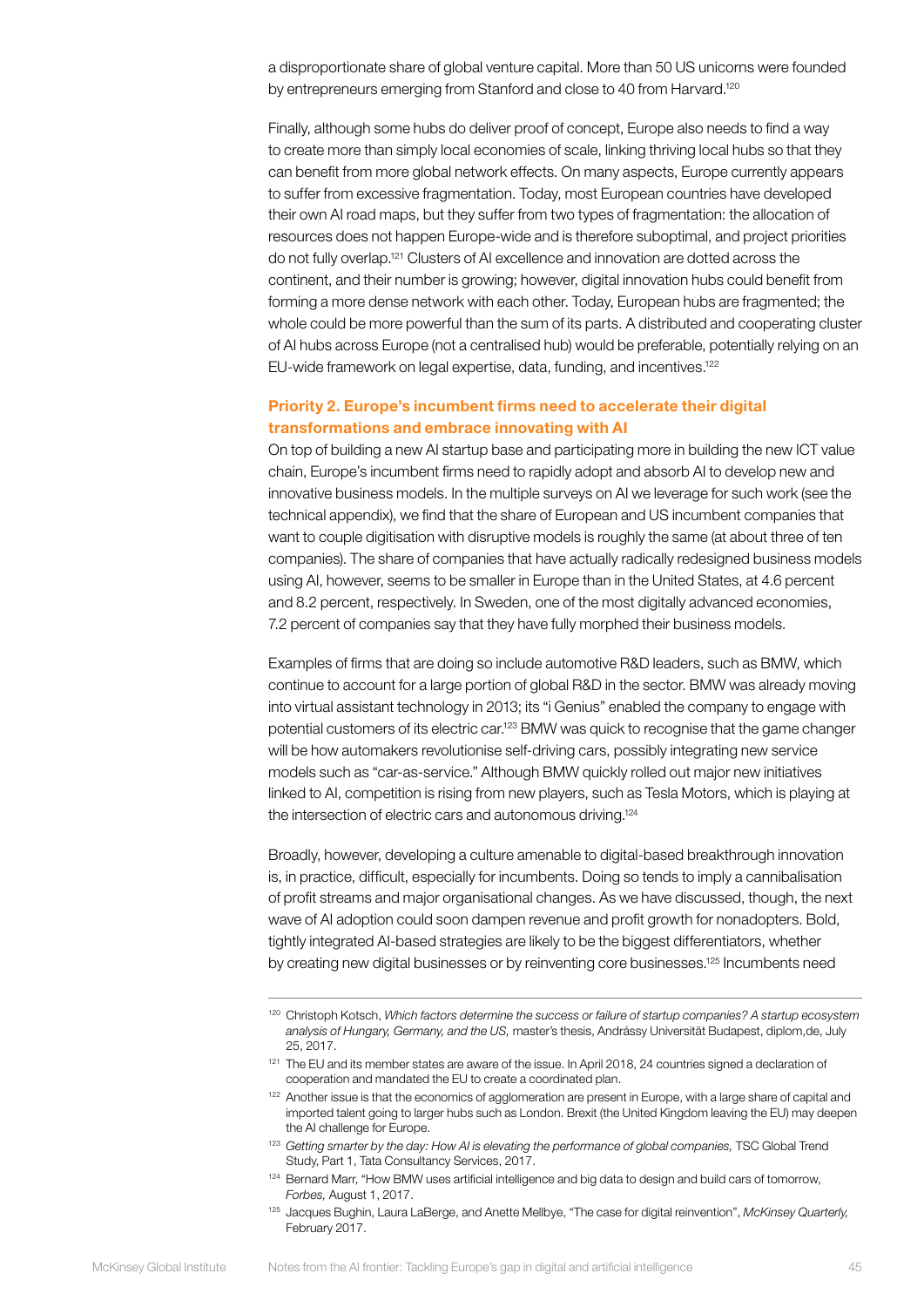to show foresight and display a willingness to respond boldly before their hand is forced. Established companies that recognise both the opportunities and the threats of automation to competitiveness will engage and embrace the potential that these technologies represent, prioritising a set of active experiments to start climbing the learning curves earlier rather than later. Eventually, they need to recognise when to reallocate resources to these new ventures and away from legacy operations. Furthermore, when incumbents lack the in-house capability to build new businesses, they must look to acquire them instead.126

In general, incumbents fail to recognise that digitisation enables them to develop much larger ecosystems than those defined in the past by their own industries. Digital technologies also enable broader servitisation or transformation. For instance, car manufacturers can now think about the driverless car as a new home for work and entertainment services, banks can host a retail marketplace, and healthcare companies can be more active in monitoring and connecting with patients.

European companies should start to develop such new opportunities, and European public-sector organisations can help to support experimentation. In Sweden, for instance, municipality-owned renovation agency Renova has teamed up with Volvo Trucks to test autonomous garbage trucks with the intention of increasing safety and optimising fuel consumption. e-Estonia carries a range of public services online, including access to healthcare data through KSI, an Estonian-developed blockchain technology.127 Across Europe, we are beginning to witness the emergence of new types of industry alliance. One example is an alliance between the automotive and telecoms industries. Such collaborations across European borders can only be tested if cross-border activities are as smooth as possible, with, for instance, coordination of infrastructure, interoperability of systems, and the same regulation across Europe.<sup>128</sup>

### Priority 3. Progress on the digital single market is continuing but still incomplete

Cross-border data flows are already contributing significantly to economic growth, and Europe has the potential to be the largest digital and AI market in size and value if it can remove the barriers that impede cross-border cooperation networks and achieve the free flow of cross-border data across the continent.

The European Commission launched its digital single market initiative in 2015, aiming to remove some online barriers and to form a more seamless digital marketplace, and announced a major investment in AI through its Horizon 2020 programme to connect AI research centres across Europe and develop an "AI-on-demand platform" that will provide access to relevant AI resources in the EU for all users. Regarding digital technology, the Commission has simplified value-added tax and improved laws regarding geo-blocking, roaming, and spectrum coordination. New regulations protect the EU-wide free flow of nonpersonal data via GDPR directives, and discussions about adopting a European cybersecurity framework are now in their latter stages.

Our recent research suggests that companies are happy with the official drive to develop a digital single market; however, to boost the digital single market, they still believe that a large part of the success will be improved execution.129 We still see a perception among European deep tech entrepreneurs that regulation is a barrier to scaling up their businesses. One of the biggest advantages afforded by digitisation is scale, but Europe's digital and AI landscape

<sup>126</sup> Chris Bradley and Clayton O'Toole, "An incumbent's guide to digital disruption", *McKinsey Quarterly,* May 2016.

<sup>127</sup> "Estonia allows self-driving cars on the roads", *Estonian World,* March 2, 2017; and Chris Velazco, "Estonia is first in the EU to let cute delivery bots on sidewalks", *Engadget,* June 15, 2017.

<sup>128</sup> *European Automotive Telecom Alliance presents automated driving roadmap,* ERTICO—ITS Europe, February 27, 2017.

<sup>129</sup> *European business: Overcoming uncertainty, strengthening recovery,* McKinsey Global Institute, May 2017.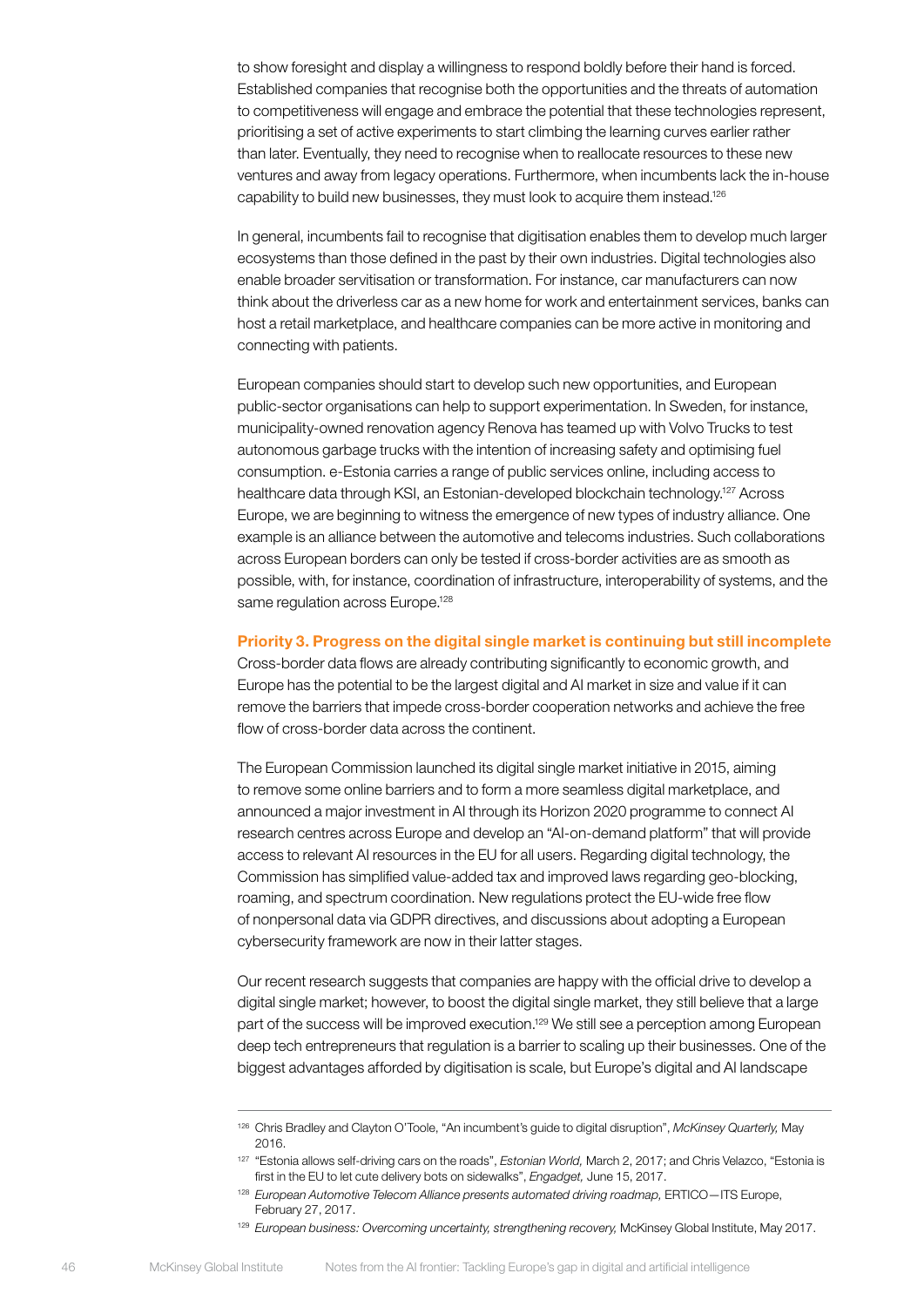remains fragmented in terms of telecoms networks, regulations, standards, and the logistics of e-commerce.130 Enabling and encouraging telecoms providers to build more seamless cross-border, high-speed digital networks, together with the harmonisation of varied regulations, could remove some of the barriers to creating a regional ecosystem with bigger scale, at the same time ensuring that European privacy values are protected and that ethical and security concerns surrounding the development of AI are carefully addressed. Building a thoughtful framework for addressing data security, privacy, and potential issues of bias will be essential for a healthy AI ecosystem to thrive.<sup>131</sup>

The public sector has always supported the private sector by providing foundational infrastructure—and that continues to be the case as economies digitise. The necessary underpinnings include super-fast 5G networks, supercomputers, and quantum computing; however, Europe lags behind global leaders on these necessary foundations. China, the United States, and South Korea are acting faster to roll out the 5G networks that are needed to pave the way for autonomous vehicles.<sup>132</sup> Europe may also help support the pooling of resources—possibly with a pan-European dedicated infrastructure similar to DARPA in the United States—that would enable AI and machine learning to benefit from advances in quantum computing power and thereby enable the handling of much higher complexity and exponential growth in quantity of data. To get a sense of the magnitude of the advances happening elsewhere, consider that Google claims to have developed a quantum computer that can run operations 100 million times faster than any of today's systems.<sup>133</sup>

A final issue is that the digital single market focuses exclusively on tackling digital barriers, but nondigital barriers remain, too. A case in point is the prevalence of large home bias (trade between individual US states accounts for nearly 40 percent of GDP, whereas in the EU-28 the figure is half that). Europe has, to date, failed to tackle barriers to offline businesses going online, and, as a consequence, Europe's online cross-border share is lower than its offline share. Only 15 percent of EU consumers purchase online from other EU countries, and only 7 percent of Europe's small and medium-size businesses sell cross-border. Only 4 percent of the online services used in Europe are EU based and cross-border in scope; the vast majority are either US based or geared to their national market.<sup>134</sup>

Those barriers to offline-to-online are linked not only to specific policies but also to demand-side issues such as language and cultural differences. Evidence indicates that consumers lack both knowledge about their rights to cross-border transactions and trust in such transactions. Worries about data misuse seem to be an obstacle to a seamless European digital market. Long delivery times also seem to be an issue with many online European consumers.135

<sup>130</sup> The need to take further steps is confirmed by the conclusions of the Tallinn Digital Summit held in September 2017, which stated that "completing the digital single market by 2018 is an important first step in realising these goals, but we should go further. We should review EU and national laws more broadly to make sure they are fit for the digital age. See *Preliminary conclusions of the Prime Minister of Estonia from the Tallinn Digital Summit 2017,* Tallinn Digital Summit, September 29, 2017.

<sup>&</sup>lt;sup>131</sup> These are important issues but beyond the scope of this paper.

<sup>&</sup>lt;sup>132</sup> The widespread use of autonomous cars will happen only through pervasive 5G networks that are needed to enable almost instantaneous course corrections. Local South Korean telecoms carriers, in cooperation with Samsung and Intel, are the most advanced in 5G trials of anywhere in the world. Europe has launched trials only in Stockholm. One issue is the coordination of auctions for spectrum among national regulators.

<sup>133</sup> Martin Giles and Will Knight, "Google thinks it's close to 'quantum supremacy.' Here's what that really means", *MIT Technology Review,* March 9, 2018.

<sup>134</sup> *Why we need a digital single market,* European Commission factsheet, May 6, 2015.

<sup>135</sup> Néstor Duch-Brown and Bertin Martens, *Barriers to cross-border ecommerce in the EU digital single market,*  JRC Technical Papers, European Commission, 2015.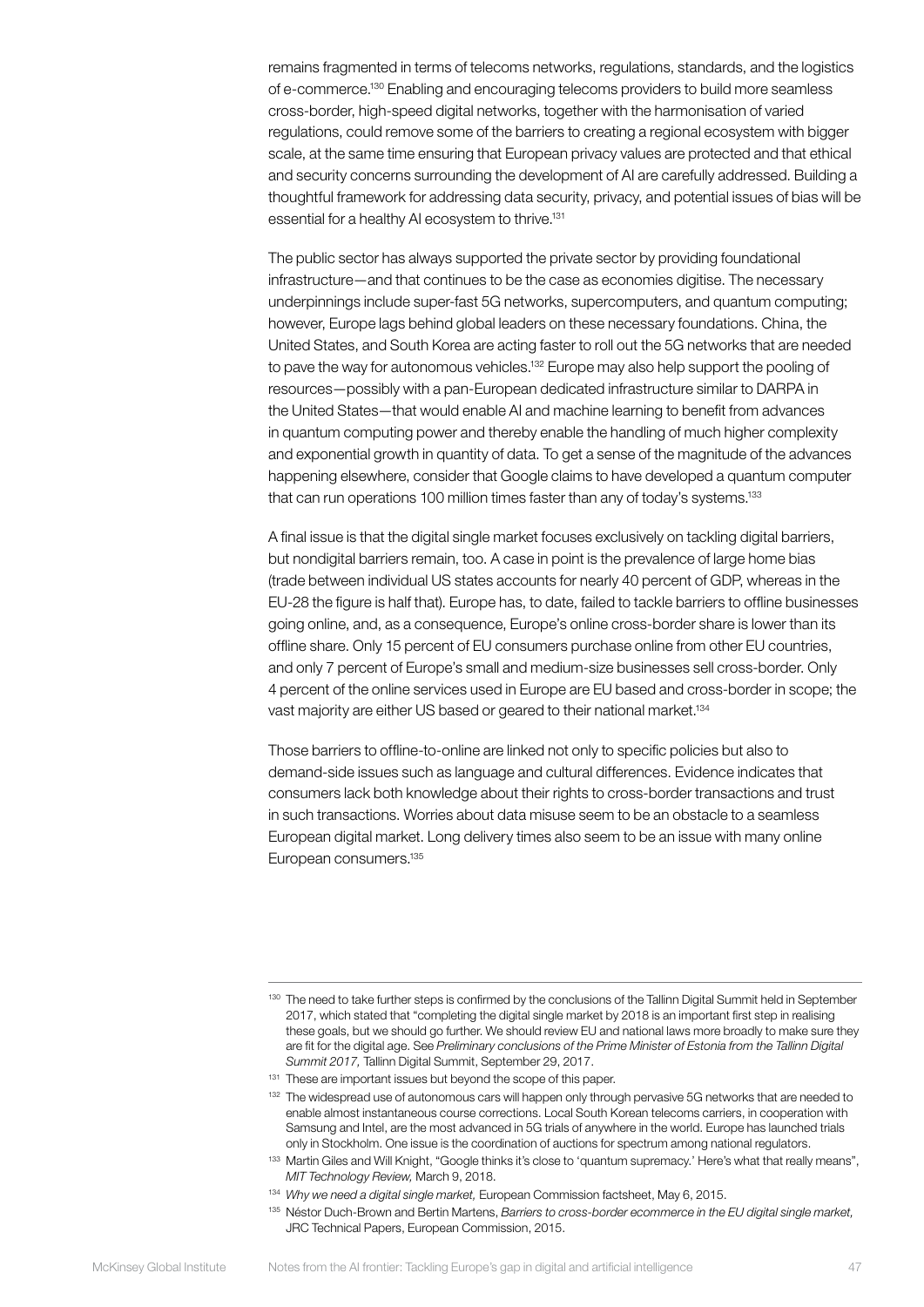### Priority 4. To capture the opportunity, companies need to build the right talent and skills

Recent MGI research on skill shifts suggested that a relatively large increase in demand for social, cognitive, and digital skills is likely to occur. Technology-centric talent is expected to see the highest increase in demand proportionately, increasing by an estimated 41 percent in Germany (or 6.5 percent of FTEs) and 66 percent in Spain (or 5.5 percent of FTEs) by 2030.<sup>136</sup>

The shift in demand presents two main challenges. First, skills that are in high demand are already in short supply—even at today's relatively low level of digitisation and AI adoption.<sup>137</sup> Second, the skill shift is likely to be two to three times larger than the shifts observed in the recent past.<sup>138</sup>

Obviously, the starting point for human skills tuned to AI and digital technologies is the right education. In higher education, Europe has some strengths. The United States outperforms Europe in numbers of top universities per capita, but Europe outperforms Asia on this metric currently, even including China. High-performing universities are not evenly distributed across Europe, however. Nordic countries have among the highest densities of highperforming universities, according to rankings from *The Times* and the Shanghai Ranking Consultancy, whereas Southern and Eastern Europe clearly lag behind.

In practice, the change needed in skills cannot wait for a full redesign of the education system and in the short term, hiring new talent for firms on the scale needed is impractical; therefore, companies will need to be proactive about training and retraining their current employees. Although Europe today devotes more resources, in percent of its GDP, to training than do the United States and China, many employees of European firms—particularly small and medium-size enterprises—have limited access to training. Concerning new skills such as digital ICT, 30 percent of large enterprises still do not provide training, and that percentage rises to 80 percent in the case of small enterprises, defined as having between 10 and 49 employees.<sup>139</sup>

Some companies are turning to online training solutions, whereas others are providing their employees with subsidies to go back to school. In terms of high-end tech talent, some large companies are acquiring smaller tech and AI firms to gain an immediate infusion of expertise. AI itself provides valuable tools to aid in recruiting—including, for instance, neuroscience-based games that help to identify promising candidates who may have the right traits and innate talent, although they lack credentials.

In an age of rapid and continuous technological change, adaptability, learning how to learn, and entrepreneurship will be invaluable for the workforce, too. Because technical knowledge tends to become obsolete quickly, Europe needs to build opportunities for lifelong learning, particularly to help people who are already in the workforce reinvent themselves and gain new skills. Governments may help here. Skills Norway, the Norwegian agency for lifelong learning, offers individually adapted training in literacy, numeracy, ICT, and oral communication for adults. In Luxembourg, INFPC (the national institute for promoting vocational training) helps employers and employees structure skill paths, provides an overview of private programmes that offer skill upgrades, and partly funds that training through tax schemes. European policy makers might also look to Singapore, where the SkillsFuture programme grants about two million citizens around \$345 each toward training courses provided by 500 approved institutions. The programme has additional subsidies for people over the age of 40 and offers individual career and skill ladders targeting citizens in low-wage occupations, developed in collaboration with unions and employers.140 Policy

<sup>136</sup> *Skill shift: Automation and the future of the workforce,* McKinsey Global Institute, May 2018.

<sup>137</sup> Gregory Lewis, *The most in-demand hard and soft skills of 2017,* LinkedIn, January 22, 2018.

<sup>138</sup> *Skill shift: Automation and the future of the workforce.*

<sup>139</sup> Sources for these data are Eurostat and OECD.

<sup>&</sup>lt;sup>140</sup> Digitally enabled automation and artificial intelligence: Shaping the future of work in Europe's digital front*runners,* McKinsey & Company, October 2017.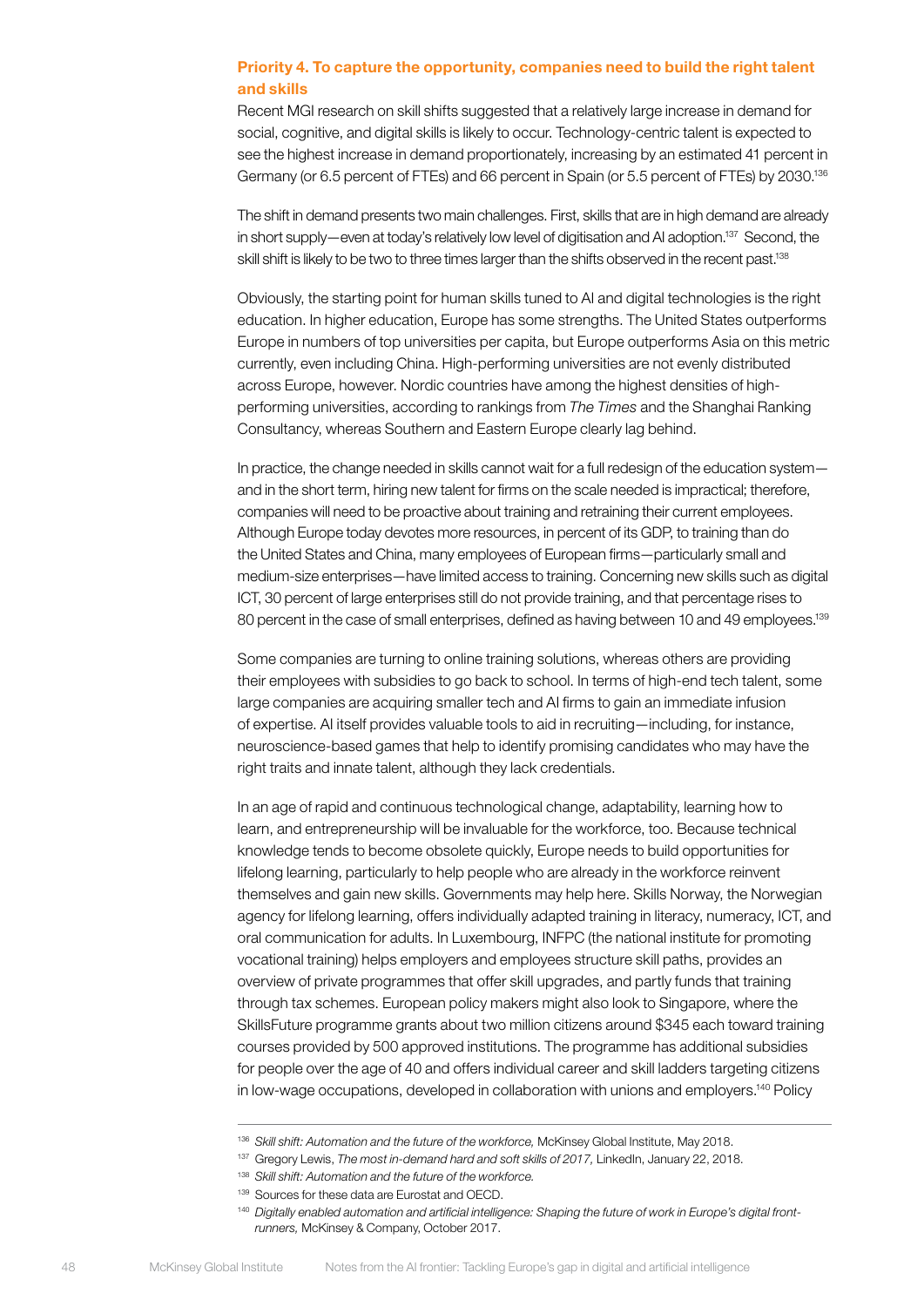makers could also consider establishing tax-advantaged personal accounts for learning and retraining, with the government, companies, or individuals contributing.

AI itself could be a valuable tool to enable new forms of personalised learning. Digital technologies can support educational capacity, control costs, and boost quality. Virtual classrooms can increase the accessibility and scalability of lectures and allow for more personalised and flexible education models. Kennisnet, in the Netherlands, has provided virtual education since 2005, and the Koulu 360 initiative in Finland aims to develop the country's first virtual school.<sup>141</sup>

# Priority 5. Think boldly about how to guide societies through the potential disruption

At the same time as striving to catch up with the world's digital and AI leaders, European countries will need to manage the disruption to workers and to tackle rising inequality, which seems to be inevitable during the transition, as gaps appear between companies that adopt and those who don't (affecting their performance and therefore the number of people they can employ) and between workers with low and high skills.142 Over the medium and longer term, every potential exists for a well-managed transition (including more resources) to lead to an improved employment situation and the redeployment of resources from lowerperforming parts of European economies to higher-performing ones.

We have estimated the cost of tackling rising inequality—such as the cost associated with redeploying skills—and managing inequality (for instance, higher short-term unemployment). As noted, in Europe those costs reduce the potential for an additional  $€400$  billion a year in gross value from AI to €250 billion a year. Those costs certainly reduce the returns to AI in the period covered by our analysis but do not "kill the case" for AI, whose positive effect will accelerate in the medium to long term. There is, however, a timing issue. The cost of AI is incurred before the benefits of AI kick in. The current crisis, compounded by the slow substitution of routine-based tasks, has already created some social pressure in many of the European countries, evidence of declining trust in institutions. Governments may be tempted to look for ways to slow the adoption of automation technologies, but such moves could prove counterproductive, holding back productivity without managing to save jobs in a lasting way.

During a period of adjustment, many workers may need assistance in the form of retraining or income support. If automation results in a significant reduction in employment or greater pressure on wages for some workers, Europe may need to reevaluate its social safety net. Some new ideas could be tested, including conditional transfers, different forms of taxation, or even universal basic income, as Finland and the Netherlands are currently doing. Denmark, for example, devotes roughly 1.5 percent of GDP to support the unemployed, with the lowest-paid workers receiving up to 90 percent of their former income. Swedish companies contribute to private job-security councils. If their workers are laid off, they receive financial support and job counseling to get them back into the workforce as soon as possible. As a result, Sweden leads the OECD in reemployment rates; some 85 percent of laid-off workers secure a new job within a year.

European labour markets may need greater mobility and better matching of talent with opportunity. In this respect, digital platforms can support those goals and also open up new opportunities for individuals to earn income outside or in addition to traditional employment contracts. Recent MGI research concluded that 20 to 30 percent of the working-age population has already spent time as independent workers, and just over half of this nontraditional workforce is engaged in independent work part time.143

<sup>141</sup> Glenn Russell, "Online and virtual schooling in Europe", *European Journal of Open, Distance and E-Learning,*  April 3, 2006, eurodl.org; Ulla, "Meet the people behind Finland's first virtual school", Medium, August 3, 2017, medium.com.

<sup>142</sup> *Testing the resilience of Europe's inclusive growth model,* McKinsey Global Institute, December 2018.

<sup>143</sup> See *Independent work: Choice, necessity, and the gig economy,* McKinsey Global Institute, October 2016; and Jacques Bughin and Jan Mischke, *Exploding myths about the gig economy,* Vox EU, November 28, 2016.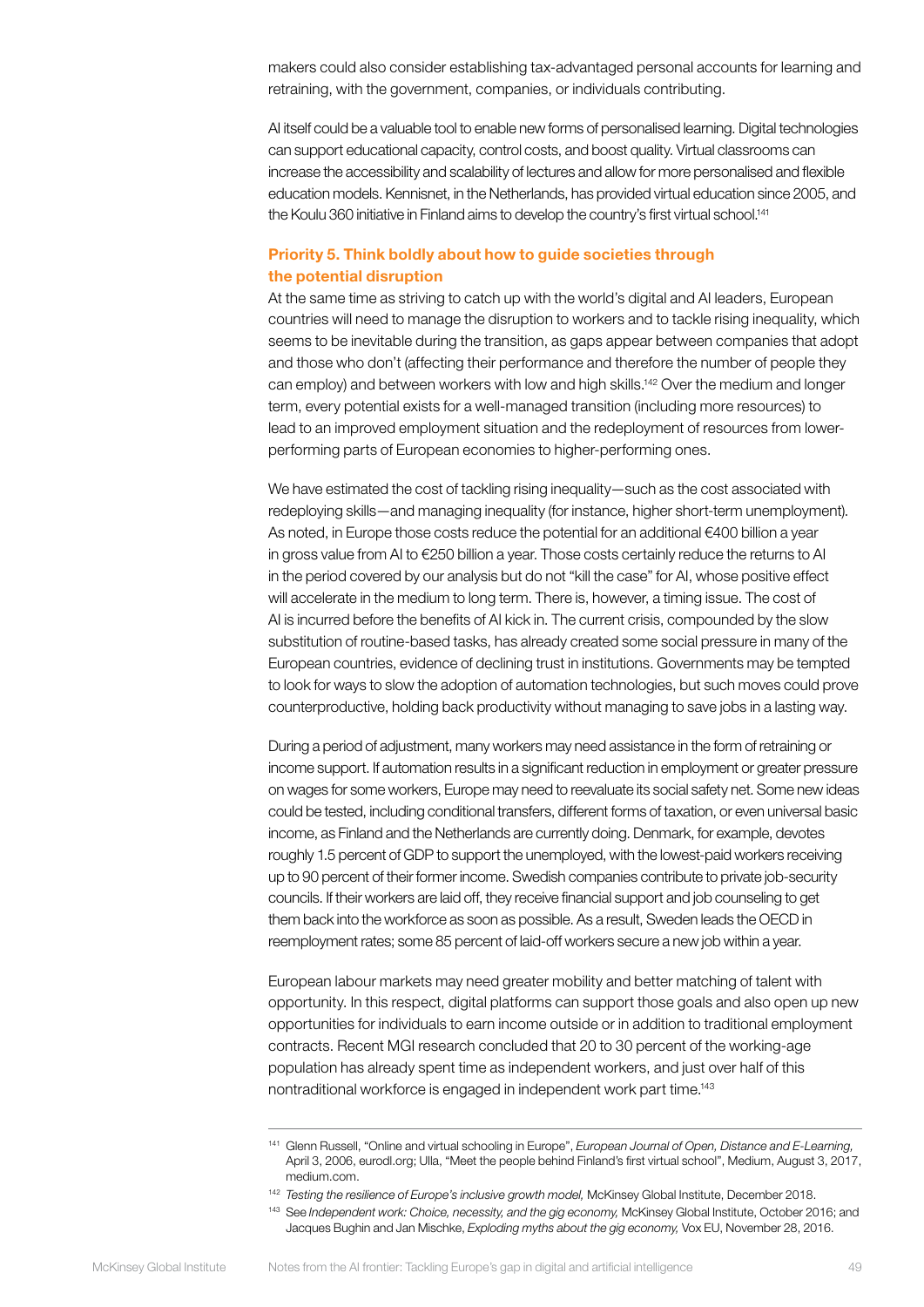Companies will also face competitive pressures to develop systems and processes to effectively manage a blend of traditional employees and independent workers, and the race will be on for technologists to innovate, finding new ways to connect individuals to paid work. Individuals will also face pressure to adapt. Independent workers will have to navigate the risks and challenges of nontraditional employment, particularly periods of income uncertainty, and learn to think of themselves as their own small business, finding ways for continuous improvement and skills development.

•••

Europe still suffers from a digital gap. Given that digital technologies are the bedrock of diffusion of AI technologies, the risk is that Europe could fall further behind the world's leaders on AI technologies and miss out on a significant source of potential new economic dynamism. We know that AI shares winner-takes-most characteristics with the previous wave of digital technologies, and that therefore there is an imperative for Europe to build on current strengths and pockets of best practice—and up its game. In short, Europe needs more AI, different AI, and all of it more quickly. This paper offers some brief thoughts on a road map of priorities that need to be in the mix.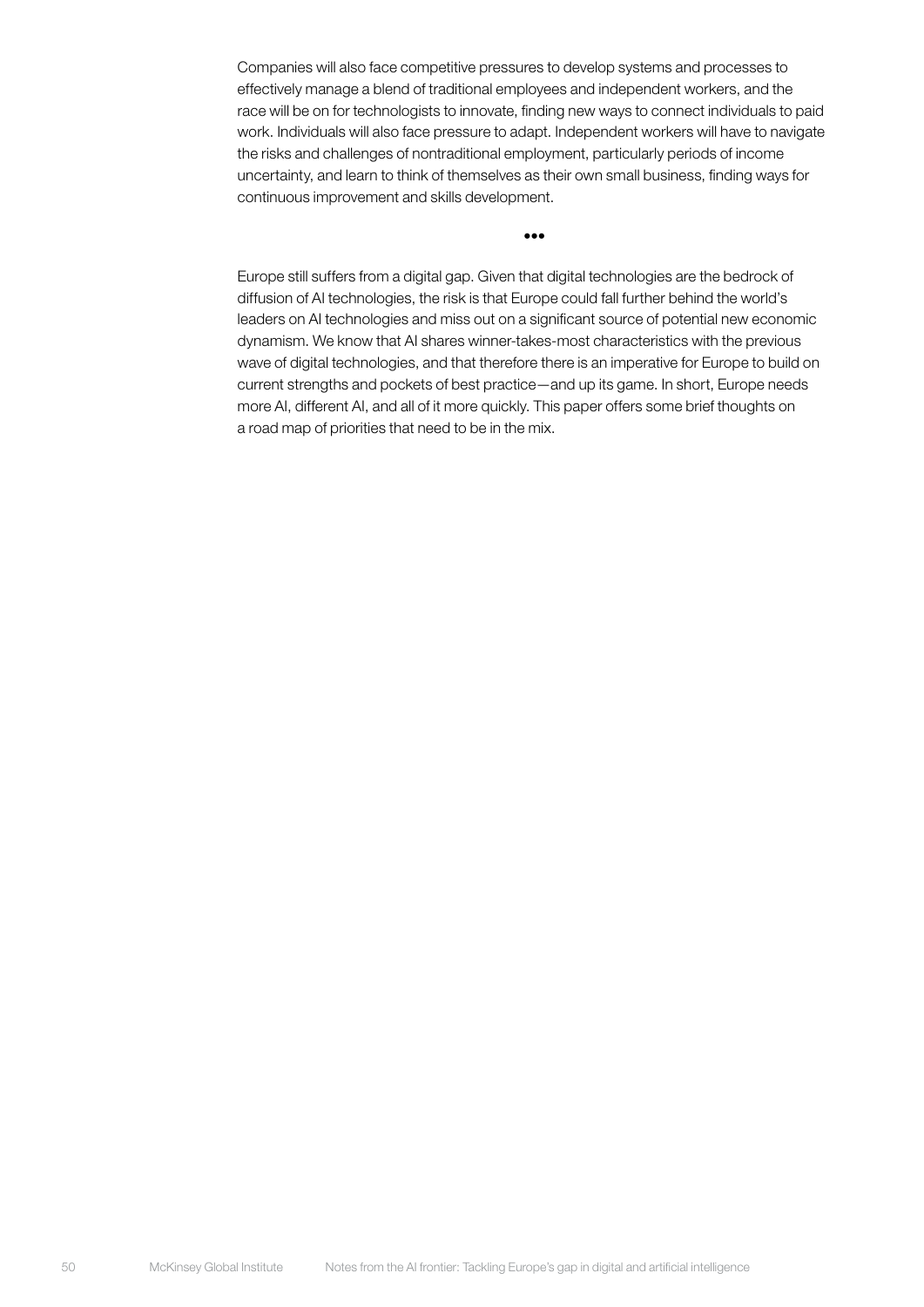# <span id="page-52-0"></span>TECHNICAL APPENDIX

This appendix presents the different surveys used for this report and presents more detail on the micro-econometric results and on the logic of our growth impact model from AI.

### DATA SURVEYS: THREE INDEPENDENT SOURCES

Our analysis of AI must be based on a solid fact foundation to ensure that calibration is plausible. We support our research with three independent surveys, relying on common findings from all three.

### VivaTech survey, March 2017

The first survey comes from the report prepared for VivaTech 2017.144 For that event, MGI commissioned a global survey of C-suite executives in the spring of 2017, covering 10 countries and 14 sectors. The survey was commissioned externally from a major research firm and covered topics such as awareness and use of a set of AI technologies, returns to AI investment, impact on strategy, and workforce impact by skills and company functions. The survey contained about 25 questions. The average time to answer all of the questions was designed to be less than 20 minutes to maximise take-up rates and adequate responses. The survey was administered online.

We received 3,073 fully completed and validated sets of responses from an original sample of 20,000 firms. The responses were sorted to reflect both firm size (small, medium, large) and their sector's contribution in value added to each country's GDP. The answer rate was relatively good (more than 15 percent) from a total random sample of companies.

The ten countries surveyed were the United States, Canada, the five largest European countries and Sweden, China, and South Korea. Those countries were chosen because they are the largest contributors to world GDP, they are all digitally advanced, and all have scaled their investments in AI recently. The largest portion of answers came from the United Kingdom (12 percent), followed by the United States. The country with the fewest answers was Sweden (5 percent). Twenty-seven percent of responding firms were very small firms (with fewer than 10 employees), and 7 percent were firms with more than 10,000 employees. The sample covers service, agriculture, and industrial sectors.

The responses we received were tested for absence of bias. Specifically, we tested whether any differences appeared in our sample of answers with the original target of firms per sector or country, in terms of mean difference in key financial metrics of respondents and nonrespondents (revenue, revenue growth, profit, and profit growth). We used a simple one-way test per financial metric and a multivariate logit model of having answered or not, linked to all the financial metrics. We could not find statistical differences in answer rates. Finally, we tested for some self-reported biases. We randomised the order of questions for half of the sample and did not find any bias in types of responses. We checked for systematic responding (either extreme or only middle answers). We spotted 122 answers, or 4 percent of answers, regarding companies whose difference in answers by category on the questionnaire (AI awareness, AI impact on profit, AI impact on employment, and employment mix) were found to be very low (in the bottom 5 percent in difference for answers across all categories). The econometric results are not sensitive to whether or not those responses were included, however, so we kept our full sample as the basis of the survey.

<sup>144</sup> *Artificial intelligence: The next digital frontier?* McKinsey Global Institute, June 2017.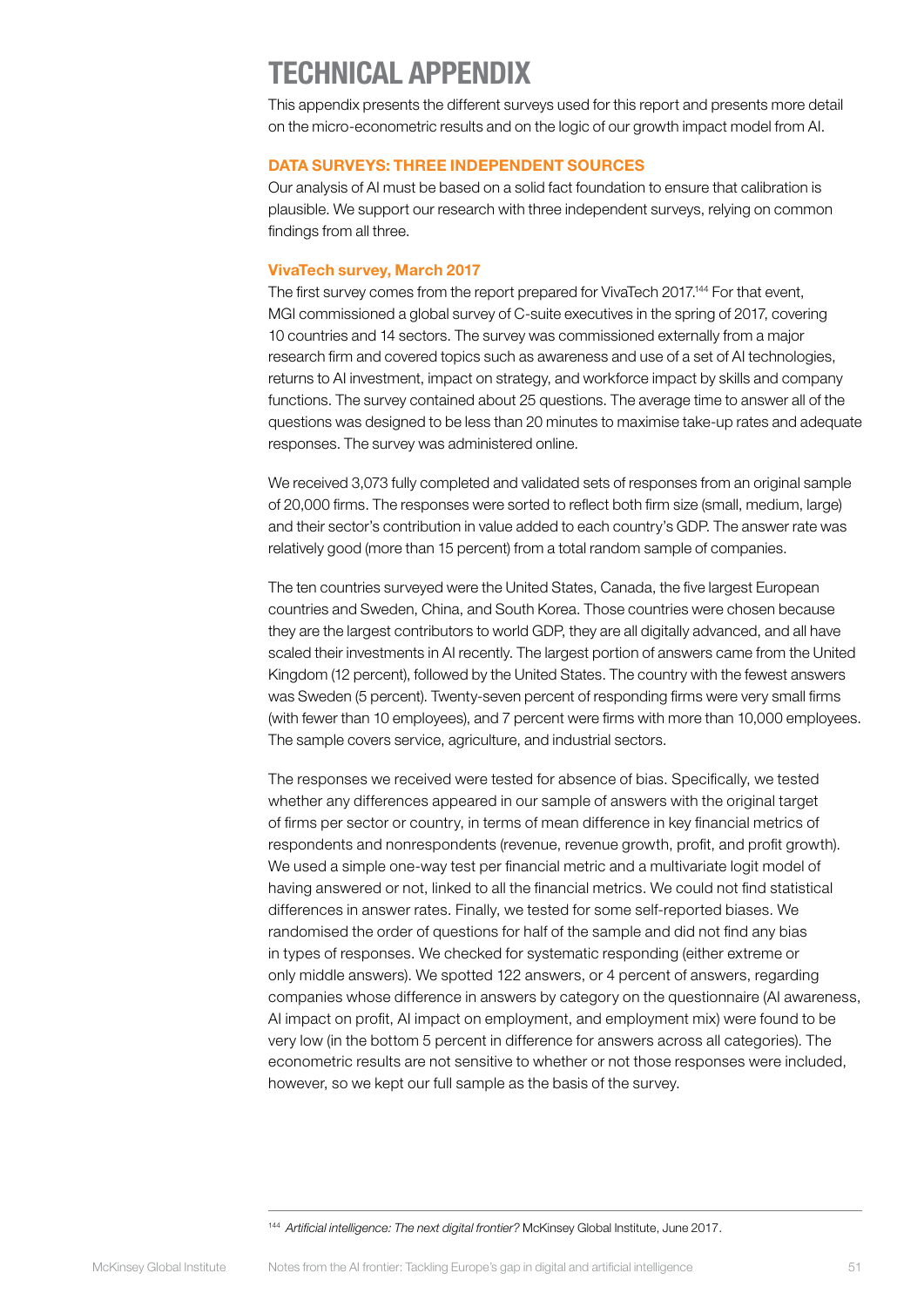#### European Business Summit members survey, April 2018

We decided to submit the same set of questions on AI adoption and impact at VivaTech to EBS members, as in our previous report on European business.145 We sent the survey to a narrower list of companies that are members of the European Business Summit. In addition to the questions raised in our previous work, we added a few others related to how AI adoption could affect each company's hiring, mix of skills, and capital investment.

The survey was prepared for online encoding by EBS, which called on its members to complete the questionnaire. The number of responses to the questionnaire was slightly fewer than 100. Given the relatively small number, we use this survey only for illustrative purposes. Further, the sample covers only large companies from Europe, and we concentrated on the three largest European markets: the United Kingdom, France, and Germany. Because we knew the companies that were providing answers, we were able to match responses on financial metrics with reported ones, and we did not find statistically meaningful differences. Further, we tested three findings uncovered from the VivaTech data on the EBS data, and the two seemed to confirm each other:

- 1. There is a size bias in AI adoption. We first built two indices, the first for digital and the second for AI intensity, in which intensity is the proportion of digital technologies and AI that are used at scale by each corporation. We then ran the cross-section correlation with firm size (by number of employees). We found that the correlation with technology intensity is negative for companies with up to 1,000 employees and positive thereafter. This size-diffusion correlation effect is especially large for large companies with more than 10,000 employees ( $r = 0.46$  for digital intensity and 0.26 for AI). The extent of the size bias is relatively close to what we found in the VivaTech sample of companies.
- 2. Digital intensity drives AI diffusion. The correlation between digital intensity and the adoption, pilot, and use of AI was found positive for each case, respectively, at  $r = 0.47$ ;  $r = 0.38$ ;  $r = 0.32$ .
- 3. Uncertainty delays AI adoption. We correlated firm AI intensity with firms' perceived AI business case and their perception that AI is already affecting their industry (versus little or not at all.) The first correlation is negative,  $r = -0.1$ , but not statistically significant. The second set of correlation demonstrates a positive correlation of  $r = 0.49$  when the perception of AI impact is material and a negative correlation ( $r = -0.18$  and  $r = -0.15$ ) when the perception of AI impact is small or of no impact.

Those analyses run on the EBS sample demonstrate that the survey responses are broadly consistent with other early surveys and with economic logic. Because the sample is small, we aggregated the survey responses by country into our original VivaTech 2017 survey to serve as initial calibration of our European AI model. We use the current EBS survey for illustration and only when it concerns data that are strictly unique to the EBS survey.

#### McKinsey Digital Survey, June 2017

McKinsey has been collaborating with a major global independent research firm to develop and maintain a proprietary panel of executives from companies representative of the evolution of business around the world. The panel is maintained with care and is composed of more than 20,000 respondents. Typically, McKinsey will conduct four major surveys a year, via an online poll, with a typical response rate of between 1,500 and 2,500 firms. In 2016, a major survey was launched regarding digitisation, questioning how firms operate and how they revised strategy based on their adoption and diffusion of technologies. We used the same questionnaire poll that we used in 2017, but we added an explicit question regarding AI adoption tools so that we can look at the full trajectory of firms in their adoption of the full suite of digital technologies.

<sup>145</sup> *European business: Overcoming uncertainty, strengthening recovery,* McKinsey Global Institute, May 2017.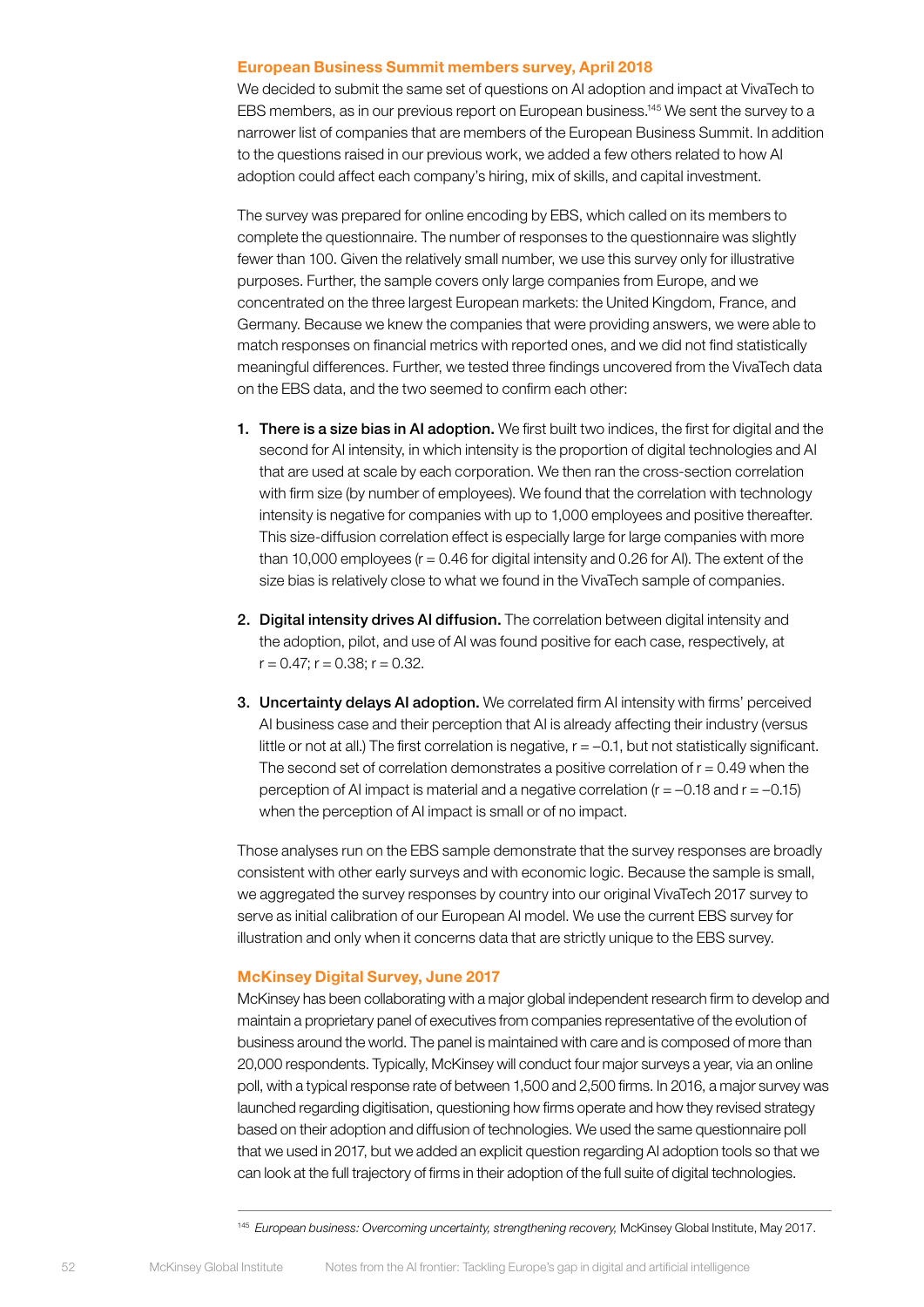We collected just over 1,600 responses from this survey. We analysed the survey results on adoption and tested them against the answers to the VivaTech survey, based on subcomparison by country or by industry. Tests of mean difference were made that demonstrated no statistical difference between the two samples except for two of 20 sectors analysed and two countries.

#### MICRO-ECONOMETRIC RESULTS

As part of MGI's micro-to-macro approach, we worked with a number of universities and with MGI economics specialists to develop econometric models of corporate diffusion of digital and AI technologies and the link between AI adoption, profitability, and further expansion in AI investment. Using either VivaTech or the Digital Survey panel, MGI found the systems of equations to provide statistically significant drivers of corporate diffusion. We found no real difference in relationship linked to the geographic locations of firms, so we used the global sample in our analysis to ensure the highest level of statistical relevance.<sup>146</sup> The analysis also logically explains the role of competitive dynamics in triggering AI adoption as a competitive response and the reasons certain companies do not expect to adopt AI in the near term.

Exhibit A1 synthesises the heat map of drivers of adoption and the diffusion of AI technologies. Those factors underscore the importance of previous investment in early digital technologies and the rivalry effect among others.

#### **Exhibit A1**

| $\overline{\phantom{a}}$ read map of immerice of Allectinologies on corporate absorption. |  |
|-------------------------------------------------------------------------------------------|--|
|                                                                                           |  |

**Heat map of influence of AI technologies on corporate absorption.**

|                                           | Impact on AI uptake <sup>1</sup>    |                              |                          |                              | High <sup>1</sup><br>Medium <sup>1</sup><br>Low <sup>1</sup><br>$\bullet$ |                              |                       |                              |  |
|-------------------------------------------|-------------------------------------|------------------------------|--------------------------|------------------------------|---------------------------------------------------------------------------|------------------------------|-----------------------|------------------------------|--|
|                                           | <b>Advanced</b><br>machine learning |                              | <b>Advanced robotics</b> |                              | <b>Computer vision and</b><br>language processing Virtual assistants      |                              |                       |                              |  |
| <b>Dimensions</b>                         | Adoption <sup>2</sup>               | Absorp-<br>tion <sup>3</sup> | Adoption <sup>2</sup>    | Absorp-<br>tion <sup>3</sup> | Adoption <sup>2</sup>                                                     | Absorp-<br>tion <sup>3</sup> | Adoption <sup>2</sup> | Absorp-<br>tion <sup>3</sup> |  |
| <b>Digital capabilities</b>               |                                     |                              |                          |                              |                                                                           |                              |                       |                              |  |
| • Absorption cloud<br>and big data        |                                     |                              |                          |                              | O                                                                         |                              |                       |                              |  |
| • Absorption mobile,<br>internet, and web |                                     |                              |                          |                              | O                                                                         |                              |                       |                              |  |
| Al complemen-<br>tarities                 |                                     |                              |                          |                              |                                                                           |                              |                       |                              |  |
| <b>Rivalry</b>                            |                                     |                              |                          |                              | O                                                                         |                              |                       |                              |  |
| Al expected<br>profitability              |                                     |                              |                          |                              |                                                                           |                              |                       |                              |  |

1 High = odd ratio >10; medium = odd ratio >3; low = odd ratio >1.

2 Adoption includes pilot, use cases not at scale, and all their cases of absorption at scale, either functional or across the whole enterprise; absorption is only adoption at scale across the whole enterprise.

3 Absorption intensity, or the ratio of absorption to adoption rate, as a measure of how adoption is scaled.

SOURCE: McKinsey Global Institute analysis

146 Country and industry effects are still controlled for in regressions. Asian companies tend to have lower adoption and diffusion propensities than those in Europe and the United States, but no broad difference exists between Europe and the United States. The exception is that Europe has a slightly higher propensity to diffuse advanced machine learning and to adopt robotics than does the United States, although that tendency is not visible in aggregate due to mix effects—early diffusion of AI is much higher in high-tech and advanced industries, which are much less prominent in Europe than in the United States. If those fixed effects offer only a limited explanation for the differences between the United States and Europe, this suggests that the difference in maturity between the two regions is more linked to the interplay of other factors. European companies seem to be less certain than their US counterparts about the returns that AI offers and are less advanced in rolling out early digital technologies.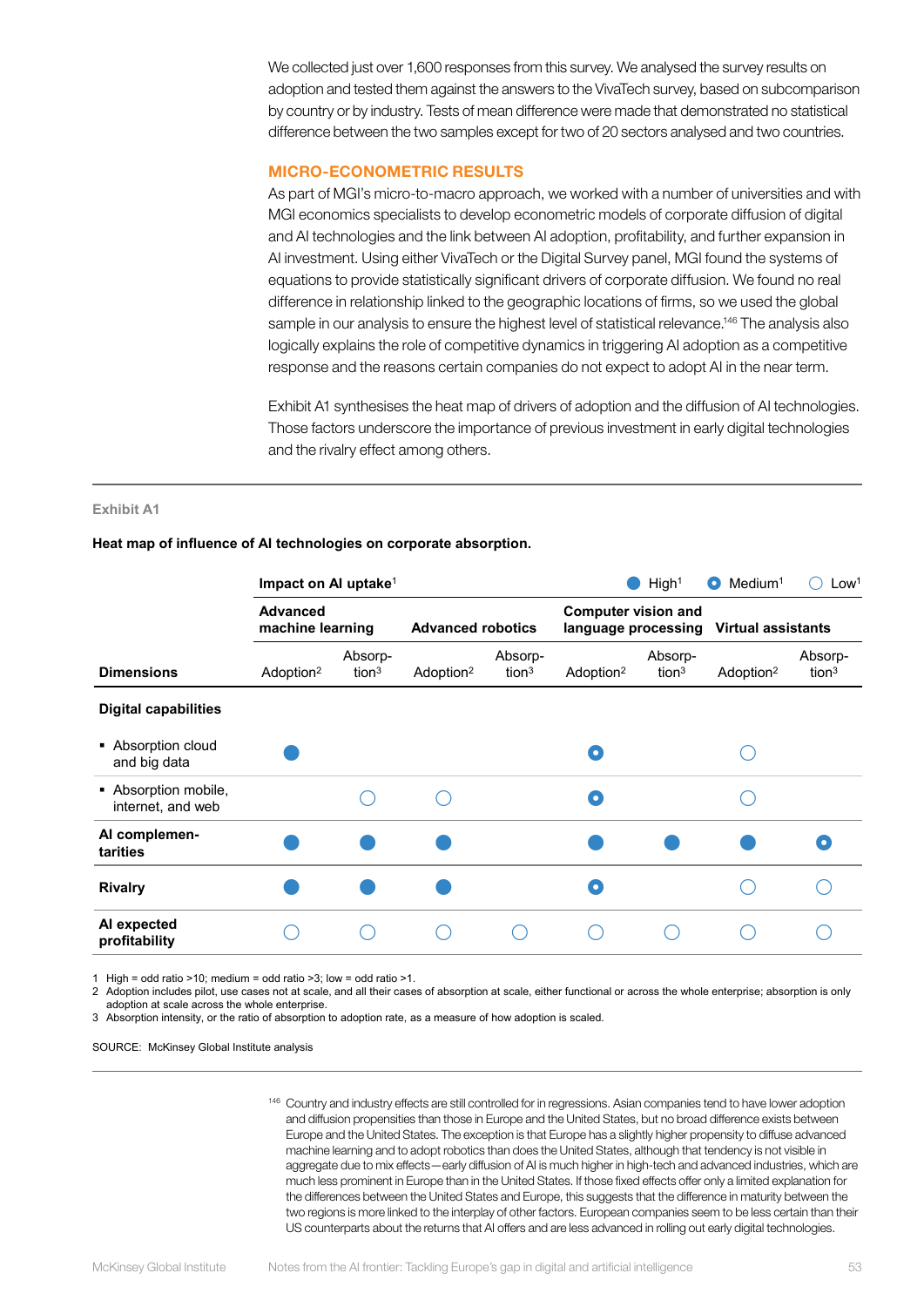The data also uncover solid clusters of firms, based especially on their attitude to adopt and on the type of focus and benefits expected from AI. Generally, those clusters are consistent with logic (for instance, faster adopters expect larger benefits) and with economic literature (one example of the latter is the finding that uncertainty delays diffusion, increasing the option value of waiting).147

Those relationships were then used to derive the dynamics of country diffusion and profit trajectory difference among firms by 2030; however, that approach also hinges on the hypothesis that current firm-level survey responses on attitudes and expectations will remain stable. Although expectations may not be realised, unaccounted-for factors may also have a significant effect on current reported attitudes and expectations. For that reason, this analysis is best seen as an attempt to calibrate AI trends.

Specifically, the econometrics modelling is based on the following steps.

**Step 1.** The first step amounts to estimating a series of models and relationships at the firm level regarding both adoption of AI and its diffusion for each cluster of AI technologies (advanced machine learning, robotics and RPA, virtual assistants, and other tools, such as computer vision and language processing) via least squares regression techniques. The model is a logit model, in which the dependent variable is a binary (yes/no) variable regarding the state of adoption and diffusion of technology in full enterprise workflow. In addition to country and industry effects, the set of independent variables includes *capabilities and learning effects* (current stock of early digital technology in use, such as cloud, mobile, and web); *uncertainty of use case* (as measured by firms' perception of the business case of investing in AI); *state of competition* (rivals' adoption of AI); or *complementary effects* (for instance, adoption in other AI technologies to estimate the probability of AI diffusion by cluster).

In general, this approach results in statistically robust relationships. Competition effects are rather strong for every type of AI technology, as are former digital capabilities. There are rather large signs of economies of scope (the more a company is invested in other AI technologies, the more it will invest in another AI tool). Of importance note is the importance of competitive rivalry, which will lead to major social contagion in the aggregate pattern of diffusion of AI.

**Step 2.** The second step is to estimate a simultaneous model of profit growth and AI diffusion, using the logic that fast adoption relative to rivals will bring more profit potential, which improves the business case for AI and therefore further drives firms to adopt. This extra-step analysis uses 3SLS techniques, with industry and country effects and past profitability, as instruments. The profit growth equation is profit expectations over the next three years, which are made dependent on the past three years' profit growth (reflecting that profit dynamics are typically path dependent), and on AI diffusion and growth in AI investment. The analysis finds that the profit growth is path dependent; for example, one point of profit growth in the past three years induces 0.6 point of profit-growth expectation in the next three years. We also find a two-way relationship between AI diffusion and profit, ergo early diffusers experience a 15 to 20 percent uplift versus the average firm, and those profit expectations further boost diffusion, but only marginally, by 3 to 5 percent depending on the type of AI technology.

<sup>147</sup> See Massoud Karshenas and Paul L. Stoneman, "Rank, stock, order, and epidemic effects in the diffusion of new process technologies: An empirical model", *RAND Journal of Economics,* Volume 24, Number 4, Winter 1993; and Everett M. Rogers, *Diffusion of Innovations,* New York, NY: The Free Press, 1983.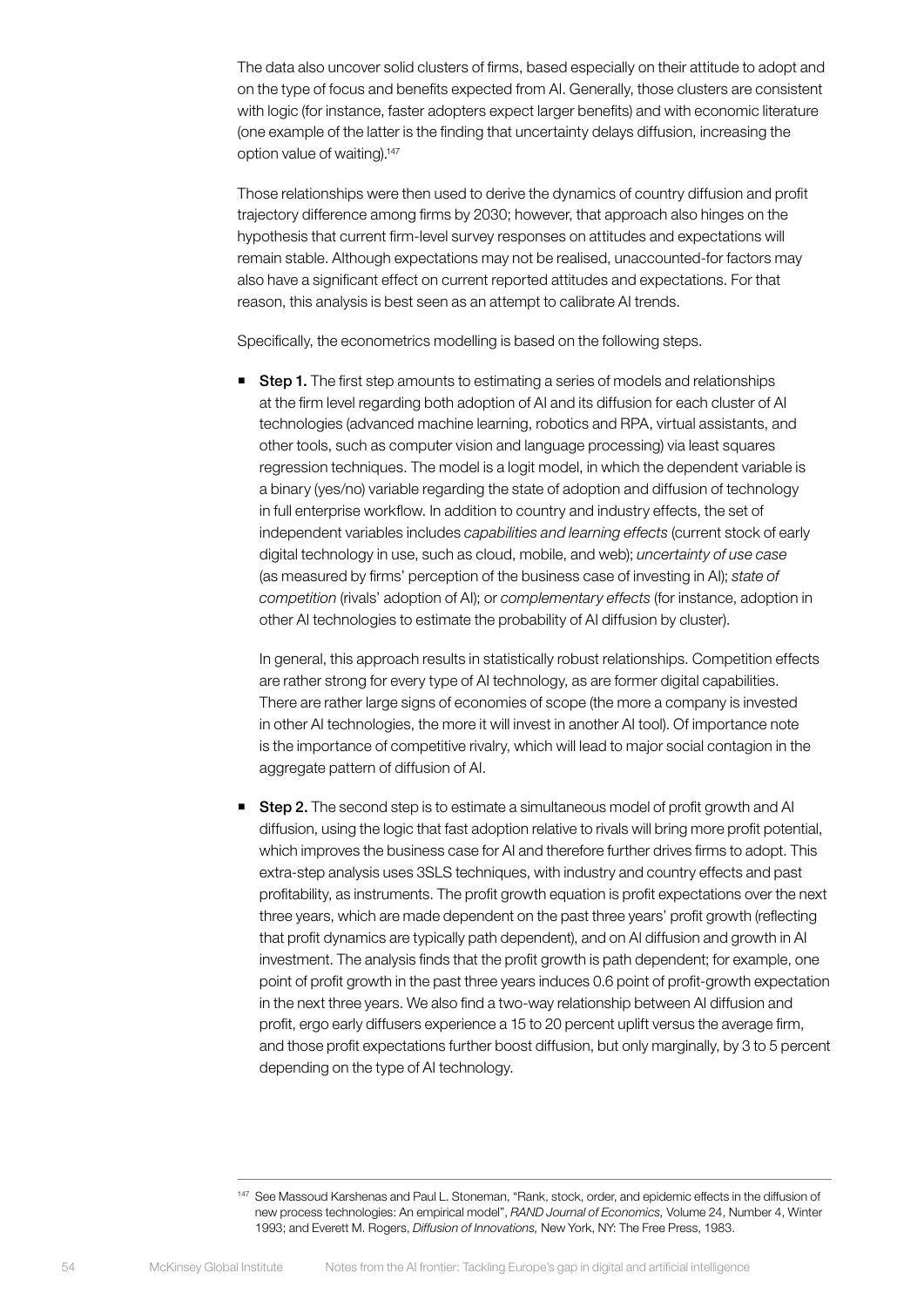# ACKNOWLEDGEMENTS

This discussion paper is part of MGI's ongoing research on digital and automation technologies and AI, and builds on global research on the economic impact of AI. The research was led by Jacques Bughin, a McKinsey senior partner in Brussels and a director of MGI; Jeongmin Seong, an MGI senior fellow in Shanghai; and James Manyika, a McKinsey senior partner, and director and chairman of MGI in San Francisco. We would like to thank McKinsey senior partners Eric Hazan in Paris, Lari Hämäläinen in Helsinki, and Eckart Windhagen in Frankfurt for actively participating in this research. We are grateful to MGI partner Michael Chui in San Francisco, who acted as internal reviewer, and Professor Nicolas van Zeebroeck, an expert on innovation and new technologies at the Free University of Brussels, who acted as external reviewer and also participated independently in the econometric analysis of AI corporate diffusion. We also thank MGI partners Susan Lund in Washington, DC, and Jan Mischke in Zurich, who supported the early work on automation on which this research hinged. We are also grateful for the valuable input received from McKinsey colleagues, including Jens Riis Andersen, Nicolaus Henke, Tamim Saleh, and Hugo Sarrazin.

We would like to thank members of MGI's operations team, namely senior editor Janet Bush and executive editor Lisa Renaud, who helped write and edit this paper; editorial production manager Julie Philpot; MGI graphic design specialists Marisa Carder and Margo Shimasaki; digital editor Lauren Meling; and Nienke Beuwer, MGI head of external communications in Europe, the Middle East, and Africa.

This paper contributes to MGI's mission to help business and policy leaders understand the forces transforming the global economy, identify strategic locations, and prepare for the next wave of growth. As with all MGI research, this work is independent and has not been commissioned or sponsored in any way by any business, government, or other institution. We welcome your comments on the research at [MGI@mckinsey.com](mailto:MGI%40mckinsey.com?subject=).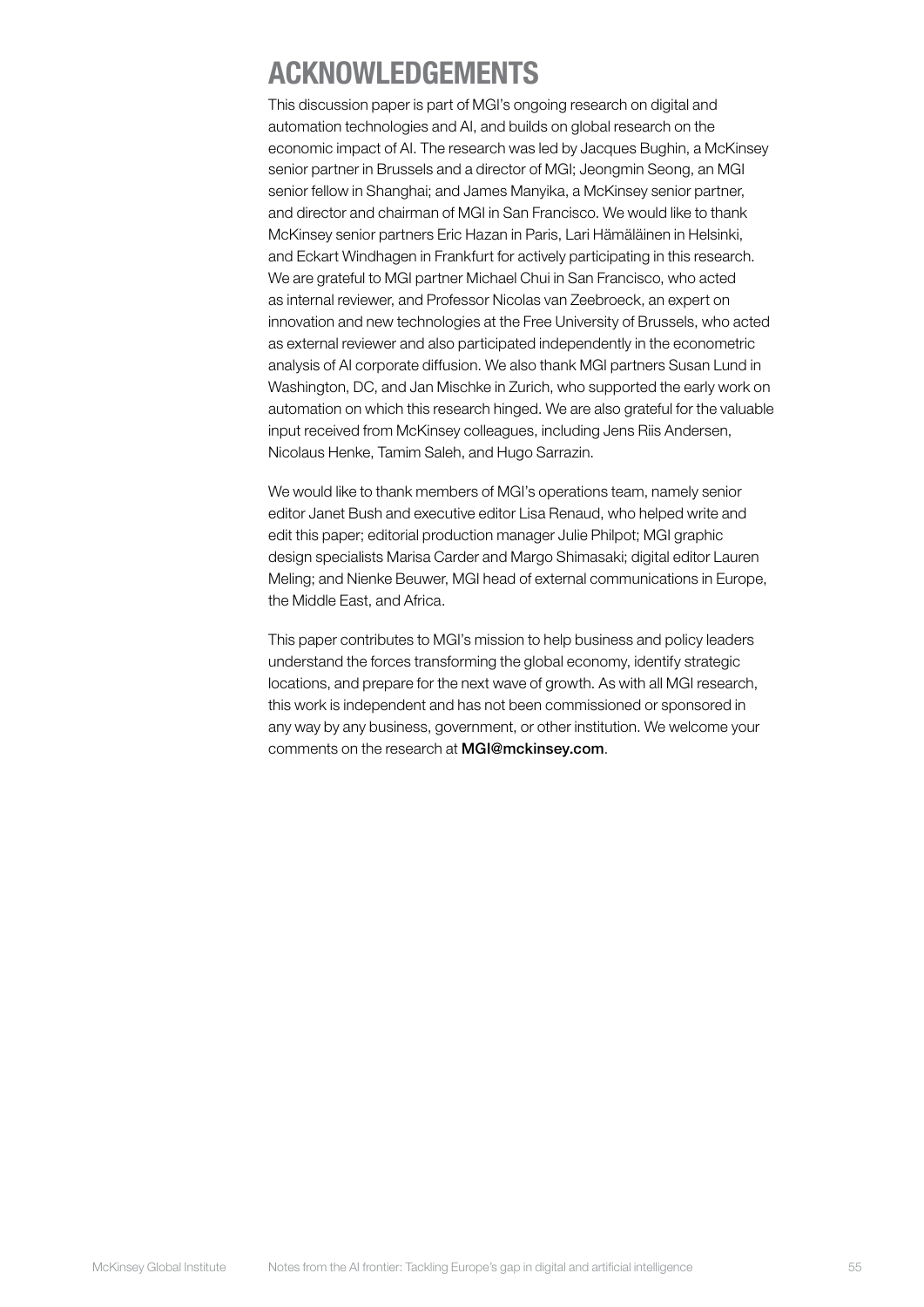# FURTHER READING

Atomico, *The state of European tech 2018,* 2018, https://2018.stateofeuropeantech.com/.

Bughin, Jacques, and Eric Hazan, "Five management strategies for getting the most from AI", *MIT Sloan Management Review,* September 2017.

European Commission, *Artificial intelligence: A European perspective,* December 2018.

Gregory, Terry, Anna Salomons, and Ulrich Zierahn, *Racing with or against the machine? Evidence from Europe,* ZEW discussion paper number 16-053, 2016.

McKinsey & Company, *Digitally enabled automation and artificial intelligence: Shaping the future of work in Europe's digital front-runners,* October 2017.

McKinsey Global Institute, *Notes from the AI frontier: Modeling the impact of AI on the world economy,* September 2018.

McKinsey Global Institute, *Superstars: The dynamics of firms, sectors, and cities leading the global economy,* October 2018.

McKinsey Global Institute, *Testing the resilience of Europe's inclusive growth model,* December 2018.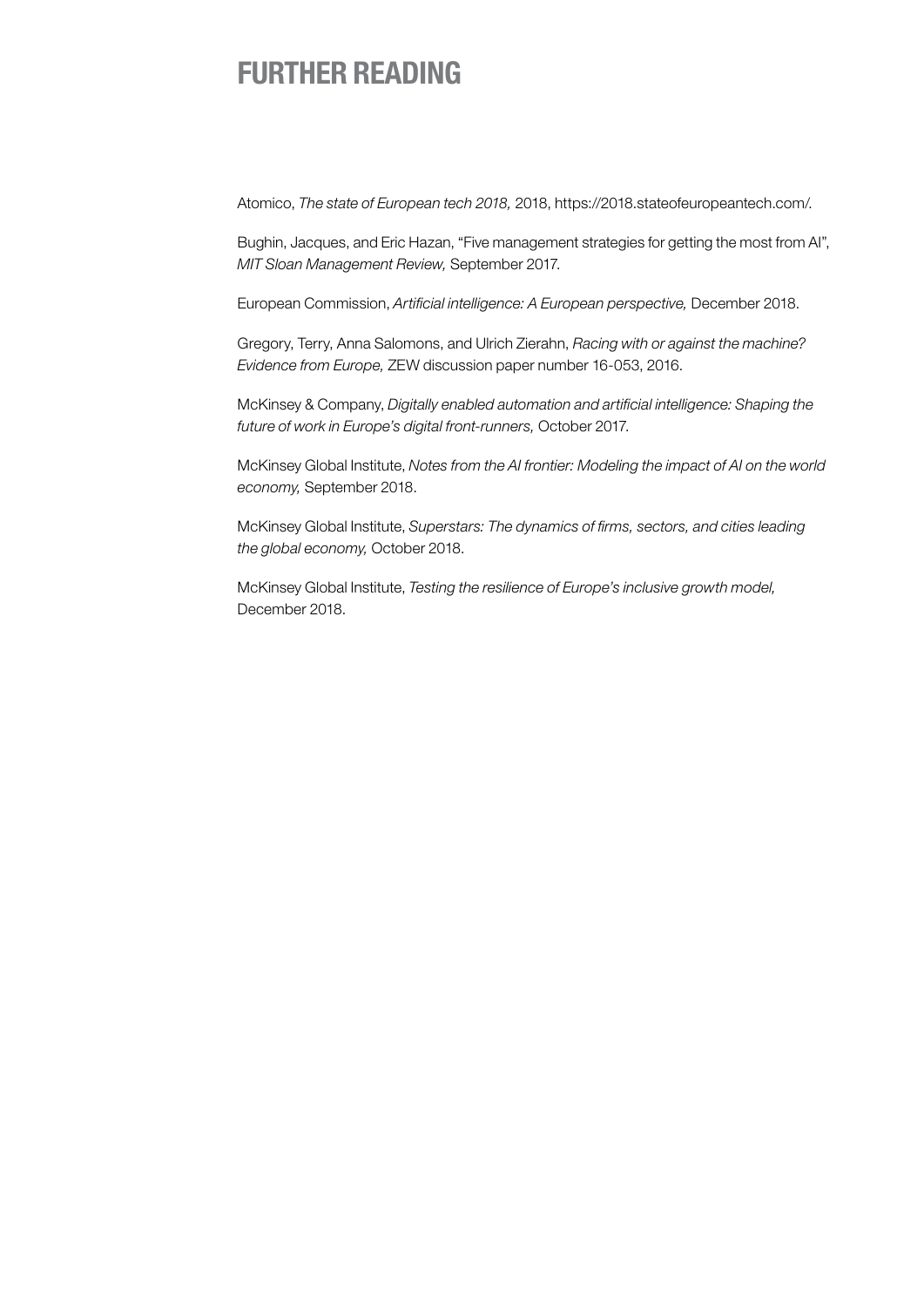www.mckinsey.com/mgi Download and listen to MGI podcasts on iTunes or at www.mckinsey.com/mgi/publications/multimedia/